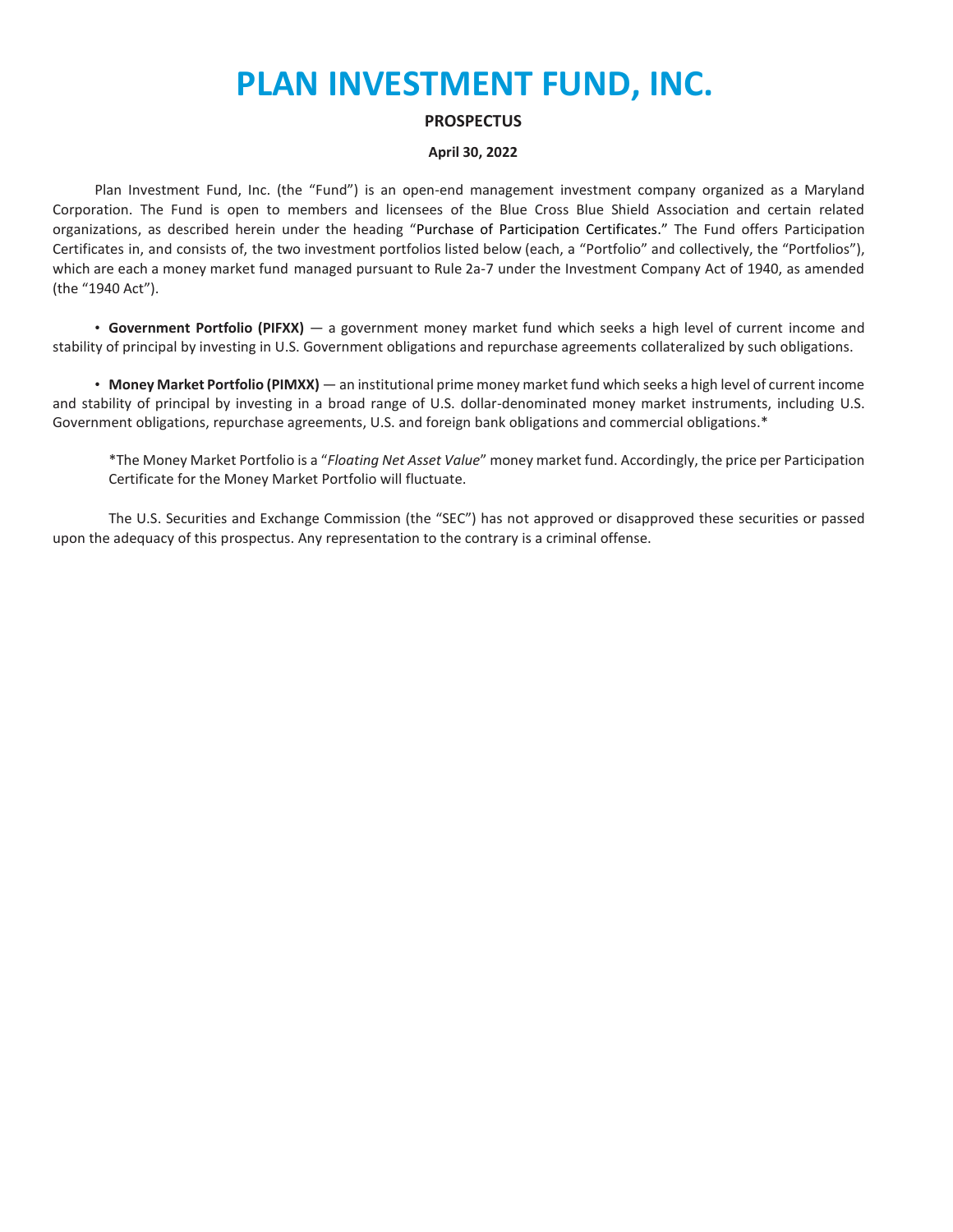# **TABLE OF CONTENTS**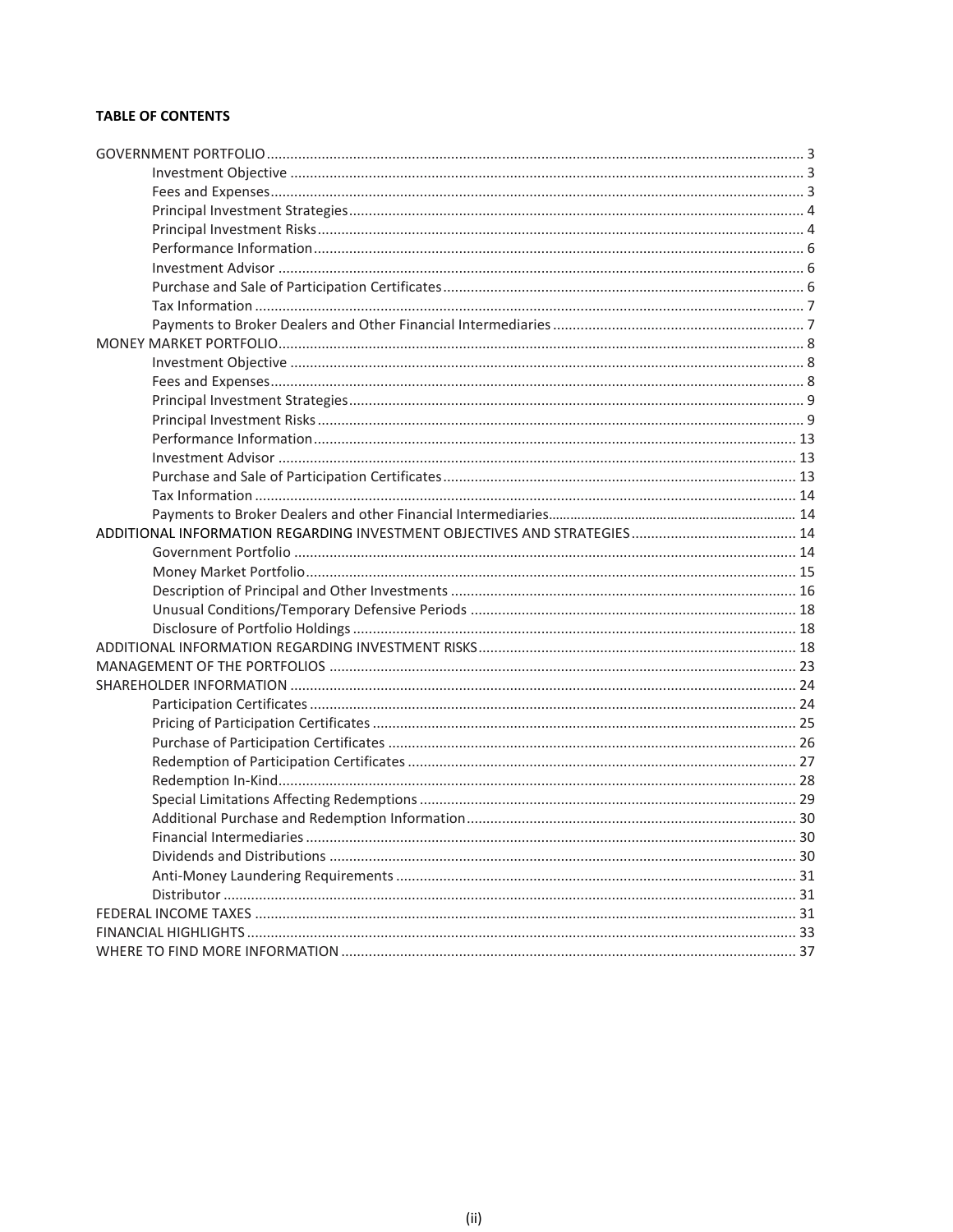## **GOVERNMENT PORTFOLIO**

## <span id="page-2-1"></span><span id="page-2-0"></span>**Investment Objective**

The Government Portfolio is a government money market fund, which seeks a high level of current income and stability of principal.

## <span id="page-2-2"></span>**Fees and Expenses**

This table describes the fees and expenses that you may pay if you buy, hold, and sell Participation Certificates of the Government Portfolio. The Portfolio does not charge any form of sales load, redemption fee or exchange fee.

Annual Portfolio Operating Expenses (expenses that you pay each year as a percentage of the value of your investment).

| <b>Investment Advisory and Servicing Fees</b>                                                         | 0.13%      |
|-------------------------------------------------------------------------------------------------------|------------|
| Other Expenses                                                                                        | 0.08%      |
| <b>Total Annual Portfolio Operating Expenses</b>                                                      | 0.21%      |
| Fee Waivers and Expense Reimbursements <sup>(1)</sup>                                                 | $(0.11\%)$ |
| Total Annual Portfolio Operating Expenses after Fee Waivers and Expense Reimbursements <sup>(2)</sup> | 0.10%      |

<sup>(1)</sup> BlackRock Advisors, LLC (the "Investment Advisor" or "BALLC") has agreed to waive its fees such that the Government Portfolio's annual ordinary operating expenses do not exceed 0.30% of the Portfolio's average daily net assets. In addition, the Investment Advisor and BCS Financial Services Corporation (the "Administrator") have further agreed to waive their fees such that the Portfolio's annual ordinary operating expenses do not exceed 0.10% of the Portfolio's average daily net assets. If for any day, after giving effect to all other fee waivers and all expenses, including without limitation, any extraordinary expenses, the "portfolio yield" would be less than 0.01%, the Administrator and BALLC have agreed to waive all or a portion of their fees for such day so that after giving effect to such waiver, and the other fee waivers, the portfolio yield for such day would not be less than 0.01%. The Investment Advisor and the Administrator cannot terminate such fee waivers prior to May 1, 2023, without the consent of the Board of Trustees of the Fund (the "Board").

 $(2)$  The Total Annual Portfolio Operating Expenses after Fee Waivers and Expense Reimbursements in this fee table does not correlate to the expense ratio in the Portfolio's financial highlights because the Total Annual Portfolio Operating Expenses after Fee Waivers and Expense Reimbursements have been restated to reflect that fees are not currently being waived pursuant to the portfolio yield-based fee waiver.

#### **Example**

This example is intended to help you compare the cost of investing in the Government Portfolio with the cost of investing in other mutual funds.

<span id="page-2-3"></span>This example assumes that you invest \$10,000 in the Government Portfolio for the time periods indicated and then redeem all of your investment at the end of those periods. The example also assumes that your investment has a 5% return each year and that the Government Portfolio's operating expenses remain the same. The example below reflects the contractual fee waiver and expense reimbursement for the first year. Although your actual costs may be higher or lower, based on these assumptions, your costs would be:

| 1 Year | 3 Years | 5 Years | <b>10 Years</b> |
|--------|---------|---------|-----------------|
| \$10   | \$56    | \$107   | \$257           |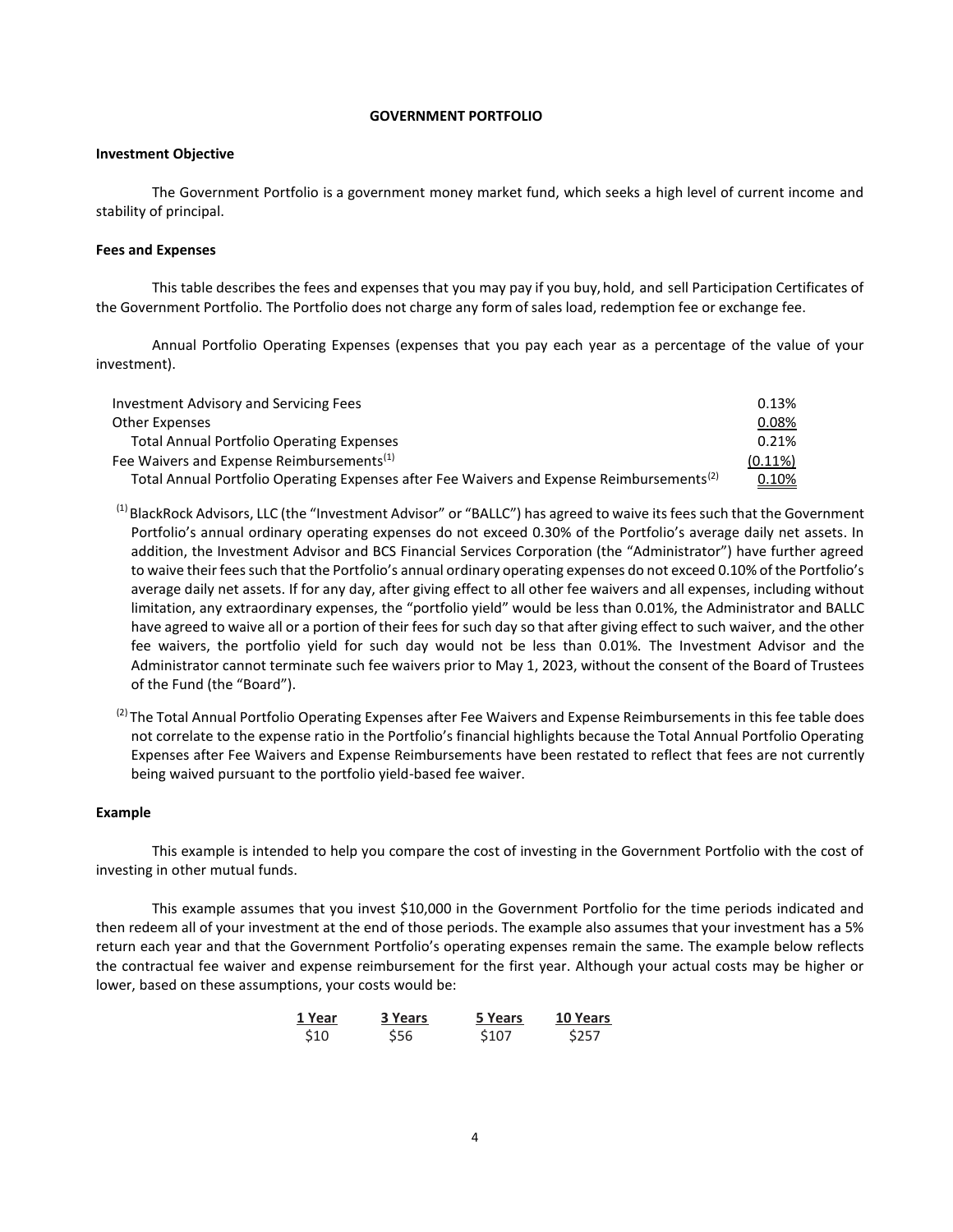#### **Principal Investment Strategies**

The Government Portfolio seeks to invest at least 99.5% of its total assets in cash, U.S. Treasury bills and notes, other obligations issued or guaranteed as to principal and interest by the U.S. Government or its agencies or instrumentalities, and repurchase agreements collateralized by such government obligations or cash. The Government Portfolio invests in securities maturing in 397 days or less (with certain exceptions) and the Government Portfolio will have a dollar-weighted average maturity of 60 days or less and a dollar-weighted average life of 120 days or less.

The securities purchased by the Government Portfolio are subject to the quality, diversification, and other requirements of Rule 2a-7 under the 1940 Act ("Rule 2a-7") and other rules of the SEC. The Portfolio will only purchase securities that present minimal credit risk as determined by the Investment Advisor, pursuant to guidelines approved by the Fund's Board. The U.S. Government securities in which the Portfolio invests may include variable and floating rate instruments, and the Portfolio may transact in U.S. Government securities on a when-issued and delayed delivery basis.

The Government Portfolio has a non-fundamental policy to invest, under normal circumstances, at least 80% of its net assets, plus the amount of any borrowings for investment purposes, in U.S. Treasury bills and notes, other obligations issued or guaranteed as to principal and interest by the U.S. Government, its agencies or instrumentalities, and repurchase agreements collateralized by such government obligations. This non-fundamental policy will not change without the Portfolio first providing Participation Certificate holders with at least 60 days' prior notice of any such change. The Portfolio anticipates meeting this 80% investment policy because it already seeks to invest at least 99.5% of its total assets in the same types of investments that are required under the 80% policy, except that the Portfolio's cash holdings are not eligible under the 80% policy.

#### <span id="page-3-0"></span>**Principal Investment Risks**

Risk is inherent in all investing. You could lose money by investing in the Portfolio. Although the Portfolio seeksto preserve the value of your investment at \$1.00 per Participation Certificate, it cannot guarantee it will do so. An investment in the Portfolio is notinsured or guaranteed by the Federal Deposit Insurance Corporation or any other government agency. The Portfolio's sponsor has no legal obligation to provide financial support to the Portfolio, and you should not expect that the sponsor will provide financial support to the Portfolio at any time. The following is a summary description of principal risks of investing in the Portfolio.

*Credit Risk.* Credit risk refers to the possibility that the issuer of a debt security (i.e., the borrower) will not be able to make payments of interest and principal when due. Changes in an issuer's credit rating or the market's perception of an issuer's creditworthiness may also affect the value of the Portfolio's investment in that issuer.

*Income Risk.* Income risk is the risk that the Portfolio's yield will vary as short-term securities in its portfolio mature and the proceeds are reinvested in securities with different interest rates.

*Interest Rate Risk.* Interest rate risk is the risk that the value of a debt security may fall when interest rates rise, and that the value of a debt security may rise when interest rates fall. In general, the market price of debt securities with longer maturities will go up or down in response to changes in interest rates by a greater amount than the market price of shorter-term securities. Securities issued or guaranteed by the U.S. Government, its agencies, instrumentalities and sponsored enterprises have historically involved little risk of loss of principal if held to maturity. However, due to fluctuations in interest rates, the market value of such securities may vary during the period Participation Certificate holders own an interest in the Portfolio. Very low or negative interest rates may magnify interest rate risk. During periods of very low or negative interest rates, the Fund may be unable to maintain positive returns or pay dividends. Changing interest rates, including rates that fall below zero, may have unpredictable effects on markets, may result in heightened market volatility and may detract from the Fund's ability to achieve its investment objective.

*Market Risk and Selection Risk.* Market risk is the risk that one or more markets in which the Portfolio invests will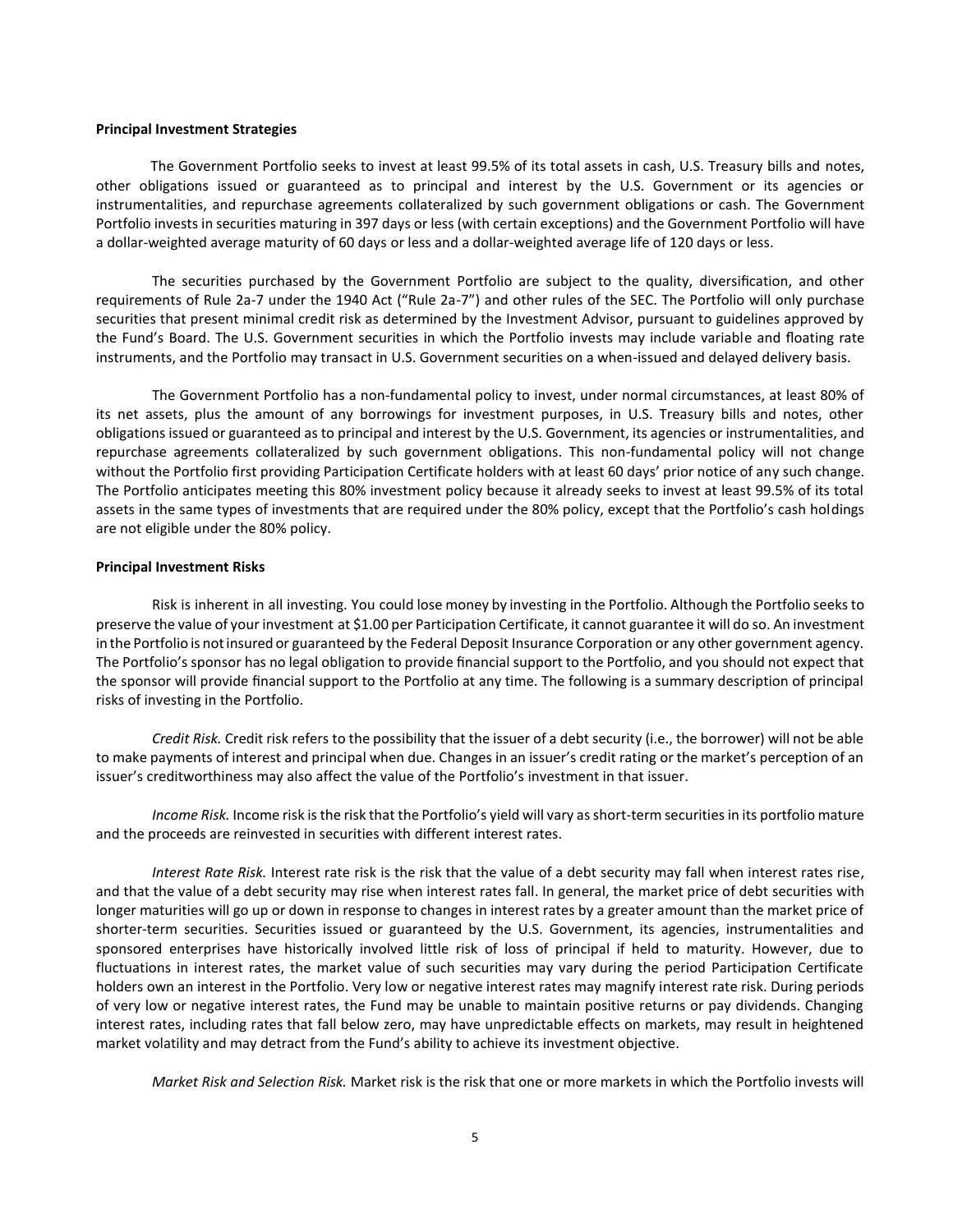go down in value, including the possibility that the markets will go down sharply and unpredictably. The value of a security or other asset may decline due to changes in general market conditions, economic trends or events that are not specifically related to the issuer of the security or other asset, or factors that affect a particular issuer or issuers, exchange, countries, group of countries, regions, market, industry, group of industries, sectors or asset class. Local, regional or global events such as war, acts of terrorism, the spread of infectious illness or other public health issue, like pandemics or epidemics, recessions, or other events could cause significant global economic and market disruptions and have a significant negative impact on the Portfolio and its investments. The impact of such events may be more severe for the Portfolio because the Portfolio invests in short-term instruments. Selection risk is the risk that the securities selected by the Investment Advisor will underperform the markets, the relevant indices or the securities selected by other funds with similar investment objectives and investment strategies. This means you may lose money.

*Repurchase Agreement Risk.* The Portfolio may enter into repurchase agreements. Under a repurchase agreement, the seller agrees to repurchase a security at a mutually agreed-upon time and price. If the seller in a repurchase agreement transaction defaults on its obligation under the agreement, the Portfolio may suffer delays and incur costs or lose money in exercising its rights under the agreement.

*Stable Net Asset Value Risk*. The Portfolio may not be able to maintain a stable net asset value ("NAV") of \$1.00 per Participation Certificate at all times. If the Portfolio fails to maintain a stable NAV (or if there is a perceived threat of such a failure), the Portfolio, along with other money market funds, could be subject to increased redemption activity.

*Treasury Obligations Risk.* Direct obligations of the U.S. Treasury have historically involved little risk of loss of principal if held to maturity. However, due to fluctuations in interest rates, the market value of such securities may vary during the period of your investment in the Portfolio.

*U.S. Government Obligations Risk.* Certain securities in which the Portfolio may invest, including securities issued by certain U.S. Government agencies and U.S. Government sponsored enterprises, are not guaranteed by the U.S. Government or supported by the full faith and credit of the United States.

*Variable and Floating Rate Investment Risk.* Variable and floating rate securities provide for periodic adjustment in the interest rate paid on the securities in response to changes in a referenced interest rate. Any lag in time between changes in the referenced interest rate and the security's next interest rate adjustment can be expected to impact the security's value either positively (if interest rates are decreasing) or negatively (if interest rates are increasing). The interest rate on a variable or floating rate security is ordinarily determined by reference to, or is a percentage of, an objective standard such as the interbank rates, a bank's prime rate, the 90-day U.S. Treasury Bill rate or the rate of return on commercial paper or bank certificates of deposit.

*LIBOR Transition Risk.* The Portfolio may invest in financial instruments that utilize the London Interbank Offered Rate ("LIBOR") as the reference or benchmark rate for variable interest rate calculations. On July 27, 2017, the head of the United Kingdom's Financial Conduct Authority announced plans to phase out the use of LIBOR by the end of 2021. Although many LIBOR rates have been phased out as originally intended, a selection of widely used U.S. dollar LIBOR rates will continue to be published until June 2023 in order to assist with the transition. There remains uncertainty regarding the effect of the LIBOR transition process, and therefore any impact of a transition away from LIBOR on the Portfolio or the instruments in which the Portfolio invests cannot yet be determined. There is no assurance that the composition or characteristics of any alternative reference rate will be similar to or produce the same value or economic equivalence as LIBOR or that instruments using an alternative rate will have the same volume or liquidity. Any such effects of the transition away from LIBOR and the adoption of alternative reference rates could result in losses to the Portfolio.

<span id="page-4-0"></span>*Forward Commitment, When-Issued and Delayed Delivery Securities* Risk. When-issued and delayed delivery (delayed settlement) securities involve the risk that the security the Portfolio buys will lose value prior to its delivery. There also is the risk that the security will not be issued or that the other party to the transaction will not meet its obligation. If this occurs, the Portfolio may lose both the investment opportunity for the assets it set aside to pay for the security and any gain in the security's price.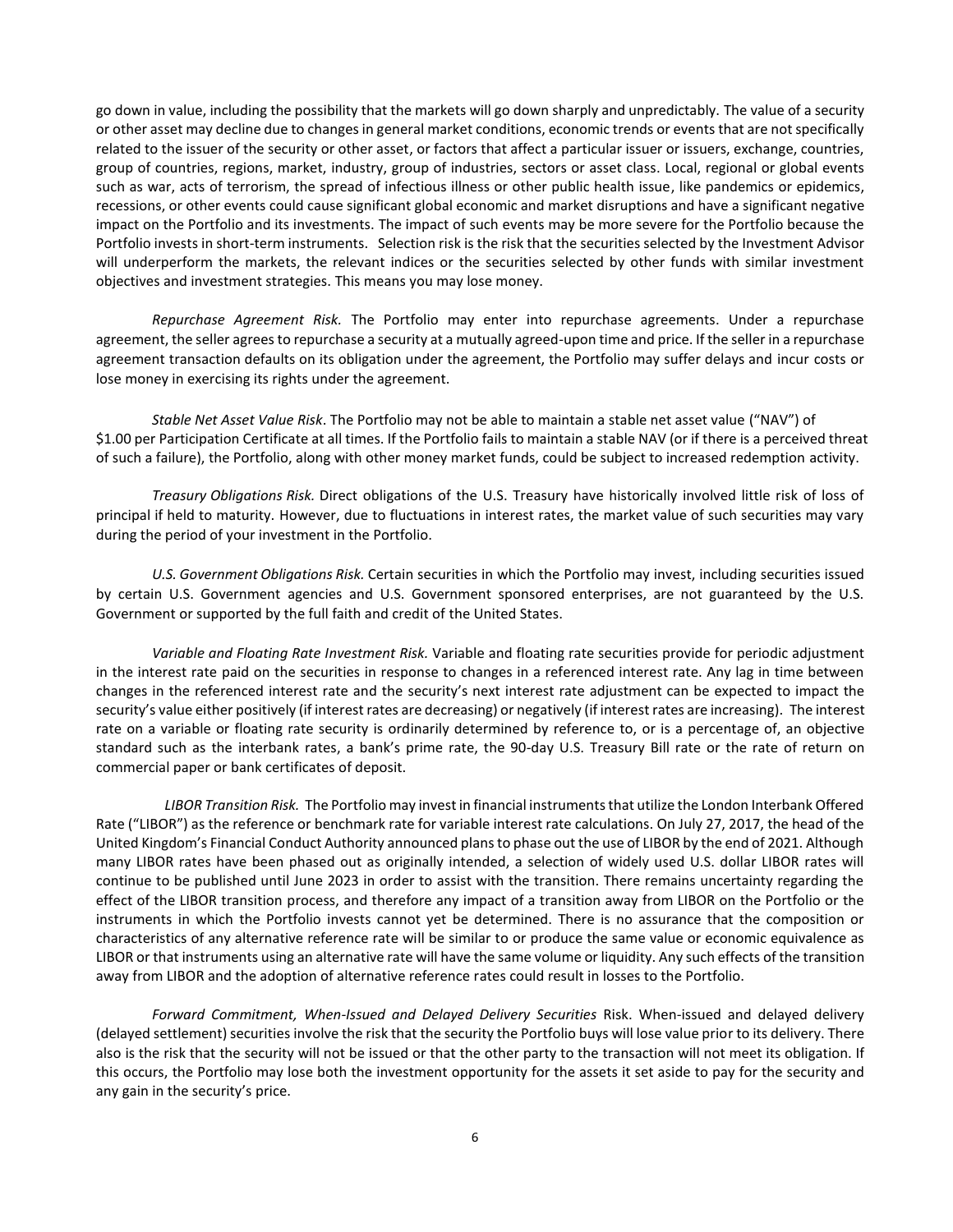#### **Performance Information**

The following bar chart and table show the performance of the Government Portfolio and indicate the risks of investing in the Portfolio by showing the historical return variability associated with an investment in the Portfolio. The bar chart shows how the annual total returns of the Portfolio have varied from year to year for the last ten years. The table shows the Portfolio's average annual total returns for one-, five- and ten-year periods ended December 31, 2021. The bar chart and the table assume reinvestment of dividends and distributions. The past performance of the Government Portfolio does not necessarily indicate how it will perform in the future. Updated performance information is available at [www.pif.com](http://www.pif.com/) or by calling 800-621-9215.



# **Government Portfolio Annual Returns for Each Year**

During the period shown in the bar chart, the highest quarterly return for the Government Portfolio was 0.58% (for the quarter ended June 30, 2019) and the lowest quarterly return was 0.00% (for the quarter ended September 30, 2021).

| <b>Average Annual Total Returns</b>        |  |                         |
|--------------------------------------------|--|-------------------------|
| (for the periods ended December 31, 2021): |  | 1 Year 5 Years 10 Years |
|                                            |  |                         |

The Government Portfolio seven-day average yield as of December 31, 2021 was 0.04%. You may obtain this Portfolio's current seven-day yield by visiting the Fund's website at [www.pif.com](http://www.pif.com/) or by calling (800) 621-9215.

#### <span id="page-5-0"></span>**Investment Advisor**

<span id="page-5-1"></span>BlackRock Advisors, LLC is the Government Portfolio's investment advisor.

#### **Purchase and Sale of Participation Certificates**

The Government Portfolio does not have minimum initial or subsequent investment requirements.

<span id="page-5-2"></span>The Government Portfolio's Participation Certificates may be purchased or redeemed on any business day of the Portfolio. Investors may transmit purchase or redemption orders through the Investment Advisor's Cachematrix<sup>™</sup> by BlackRock trading platform ("Cachematrix<sup>™</sup> by BlackRock"), which can be found at [www.pif.com, o](http://www.pif.com/)r by calling (800) 821-9771. You may also purchase or redeem Participation Certificates by establishing an account through a financial intermediary that has been authorized by the Fund to accept and effect transactions in Participation Certificates. A financial intermediary may impose a minimum initial and/or additional investment amount.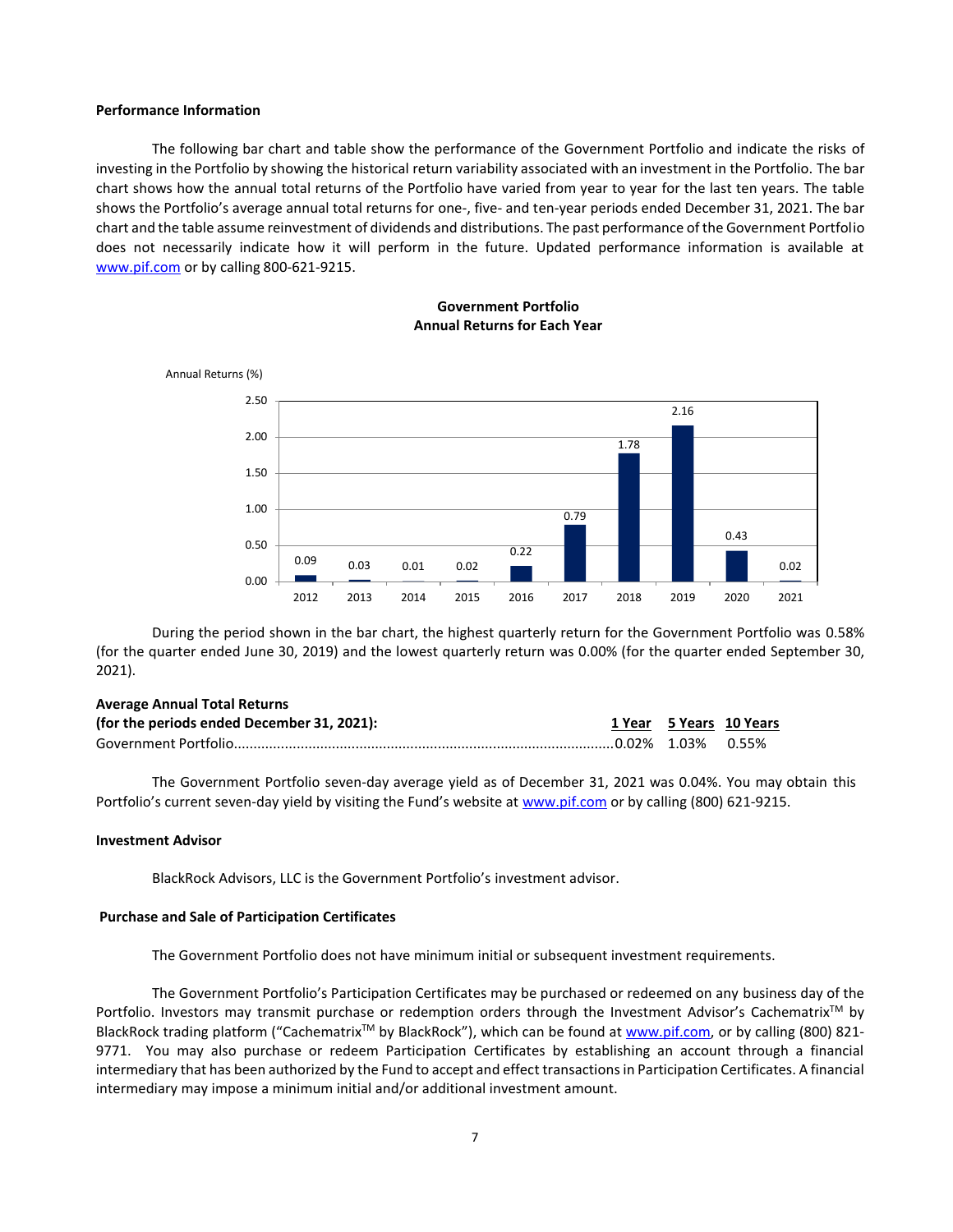## **Tax Information**

The Government Portfolio intends to make distributions that may be taxed as ordinary income or capital gains.

#### **Payments to Broker-Dealers and Other Financial Intermediaries**

If you purchase Participation Certificates through a broker-dealer or other financial intermediary (such as a bank), the Administrator and/or its affiliates may pay the intermediary for the sale of Participation Certificates and related services. These payments may create a conflict of interest by influencing the broker-dealer or other financial intermediary and its representatives to recommend the Portfolio over another investment. Ask your financial intermediary if you would like more information regarding potential conflict of interest.

# **MONEY MARKET PORTFOLIO**

## <span id="page-6-1"></span><span id="page-6-0"></span>**Investment Objective**

The Money Market Portfolio is an institutional prime money market fund, which seeks a high level of current income and stability of principal.

## <span id="page-6-2"></span>**Fees and Expenses**

This table describes the fees and expenses that you may pay if you buy, hold, and sell Participation Certificates of the Money Market Portfolio. The Portfolio does not charge any form of sales load, redemption fee or exchange fee.

Annual Portfolio Operating Expenses (expenses that you pay each year as a percentage of the value of your investment).

| Investment Advisory and Servicing Fees                                                                | 0.20%   |
|-------------------------------------------------------------------------------------------------------|---------|
| Other Expenses                                                                                        | 0.24%   |
| <b>Total Annual Portfolio Operating Expenses</b>                                                      | 0.44%   |
| Fee Waivers and Expense Reimbursements <sup>(1)</sup>                                                 | (0.26%) |
| Total Annual Portfolio Operating Expenses after Fee Waivers and Expense Reimbursements <sup>(2)</sup> | 0.18%   |

 $<sup>(1)</sup>$  BlackRock Advisors, LLC (the "Investment Advisor" or "BALLC") has contractually agreed to waive its fees such that the</sup> Money Market Portfolio's annual ordinary operating expenses do not exceed 0.30% of the Portfolio's average daily net assets. In addition, the Investment Advisor has further agreed to waive its fees such that the Portfolio's annual ordinary operating expenses do not exceed 0.175% of the Portfolio's average daily net assets up to \$1 billion, 0.16% of the Portfolio's average daily net assets between \$1 billion and \$2 billion, and 0.155% of the Portfolio's average daily net assets in excess of \$2 billion. BCS Financial Services Corporation (the "Administrator") has agreed to waive one basis point of its contractual fees relating to the Money Market Portfolio. If for any day, after giving effect to all other fee waivers and all expenses, including without limitation, any extraordinary expenses, the "portfolio yield" would be less than 0.01%, the Administrator and BALLC have agreed to waive all or a portion of their fees for such day so that after giving effect to such waiver, and the other fee waivers, the portfolio yield for such day would not be less than 0.01%. The Investment Advisor and the Administrator cannot terminate such fee waivers prior to May 1, 2023 without the consent of the Board of Trustees of the Fund (the "Board").

<sup>(2)</sup> The Total Annual Portfolio Operating Expenses after Fee Waivers and Expense Reimbursements in this fee table does not correlate to the expense ratio in the Portfolio's financial highlights because the Total Annual Portfolio Operating Expenses after Fee Waiver and Expense Reimbursements have been restated to reflect that fees are not currently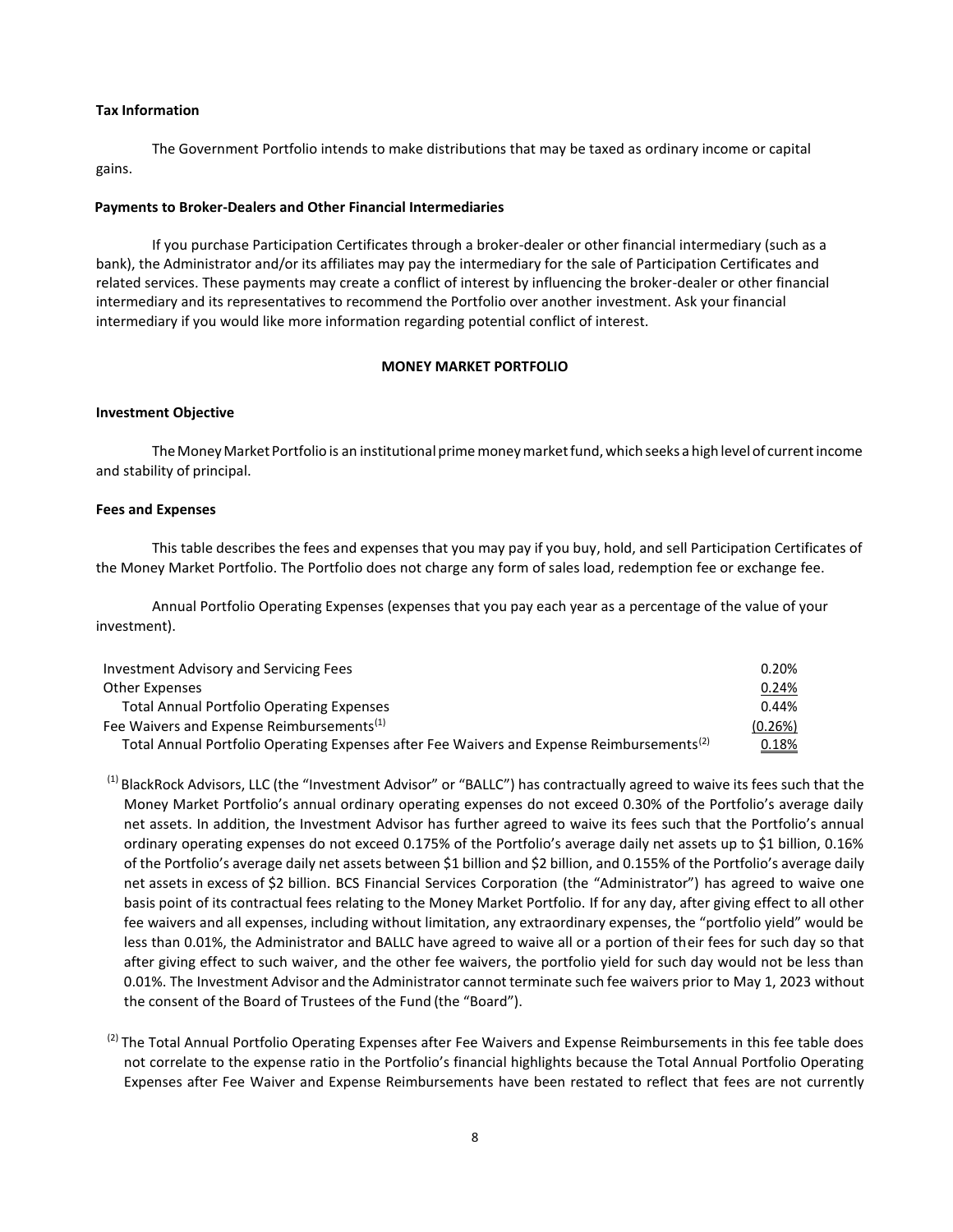being waived pursuant to the portfolio yield-based fee waiver expenses expected to be incurred for the Portfolio for the current fiscal year.

#### **Example**

This example is intended to help you compare the cost of investing in the Money Market Portfolio with the cost of investing in other mutual funds.

This example assumes that you invest \$10,000 in the Money Market Portfolio for the time periods indicated and then redeem all of your investment at the end of those periods. The example also assumes that your investment has a 5% return each year and that the Money Market Portfolio's operating expenses remain the same. The example below reflects the contractual fee waiver and expense reimbursement for the first year. Although your actual costs may be higher or lower, based on these assumptions, your costs would be:

| 1 Year | 3 Years | 5 Years | 10 Years |
|--------|---------|---------|----------|
| \$18   | \$115   | \$221   | \$530    |

## <span id="page-7-0"></span>**Principal Investment Strategies**

The Money Market Portfolio invests in a broad range of U.S. dollar-denominated money market instruments, including U.S. Government obligations, repurchase agreements, U.S. and foreign bank and commercial obligations. Under normal market conditions, at least 25% and normally a substantial portion of the Portfolio's total assets will be invested in obligations of issuers in the financial services industry, of domestic branches of U.S. banks and U.S. branches of foreign banks that are subject to the same regulations as U.S. banks. These investments include bank certificates of deposit and time deposits, bankers' acceptances and commercial paper, and also includes repurchase agreements secured by such obligations.

In addition, the Portfolio may invest in mortgage- and asset-backed securities, short-term obligations issued by or on behalf of states, territories and possessions of the United States, the District of Columbia, and their respective authorities, agencies, instrumentalities and political subdivisions and related securities such as beneficial interests in municipal trust certificates and partnership trusts. The Portfolio may also invest in variable and floating rate instruments, and transact in securities on a when-issued, delayed delivery or forward commitment basis.

The Portfolio invests in securities maturing in 397 days (with certain exceptions) and the Portfolio will have a dollar-weighted average maturity of 60 days or less and a dollar-weighted average life of 120 days or less.

The Money Market Portfolio intends to operate as an institutional prime money market fund pursuant to Rule 2a-7 of the 1940 Act. Accordingly, although the Portfolio is a money market fund, the net asset value ("NAV") of the Portfolio's Participation Certificates will "float," fluctuating with changes in the values of the Portfolio's securities. In buying and selling securities for the Portfolio, the Investment Advisor will comply with all other requirements of Rule 2a-7. The Portfolio will only purchase securities that present minimal credit risk as determined by the Investment Advisor pursuant to guidelines approved by the Fund's Board.

#### <span id="page-7-1"></span>**Principal Investment Risks**

Risk is inherent in all investing. The value of your investment in the Money Market Portfolio, as well as the amount of return you receive on your investment, may fluctuate significantly from day to day and over time. You could lose money by investing in the Portfolio. Because the price per Participation Certificate of the Portfolio will fluctuate, when you sell your Participation Certificates, they may be worth more or less than what you originally paid for them. The Money Market Portfolio may impose a fee upon the sale of your Participation Certificates or may temporarily suspend your ability to sell Participation Certificates if the Portfolio's weekly liquidity falls below required minimums because of market conditions or other factors. An investment in the Portfolio is not insured or guaranteed by the Federal Deposit Insurance Corporation or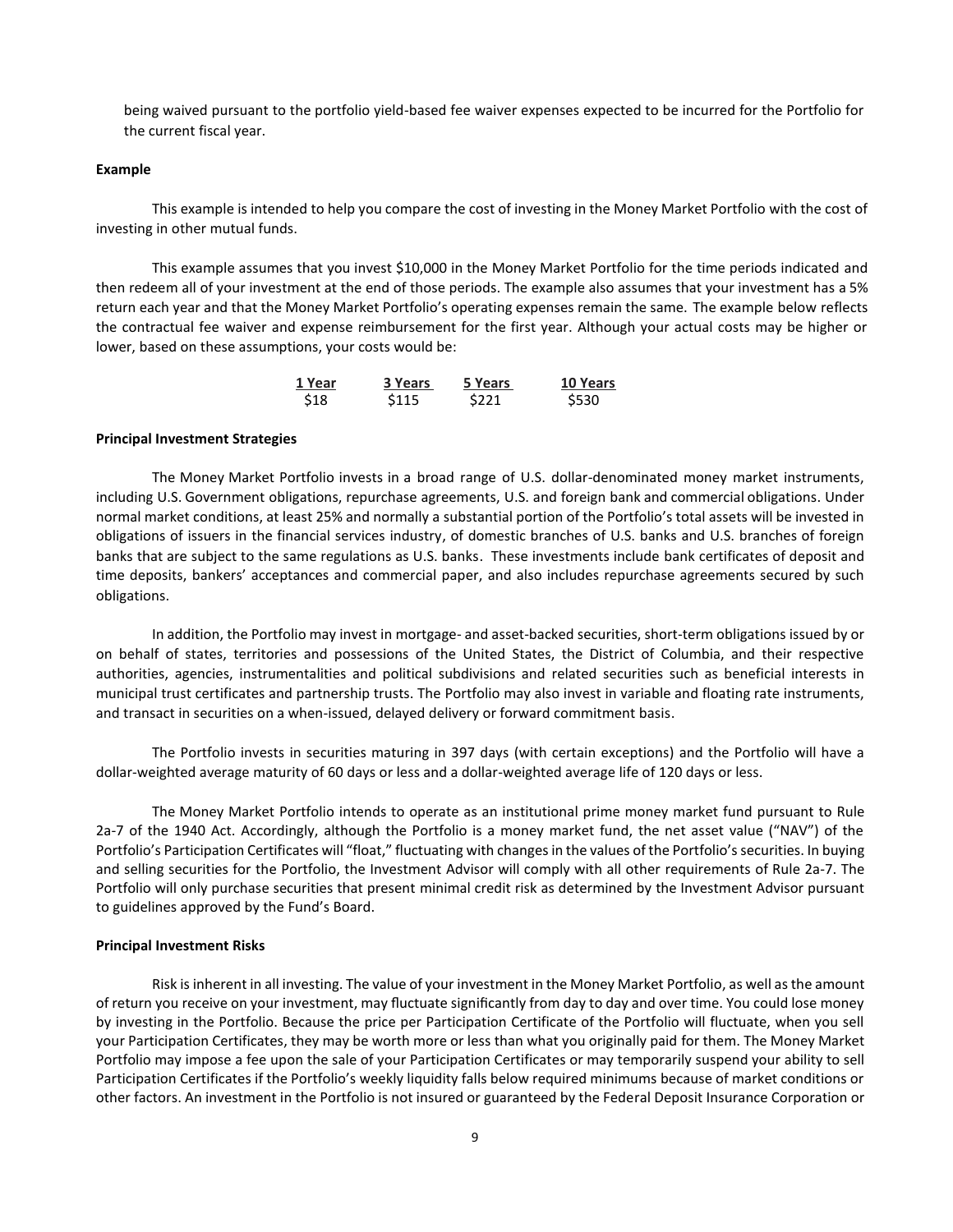any other government agency. The Portfolio's sponsor has no legal obligation to provide financial support to the Portfolio, and you should not expect that the sponsor will provide financial support to the Portfolio at any time. The following is a summary description of principal risks of investing in the Portfolio.

*Credit Risk.* Credit risk refers to the possibility that the issuer of a debt security (i.e., the borrower) will not be able to make payments of interest and principal when due. Changes in an issuer's credit ratings or the market's perception of an issuer's creditworthiness may also affect the value of the Portfolio's investment in that issuer.

*Extension Risk*. When interest rates rise, certain obligations will be paid off by the obligor more slowly than anticipated, causing the value of these securities to fall.

*Fees & Gates Risk.* The Money Market Portfolio is able to impose liquidity fees on redemptions and/or temporarily suspend redemptions for up to 10 business days in any 90-day period in the event that the Portfolio's liquidity was to fall below designated thresholds. Accordingly, you may not be able to sell your shares or your redemptions may be subject to a liquidity fee when you sell your shares at certain times.

*Financial Services Industry Risk.* The Portfolio is susceptible to economic, business, political and other developments which generally affect the financial services industry, such as government regulation, the availability and cost of capital funds, consolidation and general economic conditions. Financial services companies are also exposed to losses if borrowers and other counterparties experience financial problems and/or cannot repay their obligations.

When interest rates go up, the value of securities issued by many types of financial services companies generally goes down. In many countries, financial services and the companies that provide them are regulated by governmental entities, which can increase costs for new services or products and make it difficult to pass increased costs on to consumers. In certain areas, deregulation of financial services companies has resulted in increased competition and reduced profitability for certain companies.

The profitability of many types of financial services companies may be adversely affected in certain market cycles, including periods of rising interest rates, which may restrict the availability and increase the cost of capital, and declining economic conditions, which may cause credit losses due to financial difficulties of borrowers. Because many types of financial services companies are vulnerable to these economic cycles, a large portion of the Portfolio's investments may lose value during such periods.

*Floating Net Asset Value Risk.* The NAV ofthe Money Market Portfolio floats, fluctuating with changesin the values of the Portfolio's securities, and as a result the Portfolio will not maintain a constant NAV per share. The value of the Portfolio's Participation Certificates will be calculated to four decimal places. It is possible to lose money by investing in the Portfolio.

*Foreign Exposure Risk.* Securities issued or supported by foreign entities, including foreign banks and corporations, may involve additional risks. Extensive public information about the foreign issuer may not be available and unfavorable political, economic or governmental developments in the foreign country involved could affect the payment of principal and interest. Investments in securities of foreign issuers may be subject to foreign withholding and other taxes.

*Income Risk.* Income risk is the risk that the Portfolio's yield will vary as short-term securities in its portfolio mature and the proceeds are reinvested in securities with different interest rates.

*Interest Rate Risk.* Interest rate risk is the risk that the value of a debt security may fall when interest rates rise, and that the value of a debt security may rise when interest rates fall. In general, the market price of debt securities with longer maturities will go up or down in response to changes in interest rates by a greater amount than the market price of shorter-term securities. Securities issued or guaranteed by the U.S. Government, its agencies, instrumentalities and sponsored enterprises have historically involved little risk of loss of principal if held to maturity. However, due to fluctuations in interest rates, the market value of such securities may vary during the period Participation Certificate holders own an interest in the Portfolio. Very low or negative interest rates may magnify interest rate risk. During periods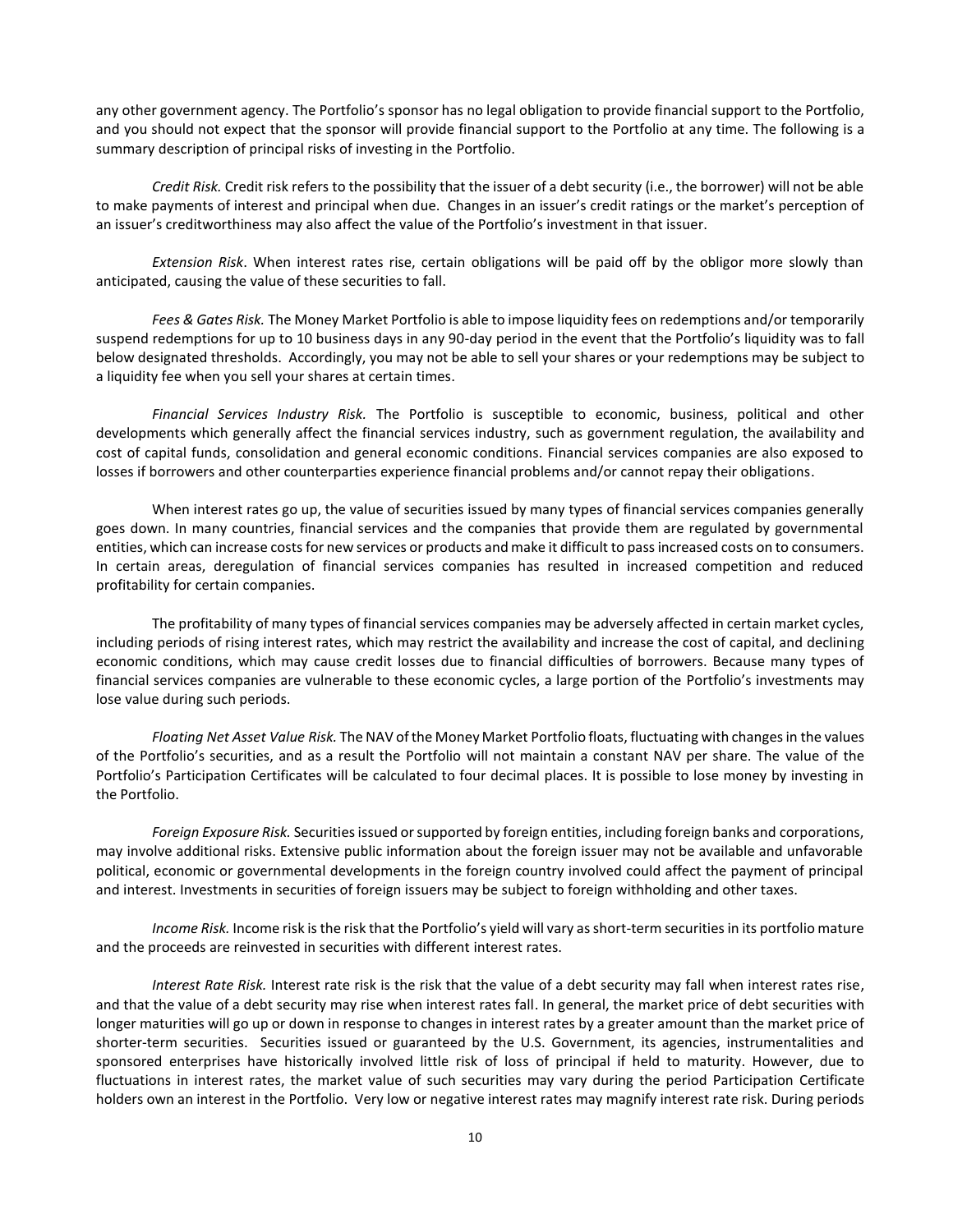of very low or negative interest rates, the Fund may be unable to maintain positive returns or pay dividends. Changing interest rates, including rates that fall below zero, may have unpredictable effects on markets, may result in heightened market volatility and may detract from the Fund's ability to achieve its investment objective.

*Market Risk and Selection Risk.* Market risk is the risk that one or more markets in which the Portfolio invests will go down in value, including the possibility that the markets will go down sharply and unpredictably. The value of a security or other asset may decline due to changes in general market conditions, economic trends or events that are not specifically related to the issuer of the security or other asset, or factors that affect a particular issuer or issuers, exchange, countries, group of countries, regions, market, industry, groups of industries, sectors or asset class. Local, regional or global events such as war, acts of terrorism, the spread of infectious illness or other public health issue, like pandemics or epidemics, recessions, or other events could cause significant global economic and market disruptions and have a significant negative impact on the Portfolio and its investments. The impact of such events may be more severe for the Portfolio because the Portfolio invests in short-term instruments. Selection risk is the risk that the securities selected by the Investment Advisor will underperform the markets, the relevant indices or the securities selected by other funds with similar investment objectives and investment strategies. This means you may lose money.

*Prepayment Risk.* When interest rates fall, certain obligations will be paid off by the obligor more quickly than originally anticipated, and the Portfolio may have to invest proceeds in securities with lower yields.

*Mortgage- and Asset-Backed Securities Risks.* Mortgage- and asset-backed securities represent interests in "pools" of mortgages or other assets, including consumer loans or receivables held in trust. Mortgage- and asset-backed securities are subject to credit, interest rate, prepayment and extension risks. These securities also are subject to risk of default on the underlying mortgage or asset, particularly during periods of economic downturn. Small movements in interest rates (both increases and decreases) may quickly and significantly reduce the value of certain mortgage-backed securities.

*Repurchase Agreement Risk.* The Portfolio may enter into repurchase agreements. Under a repurchase agreement, the seller agrees to repurchase a security at a mutually agreed-upon time and price. If the seller in a repurchase agreement transaction defaults on its obligation under the agreement, the Portfolio may suffer delays and incur costs or lose money in exercising its rights under the agreement.

*Treasury Obligations Risk.* Direct obligations of the U.S. Treasury have historically involved little risk of loss of principal if held to maturity. However, due to fluctuations in interest rates, the market value of such securities may vary during the period of your investment in the Portfolio.

*U.S. Government Obligations Risk.* Certain securities in which the Portfolio may invest, including securities issued by certain U.S. Government agencies and U.S. Government sponsored enterprises, are not guaranteed by the U.S. Government or supported by the full faith and credit of the United States.

*Variable and Floating Rate Investment Risk.* Variable and floating rate securities provide for periodic adjustment in the interest rate paid on the securities in response to changes in a referenced interest rate. Any lag in time between changes in the referenced interest rate and the security's next interest rate adjustment can be expected to impact the security's value either positively (if interest rates are decreasing) or negatively (if interest rates are increasing). The interest rate on a variable or floating rate security is ordinarily determined by reference to, or is a percentage of, an objective standard such as interbank rates, a bank's prime rate, the 90-day U.S. Treasury Bill rate or the rate of return on commercial paper or bank certificates of deposit.

*LIBOR Transition Risk.* The Portfolio may invest in financial instruments that utilize the London Interbank Offered Rate ("LIBOR") as the reference or benchmark rate for variable interest rate calculations. On July 27, 2017, the head of the United Kingdom's Financial Conduct Authority announced plans to phase out the use of LIBOR by the end of 2021. Although many LIBOR rates have been phased out as originally intended, a selection of widely used U.S. dollar LIBOR rates will continue to be published until June 2023 in order to assist with the transition. There remains uncertainty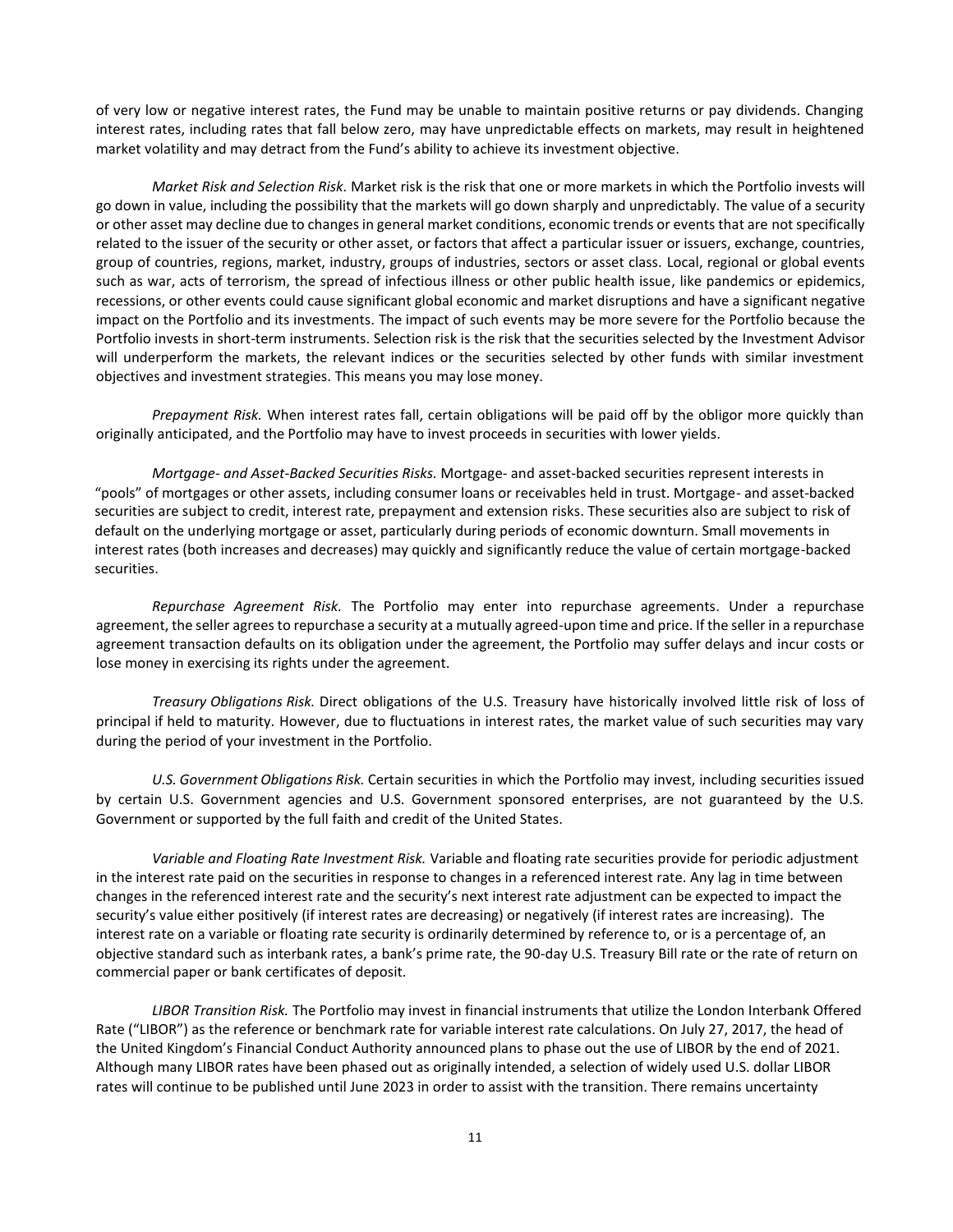regarding the effect of the LIBOR transition process, and therefore any impact of a transition away from LIBOR on the Portfolio or the instruments in which the Portfolio invests cannot yet be determined. There is no assurance that the composition or characteristics of any alternative reference rate will be similar to or produce the same value or economic equivalence as LIBOR or that instruments using an alternative rate will have the same volume or liquidity. Any such effects of the transition away from LIBOR and the adoption of alternative reference rates could result in losses to the Portfolio.

*Forward Commitment, When-Issued and Delayed Delivery Transactions Risk.* When-issued and delayed delivery (delayed settlement) securities involve the risk that the security the Portfolio buys will lose value prior to its delivery. There also is the risk that the security will not be issued or that the other party to the transaction will not meet its obligation. If this occurs, the Portfolio loses both the investment opportunity for the assets it set aside to pay for the security and any gain in the security's price.

<span id="page-10-0"></span>*Small Fund Risk*. The Portfolio may not grow to or maintain an economically viable size to achieve investment or trading efficiencies, which may negatively impact performance and/or force the fund to liquidate. Additionally, a smaller fund may be more adversely affected by large purchases or redemptions of fund participation certificates, which can occur at any time and may impact the fund in the same manner as a high volume of purchases or redemptions. The size and scale of the Portfolio may fluctuate based on current market considerations or other considerations, which may negatively impact the Portfolio's performance.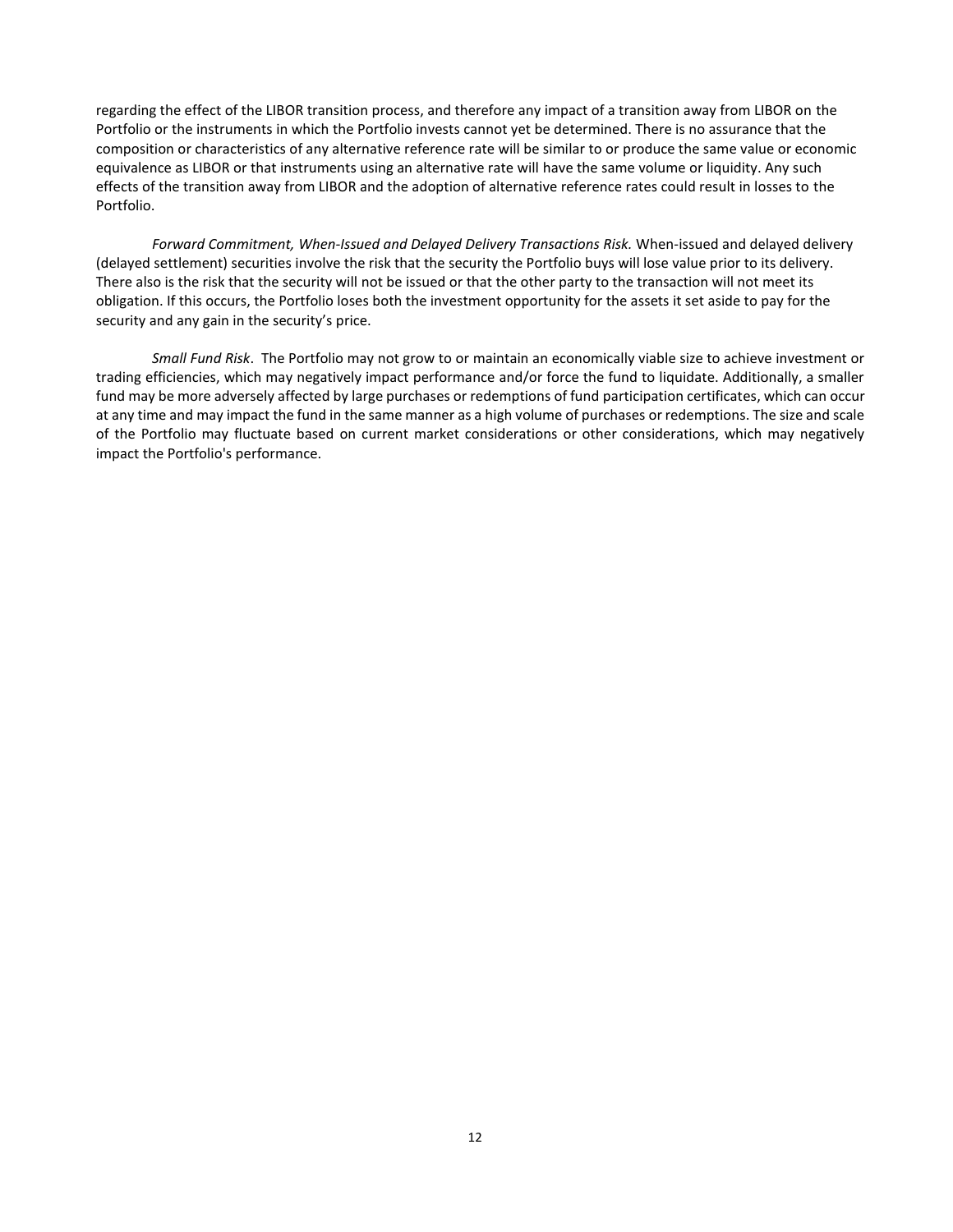## **Performance Information**

The following bar chart and table show the performance of the Money Market Portfolio, and indicate the risks of investing in the Portfolio by showing the historical return variability associated with an investment in the Portfolio. The bar chart shows how the annual total returns of the Portfolio have varied from year to year for the last ten years. Prior to October 11, 2016, the Portfolio operated as a stable NAV money market fund. Beginning October 11, 2016, the Portfolio operates as a floating NAV money market fund. The table shows the Portfolio's average annual total returns for one-, five- and tenyear periods ended December 31, 2021. The bar chart and the table assume reinvestment of dividends and distributions. The past performance of the Money Market Portfolio does not necessarily indicate how it will perform in the future. Updated performance information is available at [www.pif.com, o](http://www.pif.com/)r by calling 800-621-9215.



# **Money Market Portfolio Annual Total Returns for Each Year**

During the period shown in the bar chart, the highest quarterly return for the Money Market Portfolio was 0.64% (for the quarter ended March 31, 2019) and the lowest quarterly return was -0.01% (for the quarter ended December 31, 2021).

| <b>Average Annual Total Returns</b>        |        |                   |       |
|--------------------------------------------|--------|-------------------|-------|
| (for the periods ended December 31, 2021): | 1 Year | 5 Years  10 Years |       |
|                                            |        |                   | 0.61% |

The Money Market Portfolio seven-day average yield as of December 31, 2021 was 0.05%. You may obtain this Portfolio's current seven-day yield by visiting the Fund's website at [www.pif.com](http://www.pif.com/) or by calling (800) 621-9215.

## <span id="page-11-0"></span>**Investment Advisor**

<span id="page-11-1"></span>BlackRock Advisors, LLC is the Money Market Portfolio's investment advisor.

## **Purchase and Sale of Participation Certificates**

The Money Market Portfolio does not have minimum initial or subsequent investment requirements.

The Money Market Portfolio's Participation Certificates may be purchased or redeemed on any business day of the Portfolio. Purchase orders must be placed in dollars, but redemption orders may be placed in either number of shares or dollars. Investors may transmit their orders through the Investment Advisor's online trading platform, Cachematrix<sup>™</sup> by BlackRock, which can be found a[t www.pif.com, o](http://www.pif.com/)r by calling (800) 821-9771. You may also purchase or redeem Participation Certificates by establishing an account through a financial intermediary that has been authorized by the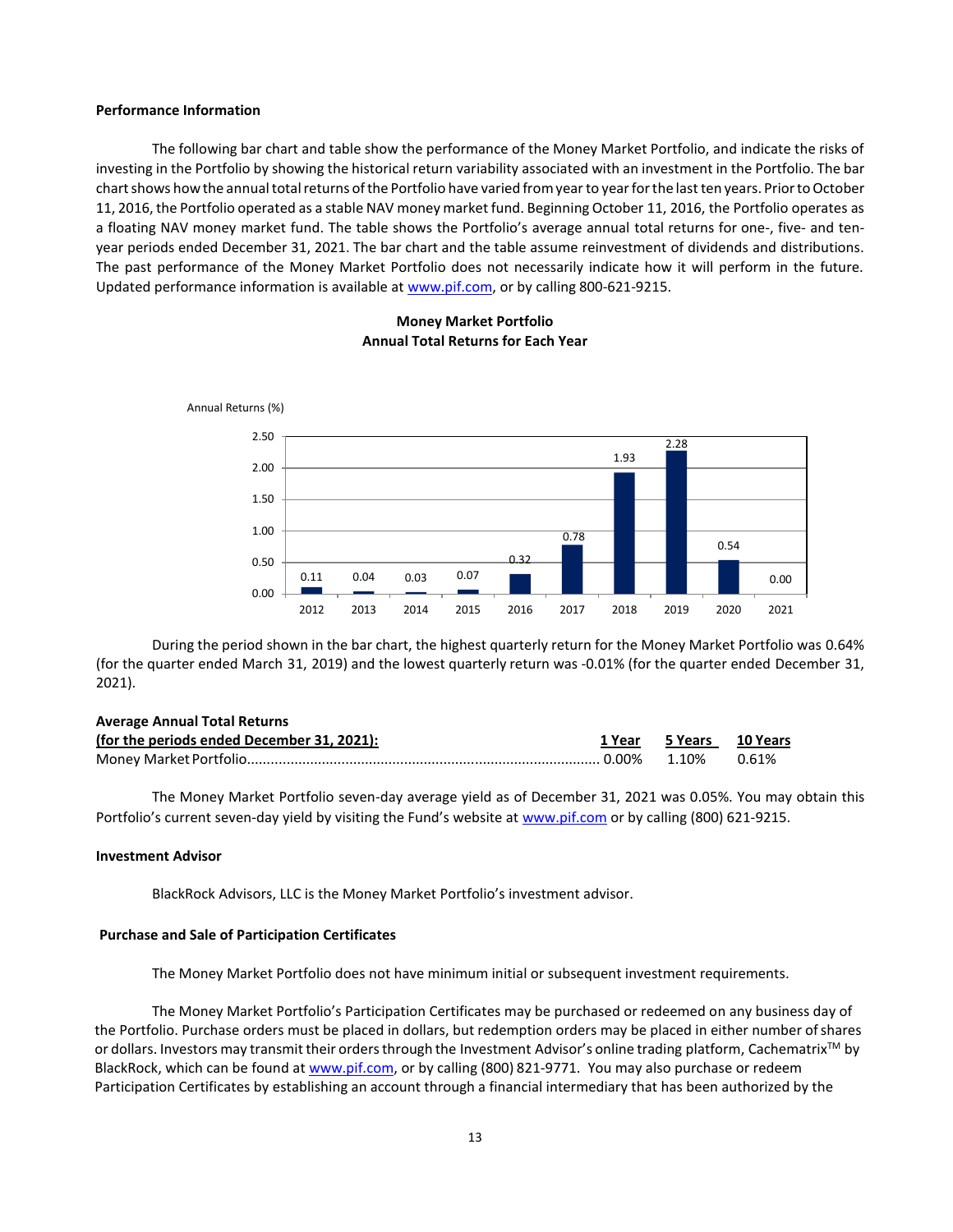Fund to accept and effect transactions in Participation Certificates. A financial intermediary may impose a minimum initial and/or additional investment amount.

## <span id="page-12-0"></span>**Tax Information**

The Money Market Portfolio intends to make distributions that may be taxed as ordinary income or capital gains.

#### **Payments to Broker-Dealers and Other Financial Intermediaries**

If you purchase Participation Certificates through a broker-dealer or other financial intermediary (such as a bank), the Administrator and/or its affiliates may pay the intermediary for the sale of Participation Certificates and related services. These payments may create a conflict of interest by influencing the broker-dealer or other financial intermediary and its representatives to recommend the Portfolio over another investment. Ask your financial intermediary if you would like more information regarding potential conflict of interest.

## **ADDITIONAL INFORMATION REGARDING INVESTMENT OBJECTIVES AND STRATEGIES**

## <span id="page-12-1"></span>**The Government Portfolio**

*Investment Objective* - The Government Portfolio is a government money market fund, which seeks a high level of current income and stability of principal. The Board may change the investment objective of the Government Portfolio without approval of the holders of the Portfolio's Participation Certificates.

*Principal Investment Strategies* - The Investment Advisor seeks to maximize investment income while maintaining stability of principal and sufficient liquidity to accommodate daily redemption requests. The Government Portfolio seeks to maintain a net asset value of \$1.00 per Participation Certificate.

The Government Portfolio seeks to invest at least 99.5% of its total assets in cash, U.S. Treasury bills and notes, other obligations issued or guaranteed as to principal and interest by the U.S. Government or its agencies or instrumentalities, and repurchase agreements collateralized by such government obligations or cash. The Government Portfolio has a non-fundamental policy to invest, under normal circumstances, at least 80% of its net assets, plus the amount of any borrowings for investment purposes, in U.S. Treasury bills and notes, other obligations issued or guaranteed as to principal and interest by the U.S. Government, its agencies or instrumentalities, and repurchase agreements collateralized by such government obligations. This non-fundamental policy will not change without the Government Portfolio first providing Participation Certificate holders with at least 60 days' prior notice of any such change. The Government Portfolio anticipates meeting this 80% investment policy because it already seeks to invest at least 99.5% of its total assets in the same types of investments that are required under the 80% policy, except that the Government Portfolio's cash holdings are not eligible under the 80% policy.

The Government Portfolio invests in securities maturing in 397 days or less (with certain exceptions) and the Portfolio has a dollar-weighted average maturity of 60 days or less and a dollar-weighted average life of 120 days or less. The average maturity of the Portfolio's securities is the average amount of time until the debt securities in the Portfolio must have their principal amount paid off or, in the case of variable or floating rate securities, will have their interest rate reset. The average life of the Government Portfolio's securities is calculated in a similar manner, but without reference to the exceptions used for variable or floating rate securities regarding the use of the interest rate reset dates in lieu of the security's actual maturity date. "Dollar-weighted" means the larger the dollar value of a debt security in the Portfolio, the more weight it gets in calculating these averages. The Investment Advisor generally holds portfolio securities to maturity but may from time to time sell securities for the purposes of raising cash for redemptions or repositioning the Portfolio. The Investment Advisor takes into consideration liquidity and market conditions when considering securities to sell.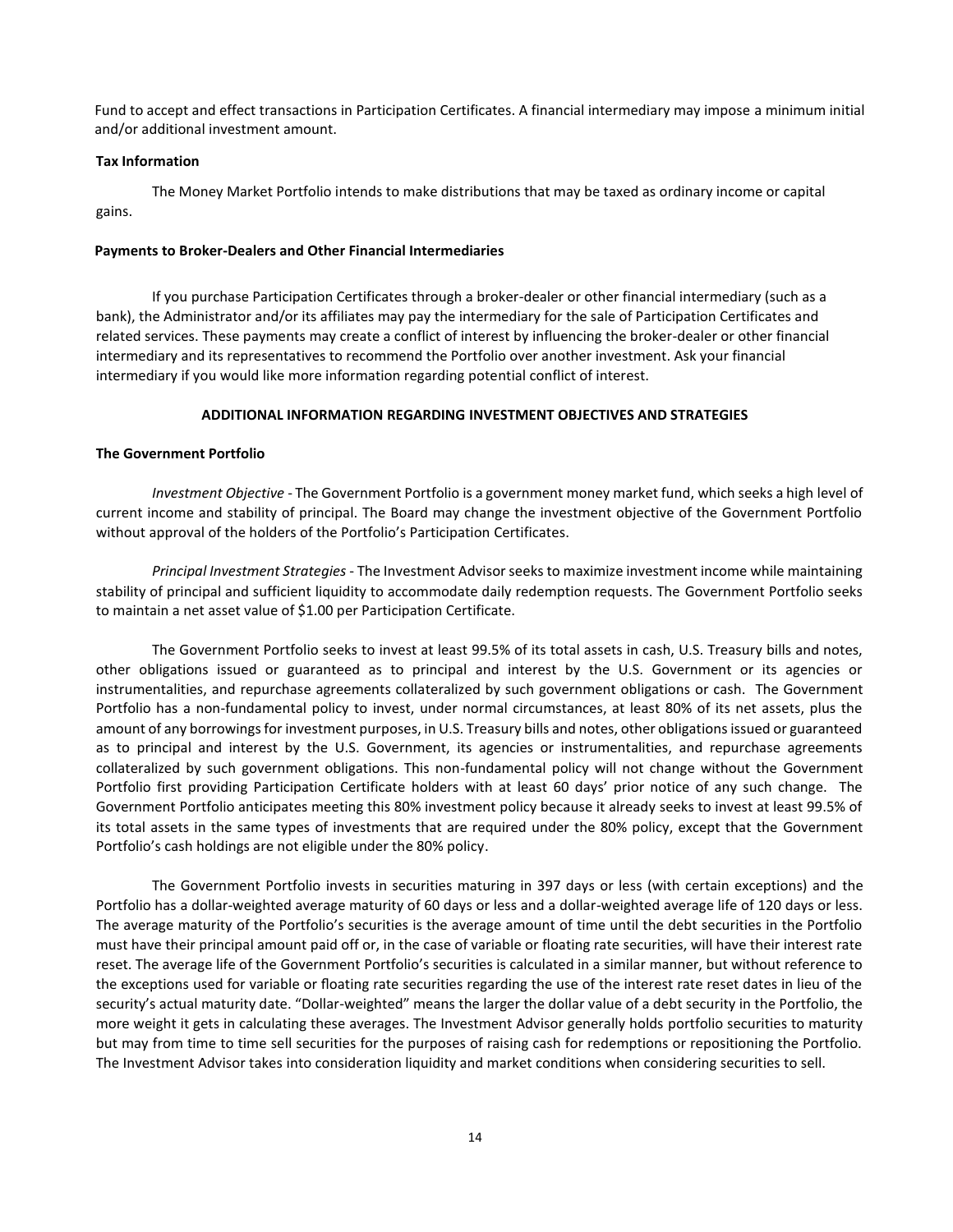Pursuant to Rule 2a-7, the Government Portfolio is required to hold securities that are sufficiently liquid to meet reasonably foreseeable Participation Certificate redemptions in light of its obligations under Section 22(e) of the 1940 Act and any commitments the Portfolio has made to investors. To comply with this liquidity requirement, the Investment Advisor must consider factors that could affect the Portfolio's liquidity needs, including characteristics of the Portfolio's investors and their likely redemptions. Depending upon the volatility of its cash flows (particularly Participation Certificate redemptions), this may require the Portfolio to maintain greater liquidity than would be required by the daily and weekly minimum liquidity requirements discussed below in the section titled "Special Limitations Affecting Redemptions."

The Government Portfolio investments may include:

*Repurchase Agreements.* Repurchase agreements are transactions in which the Portfolio purchases a class of securities with the obligation to resell the securities shortly thereafter at a specified price which reflects interest payable to the Portfolio. The Portfolio may engage in repurchase agreements collateralized by U.S. Treasury bills, notes and other obligations issued or guaranteed as to principal and interest by the U.S. Government, its agencies or instrumentalities and cash.

*U.S. Government Obligations*. The Portfolio may purchase obligations issued or guaranteed by the U.S. Government or its agencies, authorities, instrumentalities and sponsored enterprises, and may purchase related custodial receipts.

*Variable and Floating Rate Instruments*. These instruments provide for adjustments in the interest rate on certain reset dates (i.e., variable rate) or whenever a specified interest rate index changes (i.e., floating rate).

*Forward Commitment, When-Issued and Delayed Delivery Transactions*. The purchase or sale of securities on a when-issued basis or on a delayed delivery (delayed settlement) basis involves the purchase or sale of securities by the Portfolio at an established price with payment and delivery taking place in the future. The Portfolio enters into these transactions to obtain what is considered an advantageous price to the Portfolio at the time of entering into the transaction.

#### **The Money Market Portfolio**

*Investment Objective* - The Money Market Portfolio is an institutional prime money market fund, which seeks a high level of current income and stability of principal. The Board may change the investment objective of the Money Market Portfolio without approval of the holders of the Portfolio's Participation Certificates.

*Principal Investment Strategies* - The Investment Advisor seeks to maximize investment income while maintaining stability of principal and sufficient liquidity to accommodate reasonable daily redemption requests.

The Money Market Portfolio intends to achieve its investment objective by investing in a broad range of U.S. dollar-denominated money market instruments, including U.S. Government obligations, repurchase agreements, U.S. and foreign bank and commercial obligations, in each case having remaining maturities of 397 days or less (with certain exceptions). Under normal market conditions, at least 25% and normally a substantial portion of the Portfolio's total assets will be invested in obligations of issuers in the financial services industry, which includes obligations of domestic branches of U.S. banks and U.S. branches of foreign banks that are subject to the same regulations as U.S. banks, and also includes repurchase agreements secured by such obligations. In addition, the Portfolio may invest in mortgage- and asset-backed securities, short-term obligations issued by or on behalf of states, territories and possessions of the United States, the District of Columbia, and their respective authorities, agencies, instrumentalities and political subdivisions and related securities such as beneficial interests in municipal trust certificates and partnership trusts. The Portfolio may also invest in variable and floating rate instruments, and transact in securities on a when-issued, delayed delivery or forward commitment basis. The Portfolio will have a dollar-weighted average maturity of 60 days or less and a dollar-weighted average life of 120 days or less. The average maturity of the Portfolio's securities is the average amount of time until the debt securities in the Portfolio must have their principal amount paid off or, in the case of variable or floating rate securities, will have their interest rate reset. The average life of the Portfolio's securities is calculated in a similar manner, but without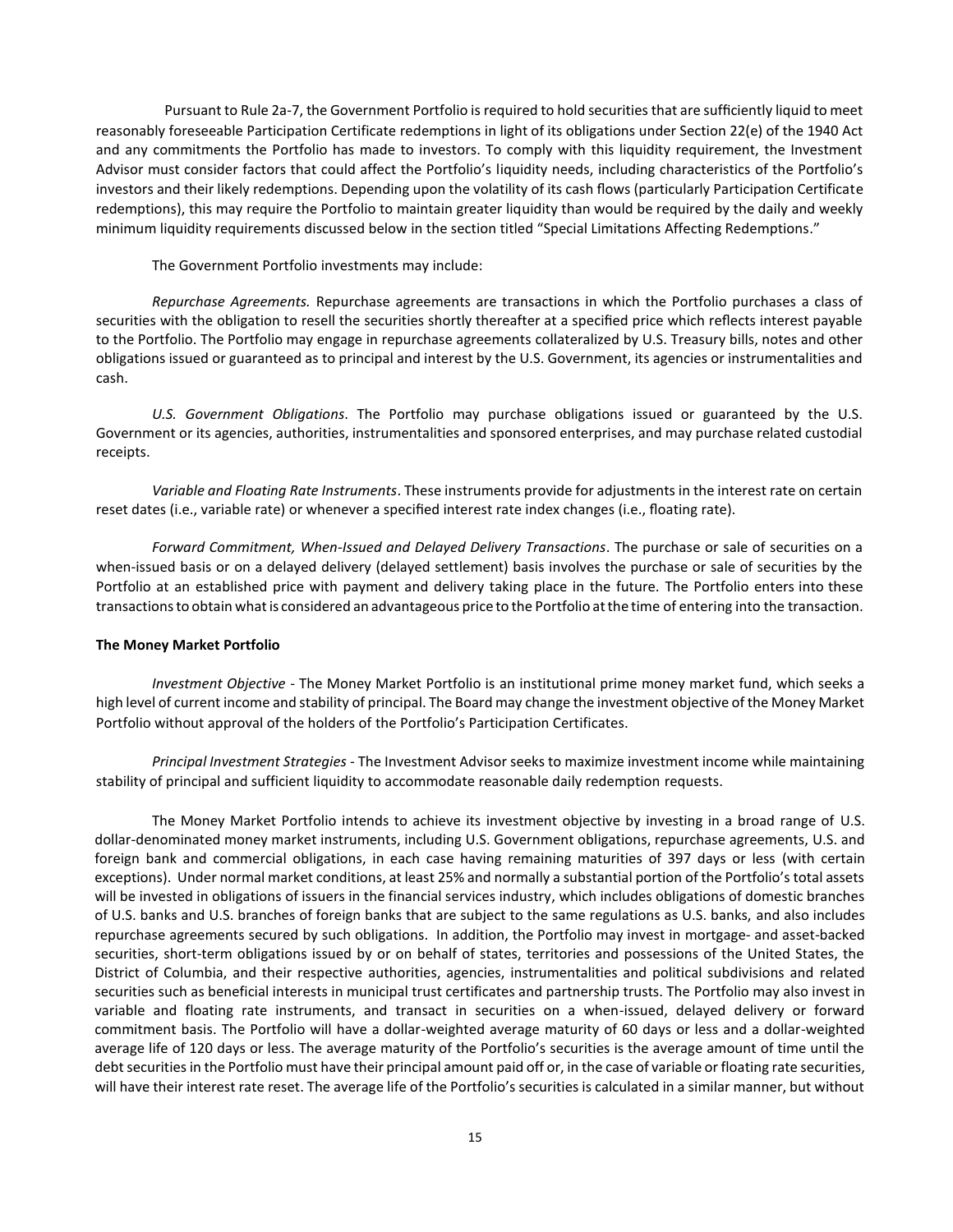reference to the exceptions used for variable or floating rate securities regarding the use of the interest rate reset dates in lieu of the security's actual maturity date. "Dollar-weighted" means the larger the dollar value of a debt security in the Portfolio, the more weight it gets in calculating these averages.

The Money Market Portfolio purchases securities that present minimal credit risks as determined by the Investment Advisor pursuant to guidelines approved by the Fund's Board. The Investment Advisor generally holds securities to maturity but may from time to time sell securities for the purposes of raising cash for redemptions or repositioning the Portfolio. The Investment Advisor takes into consideration liquidity and market conditions when considering securities to sell.

The Portfolio intends to operate as an institutional prime money market fund pursuant to Rule 2a-7. Accordingly, although the Portfolio is a money market fund the NAV of the Portfolio's Participation Certificates will "float," fluctuating with changes in the values of the Portfolio's securities. In buying and selling securities for the Portfolio, the Investment Advisor will comply with all other requirements of Rule 2a-7.

Pursuant to Rule 2a-7, the Portfolio is required to hold securities that are sufficiently liquid to meet reasonably foreseeable Participation Certificate redemptions in light of its obligations under Section 22(e) of the 1940 Act and any commitments the Portfolio has made to investors. To comply with this liquidity requirement, the Investment Advisor must considerfactorsthat couldaffectthe Portfolio'sliquidityneeds, including characteristics of the Portfolio's investors and their likely redemptions. Depending upon the volatility of its cash flows (particularly Participation Certificate redemptions), this may require the Portfolio to maintain greater liquidity than would be required by the daily and weekly minimum liquidity requirements discussed below in the section titled "Special Limitations Affecting Redemptions."

## **Description of Principal and Other Investments**

Additional information regarding the principal investments of the Portfolios is set forth below. The Portfolios may utilize other non-principal investment strategies from time to time, which are discussed in the Statement of Additional Information (the "SAI").

## Both Portfolios may:

1. Purchase obligations issued or guaranteed by the U.S. Government or its agencies, authorities, instrumentalities and sponsored enterprises, and may purchase related custodial receipts.

2. Invest in direct obligations of the U.S. Treasury. Each Portfolio may also invest in Treasury receipts where the principal and interest components are traded separately under the Separate Trading of Registered Interest and Principal of Securities ("STRIPS") program.

3. Enter into repurchase agreements. Under a repurchase agreement, a Portfolio acquires an investment for a short period (usually not more than 60 days), subject to an obligation of the seller to repurchase and the Portfolio to resell the investment at an agreed price and time, which determines the yield during the holding period. For the Government Portfolio the repurchase agreements are fully collateralized by U.S. Government securities.

4. Purchase variable or floating rate notes, which are instruments that provide for adjustments in the interest rate on certain reset dates or whenever a specified interest rate index changes, respectively.

5. Borrow money by entering into reverse repurchase agreements to provide liquidity to meet redemption requests when the sale of portfolio securities is considered to be disadvantageous. Proceeds ofreverse repurchase agreements used to provide liquidity to meet redemption requests may equal no more than 5% of the total assets of the Portfolio. Redemptions are the only use to which proceeds of reverse repurchase agreements will be put. The Portfolios will not use borrowings, including reverse repurchase agreement proceeds, to purchase additional securities.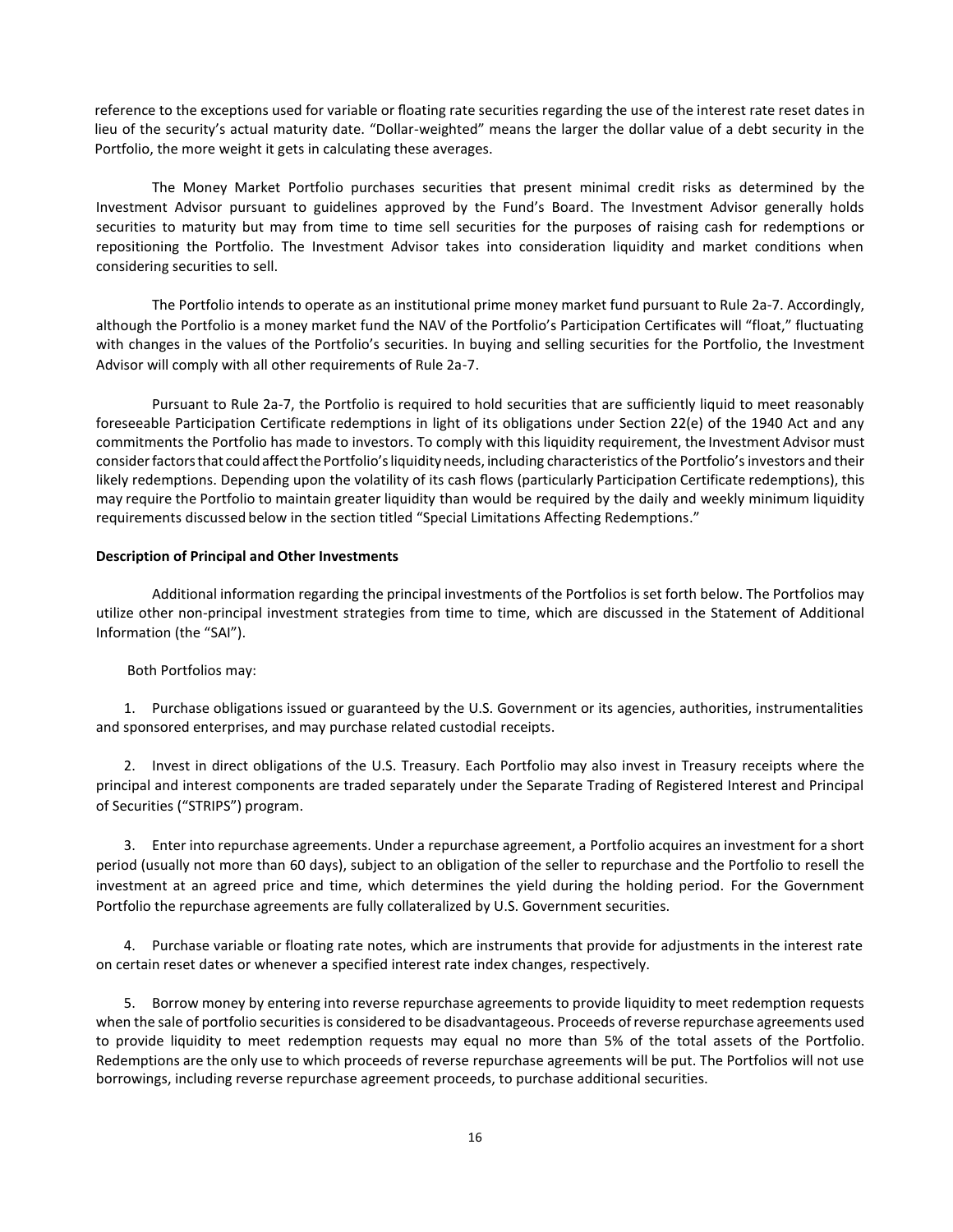6. Purchase securities on a "when-issued" or "delayed delivery" (delayed settlement) basis. Each Portfolio expects that commitments to purchase when-issued or delayed settlement securities will not exceed 15% of the value of its total assets absent unusual conditions. Effective August 19, 2022, the Portfolios will only enter into when-issued or delayed delivery (delayed settlement) transactions that will settle within 35 days of the trade date, and the Portfolios intend to physically settle all such transactions. The Portfolios do not intend to purchase when-issued or delayed delivery securities for speculative purposes, but only in furtherance of their investment objectives. The Portfolios do not receive income from when-issued or delayed delivery securities prior to delivery of such securities.

A Portfolio may not acquire an illiquid security (defined as, securities that cannot be sold or disposed of in the ordinary course of business within seven days at approximately their market value as determined by the Portfolio) if, immediately following such acquisition, more than 5% of the Portfolio's total assets are invested in illiquid securities. Securities that have readily available market quotations are not deemed illiquid for purposes of this limitation.

The Money Market Portfolio may also:

1. Purchase bank obligations, such as bank holding company obligations, bankers acceptances and commercial paper, certificates of deposit, bank notes and time deposits issued or supported by the credit of U.S. banks and U.S. branches of foreign banks that are subject to the same regulations as U.S. banks having assets of at least \$1 billion, provided that such bank obligations meet the quality, diversification, and other requirements of Rule 2a-7 and other SEC rules. The Portfolio may also make interest-bearing savings deposits in domestic commercial and savings banks.

2. Purchase commercial paper issued by domestic and foreign issuers that meet the Portfolio's quality, diversification, and other requirements.

3. Purchase corporate bonds and notes issued by domestic issuers that meet the Portfolio's quality, diversification, and other requirements.

4. The Portfolio may, when deemed appropriate by its Investment Advisor in light of its investment objective, invest in high quality municipal obligations issued by state and local governmental issuers, which carry yields that are competitive with those of other types of money market instruments of comparable quality.

5. Purchase variable amount master demand notes ("VAMD Notes") issued by corporations, which are unsecured instruments that permit the indebtedness to vary and provide for periodic adjustments in the interest rate. Although such VAMD Notes normally are considered illiquid and are not traded, the Fund may at any time demand payment of principal and accrued interest be made by the issuers of the VAMD Notes in less than seven days. Investment in VAMD Notes would be subject to the limitations on purchases of illiquid securities described under "Investment and Borrowing Limitations" in the Statement of Additional Information, as well as the liquidity requirements of the Portfolios described above.

6. Enter into repurchase agreements. Under a repurchase agreement, a Portfolio acquires an investment for a short period (usually not more than 60 days), subject to an obligation of the seller to repurchase and the Portfolio to resell the investment at an agreed price and time, which determines the yield during the holding period. The repurchase agreements utilized by the Portfolio are fully collateralized by cash, obligations issued by the U.S. Government or its agencies or instrumentalities, and obligations rated in the highest category by at least two nationally recognized statistical rating organizations ("NRSROs") or, if unrated, determined to be of comparable quality by the Investment Advisor pursuant to standards approved by the Board. However, collateral is not limited to the foregoing and may include, for example, obligations rated in any category by NRSROs or include classes of collateralized mortgage obligations issued by agencies and instrumentalities of the U.S. Government, such as interest only and principal only, residual interests, planned amortization class and targeted amortization class. Collateral for a repurchase agreement may also include securities that the Money Market Portfolio could not hold directly without the repurchase obligation.

7. The Portfolio may invest in debt securities that are backed by a pool of assets, usually loans such as mortgages, installment sale contracts, credit card receivables or other assets ("asset-backed securities"). The Portfolio may also invest in certain mortgage-related securities, such as bonds that are backed by cash flows from pools of mortgages ("mortgage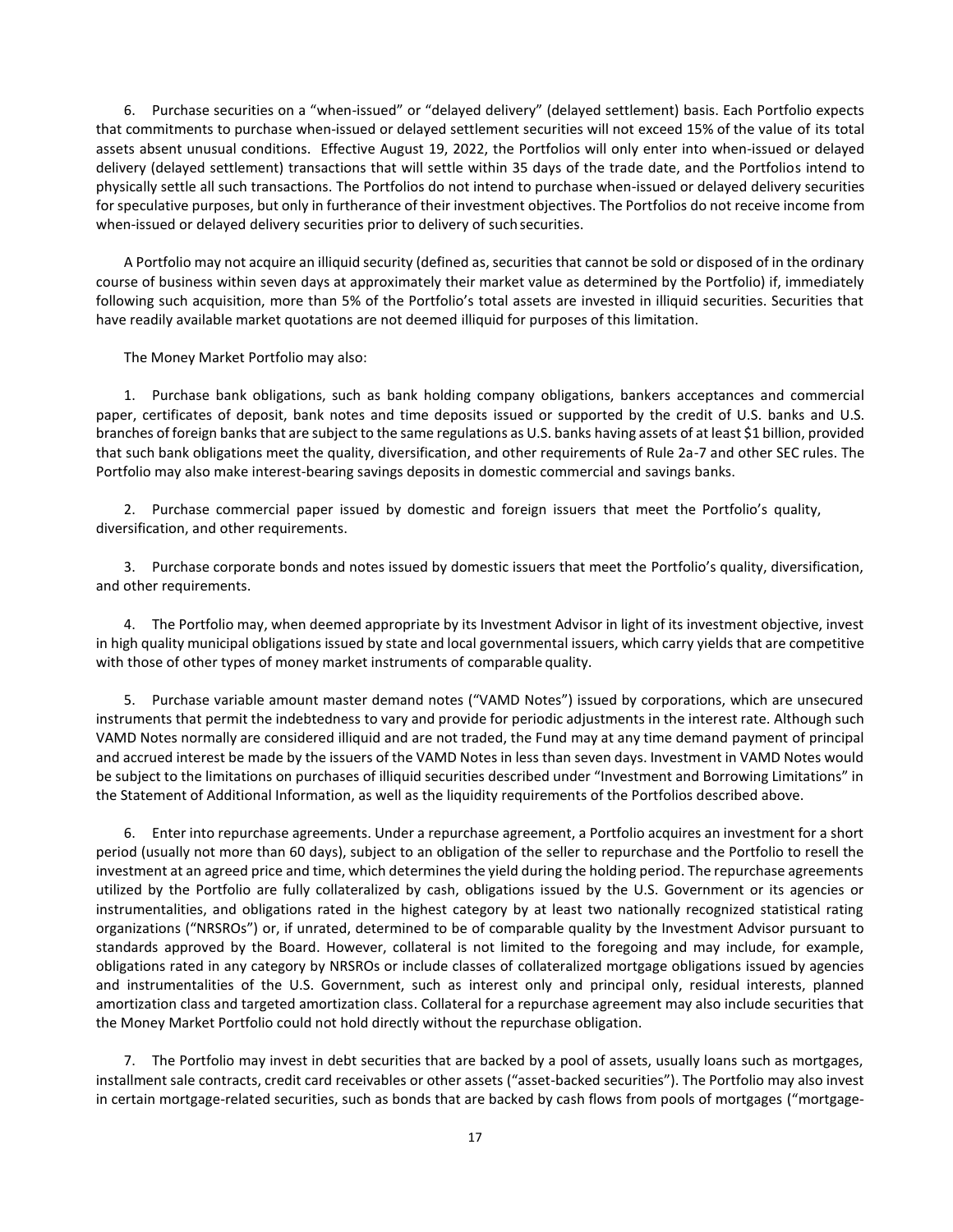backed securities") and may have multiple classes with different payment rights and protections ("collateralized mortgage obligations" or "CMOs") issued or guaranteed by U.S. Government agencies and instrumentalities or issued by private companies. Purchasable mortgage-related securities also include adjustable-rate securities.

Each investor should determine for itself the suitability of investing in a Portfolio, and with respect to investors that are insurance companies, whether such investments are permitted under applicable insurance laws and regulations.

## **Unusual Conditions/Temporary Defensive Periods**

 As a result of unusual conditions, each Portfolio may depart from its principal investment strategies and adopt temporary defensive positions. Each Portfolio may hold increased amounts of uninvested cash during such periods. Uninvested cash may not earn income.

## **Disclosure of Portfolio Holdings**

<span id="page-16-0"></span>A description of the Fund's policies and procedures with respect to the disclosure of the Fund's portfolio holdings is available in the Portfolios' Statement of Additional Information.

# **ADDITIONAL INFORMATION REGARDING INVESTMENT RISKS**

This section contains a discussion of principal and certain non-principal risks of investing in a Portfolio. The "Investment Objective" and "Additional Information on Portfolio Instruments" sections in the Statement of Additional Information includes more information about each Portfolio, its investments, and related risks.

## **Principal Investment Risks**

*Credit Risk.* Credit risk is the risk that an issuer will be unable to make principal and interest payments when due. U.S. Government securities are generally considered to be the safest type of investment in terms of credit risk, with corporate debt securities presenting somewhat higher credit risk. Credit quality ratings published by a nationally recognized rating agency are widely accepted measures of credit risk. The lower a security is rated by such a rating agency, the more credit risk it is considered to represent. Changes in an issuer's credit rating or the market's perception of an issuer's creditworthiness may also affect the value of a Portfolio's investment in that issuer.

*Extension Risk (Money Market Portfolio Only).* When interest rates rise, certain obligations will be paid off by the obligor more slowly than anticipated, causing the value of these securities to fall. Rising interest rates tend to extend the duration of securities, making them more sensitive to changes in interest rates. The value of longer-term securities generally changes more in response to changes in interest rates than shorter-term securities. As a result, in a period of rising interest rates, securities may exhibit additional volatility and may lose value.

*Fees & Gates Risk (Money Market Portfolio Only).* The Money Market Portfolio is able to impose liquidity fees on redemptions and/or temporarily suspend redemptions for up to 10 business days in any 90-day period in the event that the Portfolio's weekly liquid assets were to fall below a designated threshold. If the Portfolio's weekly liquid assets fall below 30% of its total assets, the Portfolio may impose liquidity fees of up to 2% of the value of the Participation Certificates redeemed and/or temporarily suspend redemptions. In addition, if the Money Market Portfolio's weekly liquid assets fall below 10% of its total assets at the end of any business day, the Money Market Portfolio will impose at least a 1% liquidity fee on Portfolio redemptions. Accordingly, you may not be able to sell your shares or your redemptions may be subject to a liquidity fee when you sell your shares at certain times.

*Financial Services Industry Risk (Money Market Portfolio Only*). The Portfolio will be susceptible to economic, business, political or other developments which generally affect the financial services industry, such as government regulation, the availability and cost of capital funds, consolidation and general economic conditions. Financial services companies are also exposed to losses if borrowers and other counterparties experience financial problems and/or cannot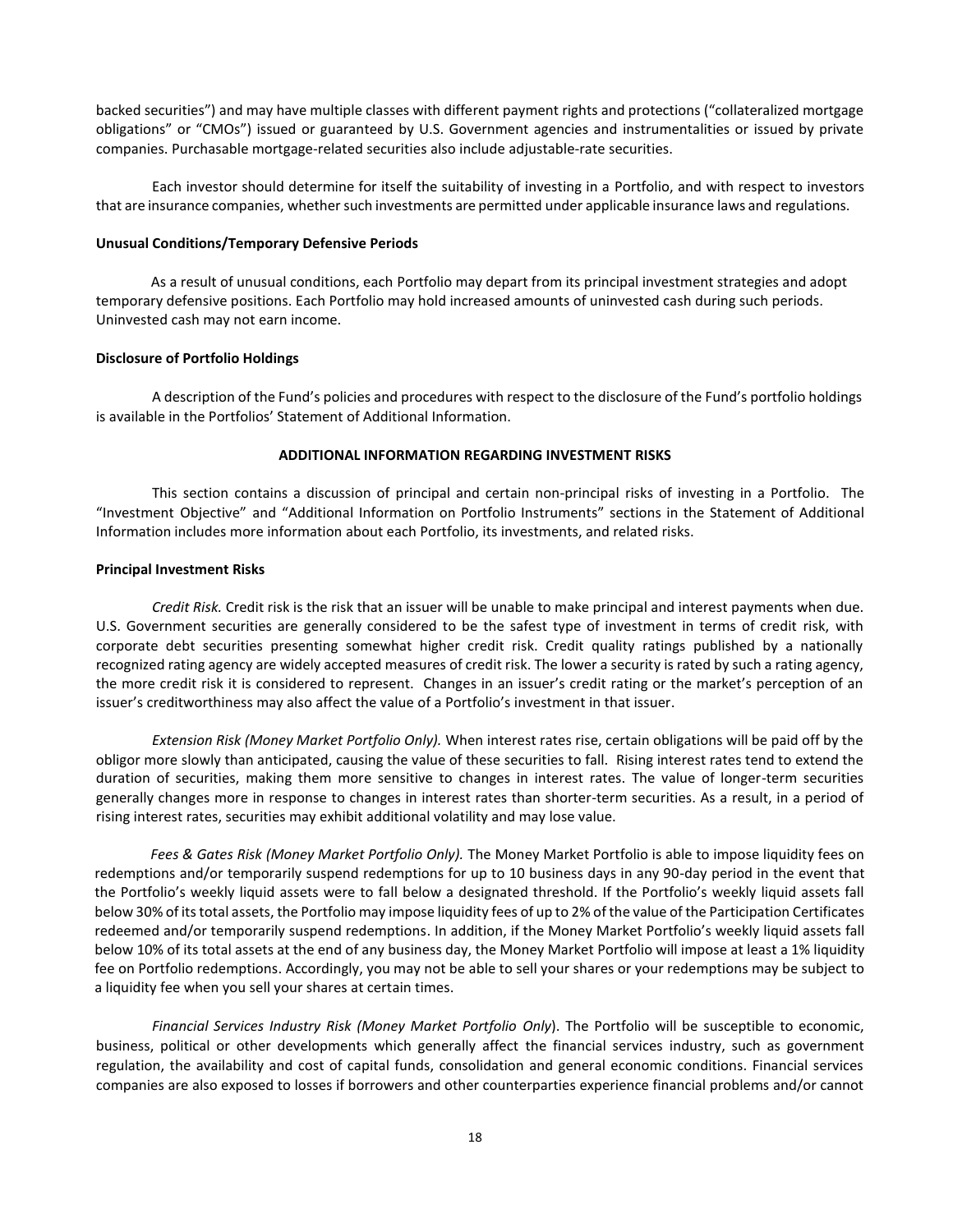repay their obligations.

When interest rates go up, the value of securities issued by many types of financial services companies generally goes down. In many countries, financial services and the companies that provide them are regulated by governmental entities, which can increase costs for new services or products and make it difficult to pass increased costs on to consumers. In certain areas, deregulation of financial services companies has resulted in increased competition and reduced profitability for certain companies.

The profitability of many types of financial services companies may be adversely affected in certain market cycles, including periods of rising interest rates, which may restrict the availability and increase the cost of capital, and declining economic conditions, which may cause credit losses due to financial difficulties of borrowers. Because many types of financial services companies are vulnerable to these economic cycles, a large portion of the Portfolio's investments may lose value during such periods.

*Forward Commitment, When-Issued and Delayed Delivery Transactions Risk.* When-issued and delayed delivery (delayed settlement) securities involve the risk that the security a Portfolio buys will lose value prior to its delivery. There also is the risk that the security will not be issued or that the other party to the transaction will not meet its obligation. If this occurs, the Portfolio loses both the investment opportunity for the assets it set aside to pay for the security and any gain in the security's price.

*Floating Net Asset Value Risk (Money Market Portfolio Only).* The NAV of the Money Market Portfolio floats, fluctuating with changes in the values of the Portfolio's securities, and as a result the Portfolio will not maintain a constant net asset value per share. The value of the Portfolio's Participation Certificates will be calculated to four decimal places. It is possible to lose money by investing in the Portfolio.

*Foreign Exposure Risk (Money Market Portfolio Only)*. Securities issued or supported by foreign entities, including foreign banks and corporations, may involve additional risks. Extensive public information about the foreign issuer may not be available and unfavorable political, economic or governmental developments in the foreign country involved could affect the payment of principal and interest. Investments in securities of foreign issuers may be subject to foreign withholding and other taxes.

*Income Risk.* Each Portfolio's yield will vary as short-term securities in its portfolio mature and the proceeds are reinvested in securities with different interest rates.

*Interest Rate Risk.* Interest rate risk is the risk that the value of a debt security may fall when interest rates rise, and that the value of a debt security may rise when interest rates fall. In general, the market price of debt securities with longer maturities will go up or down in response to changes in interest rates by a greater amount than the market price of shorter-term securities. Securities issued or guaranteed by the U.S. Government, its agencies, instrumentalities and sponsored enterprises have historically involved little risk of loss of principal if held to maturity. However, due to fluctuations in interest rates, the market value of such securities may vary during the period Participation Certificate holders own an interest in a Portfolio. Very low or negative interest rates may magnify interest rate risk. During periods of very low or negative interest rates, the Fund may be unable to maintain positive returns or pay dividends. Changing interest rates, including rates that fall below zero, may have unpredictable effects on markets, may result in heightened market volatility and may detract from the Fund's ability to achieve its investment objective.

*LIBOR Transition Risk.* A Portfolio may invest in financial instruments that utilize the London Interbank Offered Rate ("LIBOR") as the reference or benchmark rate for variable interest rate calculations. On July 27, 2017, the head of the United Kingdom's Financial Conduct Authority announced plans to phase out the use of LIBOR by the end of 2021. Although many LIBOR rates have been phased out as originally intended, a selection of widely used U.S. dollar LIBOR rates will continue to be published until June 2023 in order to assist with the transition. There remains uncertainty regarding the effect of the LIBOR transition process, and therefore any impact of a transition away from LIBOR on the Portfolio or the instruments in which the Portfolio invests cannot yet be determined. There is no assurance that the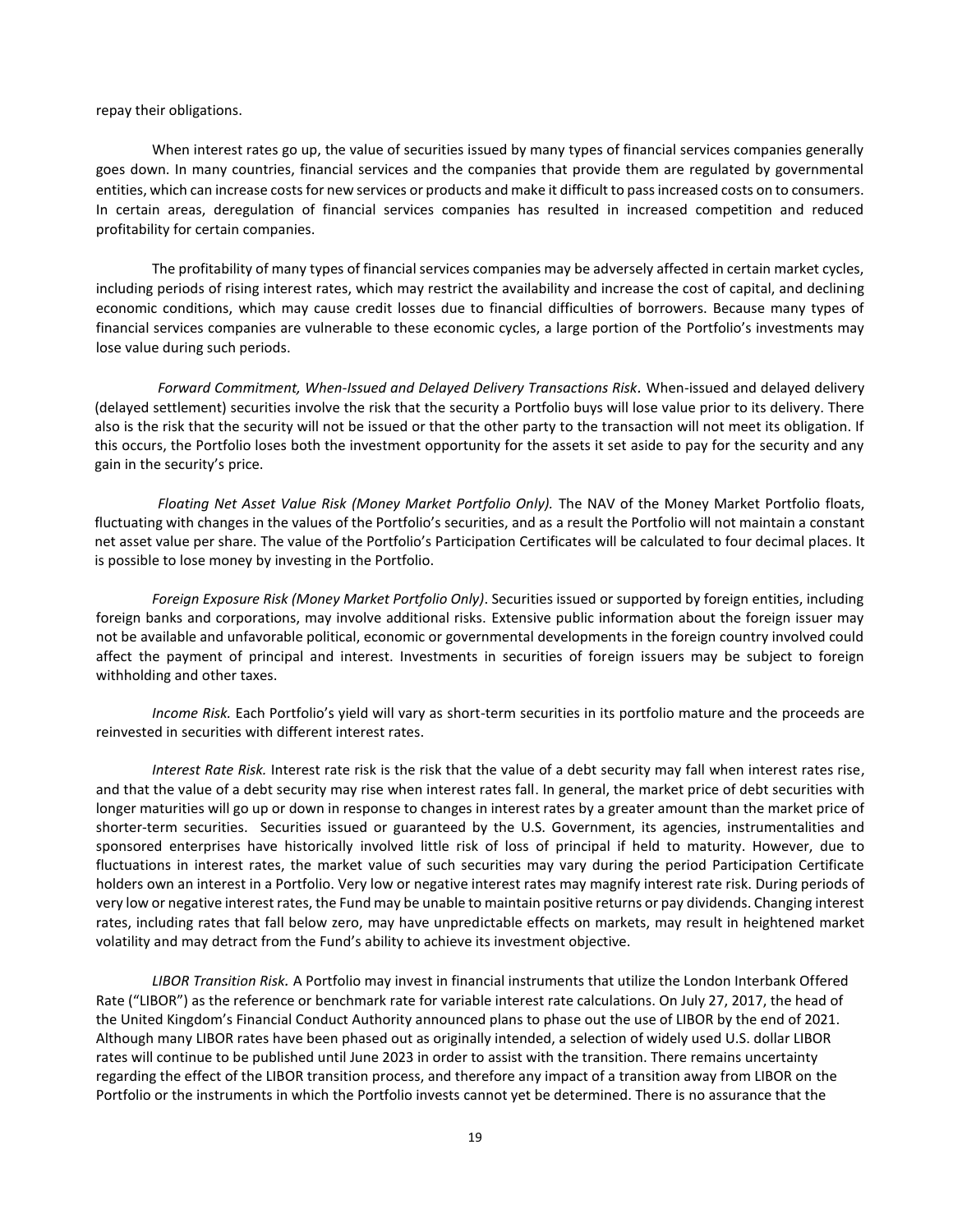composition or characteristics of any alternative reference rate will be similar to or produce the same value or economic equivalence as LIBOR or that instruments using an alternative rate will have the same volume or liquidity. Any such effects of the transition away from LIBOR and the adoption of alternative reference rates could result in losses to the Portfolio.

*Market Risk and Selection Risk.* Market risk is the risk that one or more markets in which the Portfolios invest will go down in value, including the possibility that the markets will go down sharply and unpredictably. The value of a security or other asset may decline due to changes in general market conditions, economic trends or events that are not specifically related to the issuer of the security or other asset, or factors that affect a particular issuer or issuers, exchange, countries, group of countries, regions, market, industry, group of industries, sectors or asset class. Local, regional or global events such as war, acts of terrorism, the spread of infectious illness or other public health issue, like pandemics or epidemics, recessions, or other events could cause significant global economic and market disruptions and have a significant negative impact on the Portfolio and its investments. The impact of such events may be more severe for the Portfolio because the Portfolio invests in short-term instruments. Selection risk is the risk that the securities selected by the Investment Advisor will underperform the markets, the relevant indices or the securities selected by other funds with similar investment objectives and investment strategies. This means you may lose money.

*Mortgage- and Asset-Backed Securities Risks (Money Market Portfolio Only).* Mortgage-backed securities (residential and commercial) and asset-backed securities represent interests in "pools" of mortgages or other assets, including consumer loans or receivables held in trust. Although asset-backed and commercial mortgage-backed securities ("CMBS") generally experience less prepayment than residential mortgage-backed securities, mortgage-backed and assetbacked securities, like traditional fixed-income securities, are subject to credit, interest rate, prepayment and extension risks.

Small movements in interest rates (both increases and decreases) may quickly and significantly reduce the value of certain mortgage-backed securities. The Portfolio's investments in asset-backed securities are subject to risks similar to those associated with mortgage-related securities, as well as additional risks associated with the nature of the assets and the servicing of those assets. These securities also are subject to the risk of default on the underlying mortgages or assets, particularly during periods of economic downturn. Certain CMBS are issued in several classes with different levels of yield and credit protection. The Portfolio's investments in CMBS with several classes may be in the lower classes that have greater risks than the higher classes, including greater interest rate, credit and prepayment risks.

Mortgage-backed securities may be either pass-through securities or CMOs. Pass-through securities represent a right to receive principal and interest payments collected on a pool of mortgages, which are passed through to security holders. CMOs are created by dividing the principal and interest payments collected on a pool of mortgages into several revenue streams ("tranches") with different priority rights to portions of the underlying mortgage payments. Certain CMO tranches may represent a right to receive interest only ("IOs"), principal only ("POs") or an amount that remains after floating-rate tranches are paid (an "inverse floater"). These securities are frequently referred to as "mortgage derivatives" and may be extremely sensitive to changes in interest rates. Interest rates on inverse floaters, for example, vary inversely with a short-term floating rate (which may be reset periodically). Interest rates on inverse floaters will decrease when short-term rates increase, and will increase when short-term rates decrease. In response to changes in market interest rates or other market conditions, the value of an inverse floater may increase or decrease at a multiple of the increase or decrease in the value of the underlying securities. If the Portfolio invests in CMO tranches (including CMO tranches issued by government agencies) and interest rates move in a manner not anticipated by Portfolio management, it is possible that the Portfolio could lose all or substantially all of its investment. Certain mortgage-backed securities in which the Portfolio may invest may also provide a degree of investment leverage, which could cause the Portfolio to lose all or substantially all of its investment.

Difficulties in the mortgage market, such as declining real estate values, may exacerbate delinquencies and loss on mortgage loans adversely affect the performance and market value of certain of the Portfolio's mortgage-related investments. Reduced investor demand for mortgage loans and mortgage-related securities and increased investor yield requirements may cause limited liquidity in the secondary market for mortgage-related securities, which can adversely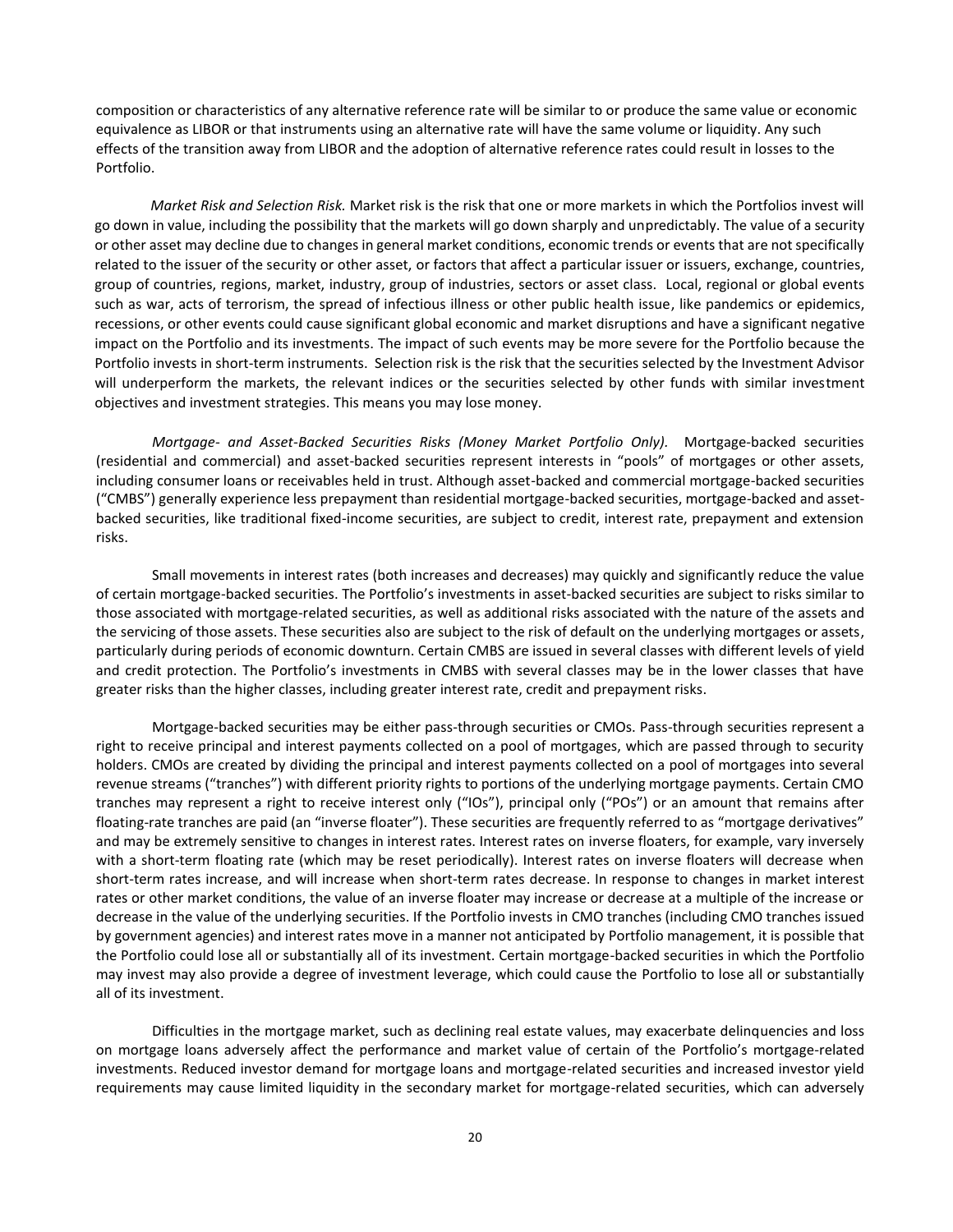affect the market value of mortgage-related securities.

Asset-backed securities entail certain risks not presented by mortgage-backed securities, including the risk that in certain states it may be difficult to perfect the liens securing the collateral backing certain asset-backed securities. In addition, certain asset-backed securities are based on loans that are unsecured, which means that there is no collateral to seize if the underlying borrower defaults.

*Prepayment Risk (Money Market Portfolio Only).* When interest rates fall, certain obligations will be paid off by the obligor more quickly than originally anticipated, and the Portfolio may have to invest proceeds in securities with lower yields. In periods of falling interest rates, the rate of prepayments tends to increase (as does price fluctuation) as borrowers are motivated to pay off debt and refinance at new lower rates. During such periods, a Portfolio's reinvestment of the prepayment proceeds will generally be at lower rates of return than the return on the assets that were prepaid. Prepayment reduces the yield to maturity and the average life of the security.

*Repurchase Agreement Risk.* The Portfolios may enter into repurchase agreements. Under a repurchase agreement, the seller agrees to repurchase a security at a mutually agreed-upon time and price. If the seller in a repurchase agreement transaction defaults on its obligation under the agreement, the Portfolio may suffer delays and incur costs or lose money in exercising its rights under the agreement.

*Reverse Repurchase Agreements Risk.* Reverse repurchase agreements involve the sale of securities held by the Portfolio with an agreement to repurchase the securities at an agreed-upon price, date and interest payment. Reverse repurchase agreements involve the risk that the other party may fail to return the securities in a timely manner or at all. The Portfolio could lose money if it is unable to recover the securities and the value of the collateral held by the Portfolio, including the value of the investments made with cash collateral, is less than the value of the securities. These events could also trigger adverse tax consequences to the Portfolio.

*Stable Net Asset Value Risk. (Government Portfolio Only).* The Portfolio may not be able to maintain a stable net asset value ("NAV") of \$1.00 per Participation Certificate at all times. If the Portfolio fails to maintain a stable NAV (or if there is a perceived threat of such a failure), the Portfolio, along with other money market funds, could be subject to increased redemption activity.

At times of (i) significant redemption activity by shareholders, including, for example, when a single investor or a few large investors make a significant redemption of Participation Certificates, (ii) insufficient levels of cash in the Portfolio to satisfy redemption activity and (iii) disruption in the normal operation of the markets in which the Portfolio buys and sells securities, the Portfolio could be forced to sell securities at unfavorable prices in order to generate sufficient cash to pay redeeming Participation Certificate holders. Sales of securities held by the Portfolio at such times could result in losses to the Portfolio and cause the NAV to fall below \$1.00 per Participation Certificate.

*Treasury Obligations Risk.* Direct obligations of the U.S. Treasury have historically involved little risk of loss of principal if held to maturity. However, due to fluctuations in interest rates, the market value of such securities may vary during the period of your investment in a Portfolio.

*U.S. Government Obligations Risk.* Not all U.S. Government securities are backed by the full faith and credit of the United States. Obligations of certain agencies, authorities, instrumentalities and sponsored enterprises of the U.S. Government are backed by the full faith and credit of the United States (e.g., the Government National Mortgage Association); other obligations are backed by the right of the issuer to borrow from the U.S. Treasury (e.g., the Federal Home Loan Banks) and others are supported by the discretionary authority of the U.S. Government to purchase an agency's obligations. Still others are backed only by the credit of the agency, authority, instrumentality or sponsored enterprise issuing the obligation. No assurance can be given that the U.S. Government would provide financial support to any of these entities if it is not obligated to do so by law.

*Variable and Floating Rate Investment Risk.* Variable and floating rate securities provide for periodic adjustment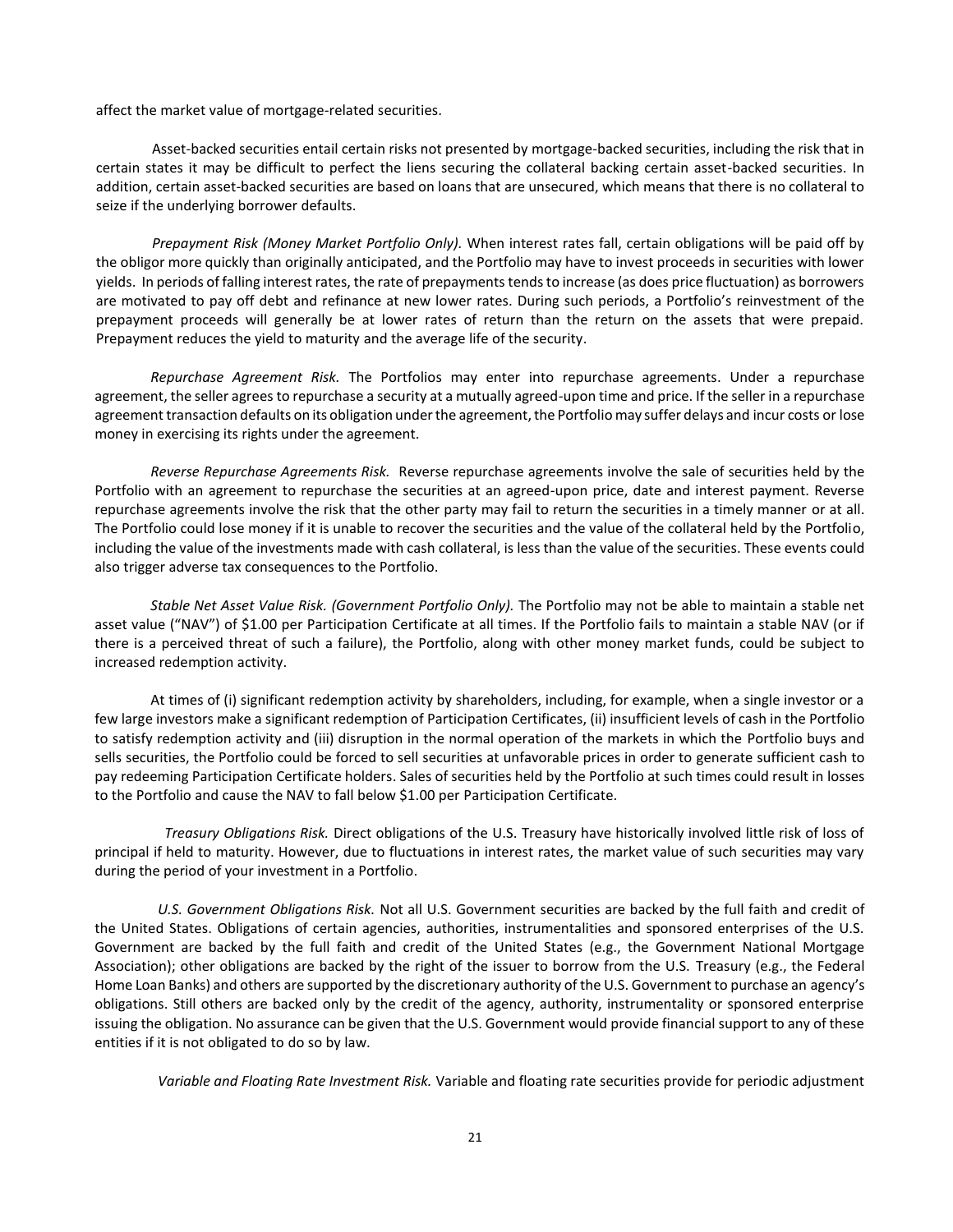in the interest rate paid on the securities in response to changes in a referenced interest rate. Any lag in time between changes in the referenced interest rate and the security's next interest rate adjustment can be expected to impact the security's value either positively (if interest rates are decreasing) or negatively (if interest rates are increasing). The interest rate on a variable or floating rate security is ordinarily determined by reference to, or is a percentage of, an objective standard such as interbank rates, a bank's prime rate, the 90-day U.S. Treasury Bill rate or the rate of return on commercial paper or bank certificates of deposit.

*Large Participation Certificate Holder and Large-Scale Redemption Risk.* Certain Participation Certificate holders may from time to time own or manage a substantial amount of Participation Certificates or may invest in a Portfolio and hold its investment for a limited period of time. There can be no assurance that any large Participation Certificate holder would not redeem their investment or that the size of a Portfolio would be maintained. Redemptions of a large number of Participation Certificates by these Participation Certificate holders may adversely affect the Portfolios' liquidity and net assets. These redemptions may force a Portfolio to sell securities to meet redemption requests when it might not otherwise do so, which may negatively impact the Portfolio.

*Small Fund Risk (Money Market Portfolio Only)*. The Portfolio may not grow to or maintain an economically viable size to achieve investment or trading efficiencies, which may negatively impact performance and/or force the fund to liquidate. Additionally, a smaller fund may be more adversely affected by large purchases or redemptions of fund participation certificates, which can occur at any time and may impact the fund in the same manner as a high volume of purchases or redemptions. The size and scale of the Portfolio may fluctuate based on current market conditions or other considerations, which may negatively impact the Portfolio's performance.

## **Non-Principal Investment Risks**

*Municipal Securities Risks(Money Market Portfolio Only).* Municipal securities risks include the ability of the issuer to repay the obligation, the relative lack of information about certain issuers of municipal securities, and the possibility of future legislative changes which could affect the market for and value of municipal securities. These risks include:

General Obligation Bonds Risks — The full faith, credit and taxing power of the municipality that issues a general obligation and secures payment of interest and repayment of principal. Timely payments depend on the issuer's credit quality, ability to raise tax revenues and ability to maintain an adequate tax base.

Revenue Bonds Risks — Payments of interest and principal on revenue bonds are made only from the revenues generated by a particular facility, class of facilities or the proceeds of a special tax or other revenue source. These payments depend on the money earned by the particular facility or class of facilities, or the amount of revenues derived from another source.

Private Activity Bonds Risks - Municipalities and other public authorities issue private activity bonds to finance development of industrial facilities for use by a private enterprise. The private enterprise pays the principal and interest on the bond, and the issuer does not pledge its full faith, credit and taxing power for repayment. If the private enterprise defaults on its payments, the Portfolio may not receive any income or get its money back from the investment.

Moral Obligation Bonds Risks — Moral obligation bonds are generally issued by special purpose public authorities of a state or municipality. If the issuer is unable to meet its obligations, repayment of these bonds becomes a moral commitment, but not a legal obligation, of the state or municipality.

Municipal Notes Risks — Municipal notes are shorter term municipal debt obligations. They may provide interim financing in anticipation of, and are secured by, tax collection, bond sales or revenue receipts. If there is a shortfall in the anticipated proceeds, the notes may not be fully repaid and the Portfolio may lose money.

Municipal Lease Obligations Risks  $-$  In a municipal lease obligation, the issuer agrees to make payments when due on the lease obligation. The issuer will generally appropriate municipal funds for that purpose, but is not obligated to do so. Although the issuer does not pledge its unlimited taxing power for payment of the lease obligation, the lease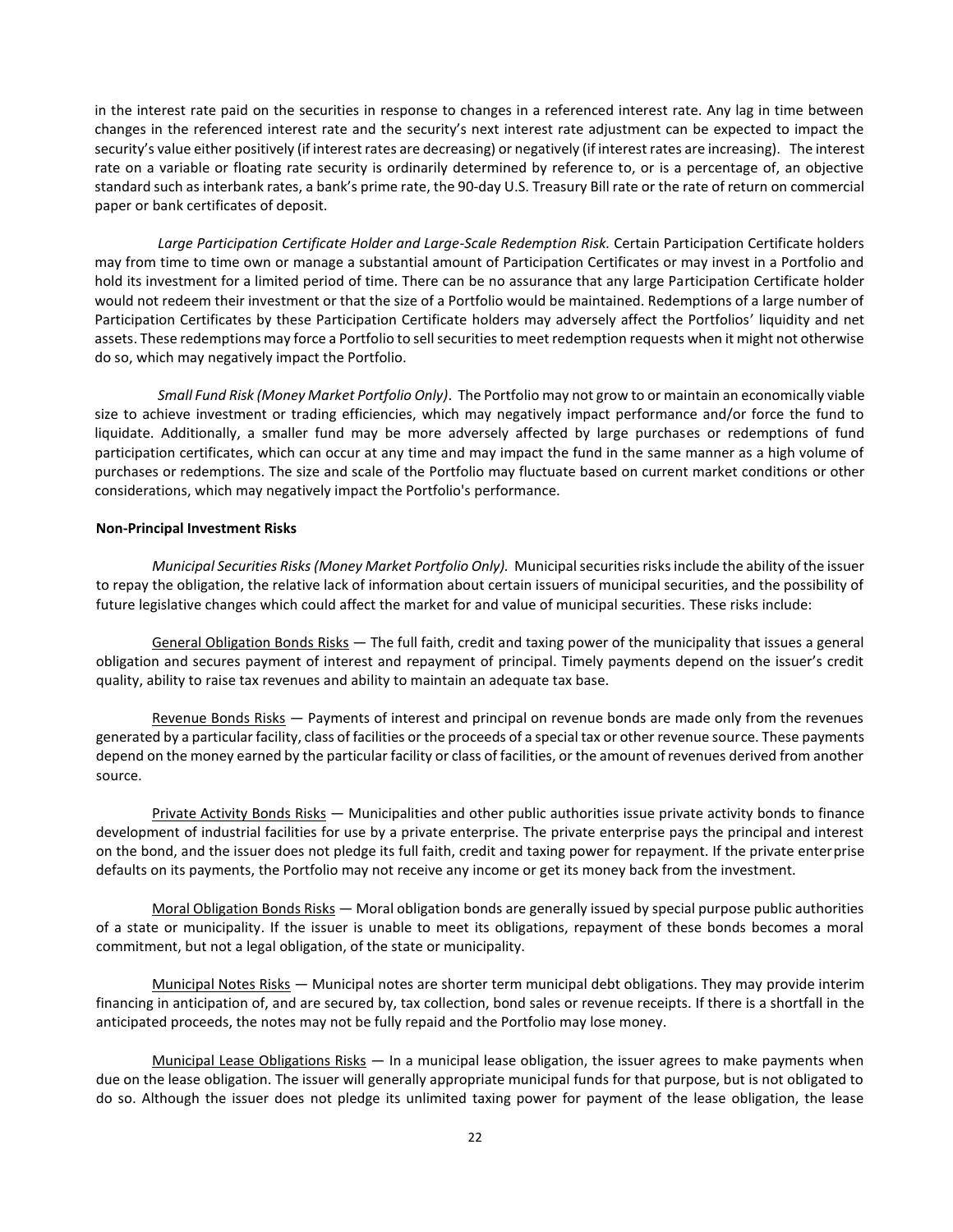obligation is secured by the leased property. However, if the issuer does not fulfill its payment obligation it may be difficult to sell the property and the proceeds of a sale may not cover the Portfolio's loss.

Tax-Exempt Status Risk — In making investments, the Portfolio and its investment manager will rely on the opinion of issuers' bond counsel and, in the case of derivative securities, sponsors' counsel, on the tax-exempt status of interest on Municipal Obligations and payments under tax-exempt derivative securities. Neither the Portfolio nor its investment manager will independently review the bases for those tax opinions. If any of those tax opinions are ultimately determined to be incorrect or if events occur after the security is acquired that impact the security's tax-exempt status, the Portfolio and its shareholders could be subject to substantial tax liabilities. The IRS has generally not ruled on the taxability of the securities. An assertion by the IRS that a portfolio security is not exempt from U.S. federal income tax (contrary to indications from the issuer) could affect the Portfolio's and its shareholders' income tax liability for the current or past years and could create liability for information reporting penalties. In addition, an IRS assertion of taxability may impair the liquidity and the fair market value of the securities.

#### **MANAGEMENT OF THE PORTFOLIOS**

#### <span id="page-21-0"></span>**Investment Advisor**

BALLC, the Investment Advisor to the Government Portfolio and the Money Market Portfolio, is an SEC registered investment adviser. BALLC was organized in 1994 to performadvisory servicesforinvestment companies and has its principal offices at 100 Bellevue Parkway, Wilmington, Delaware 19809.

The Investment Advisor is a wholly owned indirect subsidiary of BlackRock, Inc., which had approximately \$10.01 trillion of assets under management as of December 31, 2021. BALLC manages assets for U.S. registered investment companies and 529 Plans. BALLC's overall experience includes cash management, as well as managing equity, fixed income, alternative, multi-asset and quantitative equity strategies. BALLC has been a registered investment adviser since 1994.

As Investment Advisor, BALLC manages and is responsible for all purchases and sales of securities of the Portfolios. BALLC also provides certain administration services to the Portfolios, maintains the financial accounts and records and computes the net asset value and net income for both Portfolios of the Fund. BALLC subcontracts certain of the Portfolio's administrative services to BNY Mellon Investment Servicing (U.S.), Inc. ("BNY Mellon"). For the services provided and expenses assumed by it with respect to the Government Portfolio and the Money Market Portfolio, BALLC is entitled to receive a fee, computed daily and payable monthly, based on such Portfolio's average daily net assets. BALLC, and not the Portfolios, pay BNY Mellon for the sub-contracted services.

BALLC has contractually agreed to waive its fees such that each Portfolio's annual ordinary operating expenses do not exceed 0.30% of the Portfolio's average daily net assets. In addition, BALLC and BCS Financial Services Corporation (the "Administrator") have further agreed to waive their fees such that the Government Portfolio's annual ordinary operating expenses do not exceed 0.10% of the Portfolio's average daily net assets and BALLC has agreed to waive its fees such that the Money Market Portfolio's annual ordinary operating expenses do not exceed 0.175% of the Portfolio's average daily net assets up to \$1 billion, 0.16% of the Portfolio's average daily net assets between \$1 billion and \$2 billion, and 0.155% of the Portfolio's average daily net assets in excess of \$2 billion. The Administrator has agreed to waive one basis point of its contractual fees relating to the Money Market Portfolio. BALLC and the Administrator cannot terminate such fee waivers prior to May 1, 2023 without the consent of the Board. For the Government Portfolio and the Money Market Portfolio, the Administrator has further agreed that if for any day, after giving effect to all other fee waivers and all expenses, including without limitation, any extraordinary expenses, the "portfolio yield" would be less than 0.01%, the Administrator shall waive that portion of its fees for such day so that after giving effect to such waiver and the other fee waivers, the portfolio yield for such day would not be less than 0.01%. The Administrator has agreed that if after giving effect to such waiver, and the other fee waivers, the portfolio yield for such day would be less than 0.01%, the Administrator shall waive all of its fees for such day. BALLC has further agreed that if for any day, after giving effect to the other fee waivers and all Administrator fee waivers, the portfolio yield would be less than 0.01%, BALLC shall waive that portion of its fees for such day so that after giving effect to such waiver, and all other fee waivers, the portfolio yield for such day would not be less than 0.01%.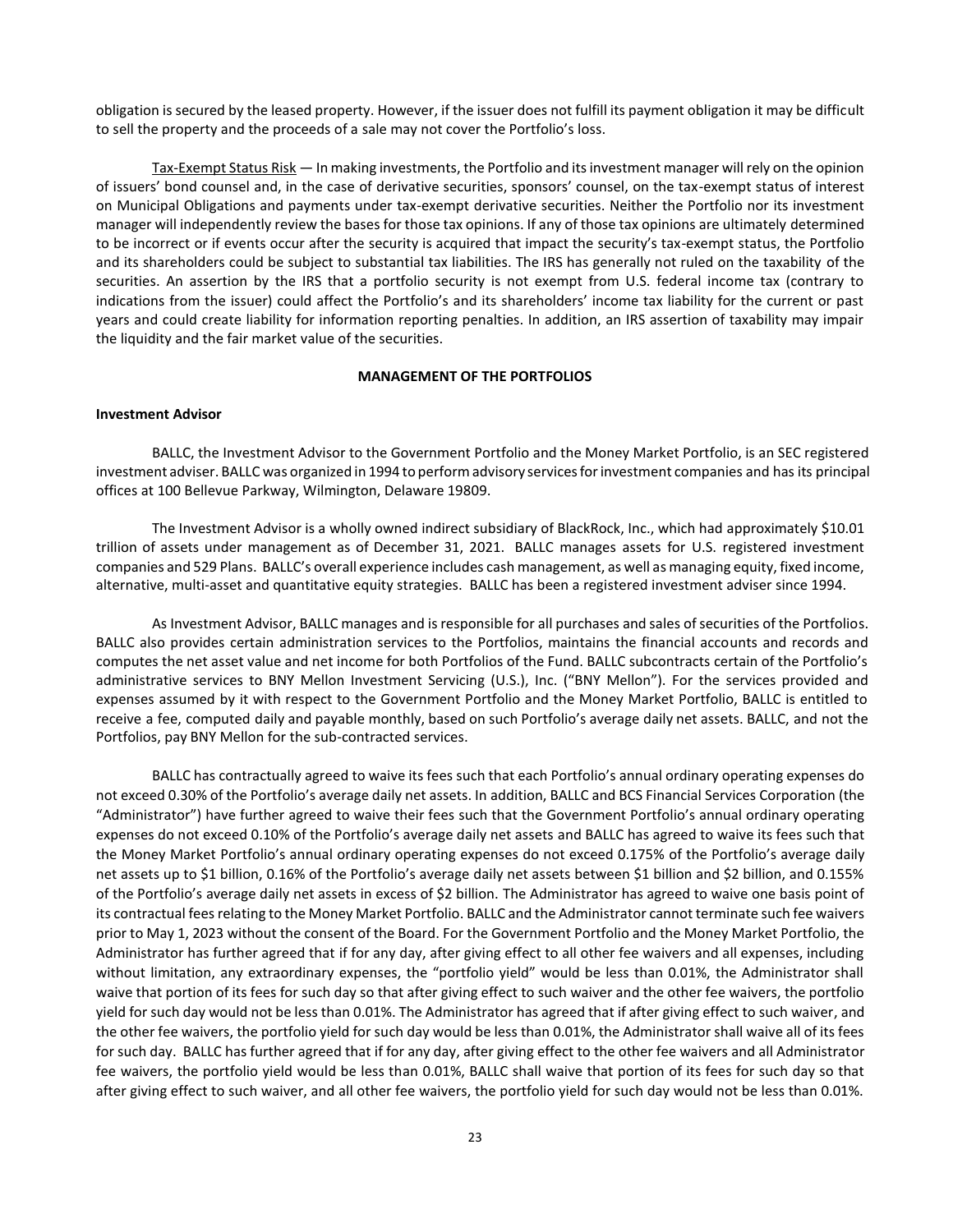BALLC has agreed that, if after giving effect to such waiver, and all other fee waivers, the portfolio yield for such day would be less than 0.01%, BALLC shall waive all of its fees for such day. BALLC and the Administrator cannot terminate this portfolio yield fee waiver prior to May 1, 2023 without the consent of the Board.

BALLC and the Administrator will not recoup any fees that were waived pursuant to these waiver agreements in any subsequent years. For the fiscal year ended December 31, 2021, BALLC waived fees for the Government Portfolio equal to 0.08% of the Portfolio's average daily net assets and waived fees for the Money Market Portfolio equal to 0.20% of the Portfolio's average daily net assets. BALLC was paid, net of fees waived and expenses reimbursed, \$567,567 by the Government Portfolio on a cash basis (0.04% of the Government Portfolio's average net assets) and \$0 by the Money Market Portfolio (0.00% of the Money Market Portfolio's average net assets) during the fiscal year ended December 31, 2021.

A discussion regarding the basis for the Board of Trustees approving the continuation of the investment advisory and service agreements between the Fund and BALLC with respect to the Portfolios is available in the Fund's semi-annual report to Participation Certificate holders for the period ended June 30, 2021.

## **Trustees**

Jennifer J. Allen is Executive Vice President and Chief Financial Officer of Blue Cross & Blue Shield of Mississippi.

Sandra M. Clarke is Executive Vice President and Chief Financial Officer of Blue Shield of California.

William A. Coats is Vice President, Treasurer and Chief Investment Officer of GuideWell and Blue Cross and Blue Shield of Florida.

John F. Giblin is Executive Vice President and Chief Financial Officer of BlueCross BlueShield of Tennessee, Inc.

Diane G. Gore is President and Chief Executive Officer of Blue Cross Blue Shield of Wyoming.

Lori C. Hair is Executive Vice President, Chief Financial Officer and Treasurer of BlueCross BlueShield of South Carolina.

Juan A. Lopez, Jr. is Executive Vice President, Chief Financial Officer and Treasurer of Independence Blue Cross.

Gina L. Marting is Executive Vice President, Chief Financial Officer and Treasurer of Hawaii Medical Service Association.

Mitch W. Perry is Senior Vice President and Chief Financial Officer of Blue Cross and Blue Shield of North Carolina.

Susan A. Pickar is Chief Financial Officer and Treasurer of BCS Financial Corporation.

Vincent P. Price is Executive Vice President and Chief Financial Officer of Cambia Health Solutions, Inc.

Saurabh Tripathi is Executive Vice President, Chief Financial Officer and Treasurer of Highmark Health.

T. Ralph Woodard, Jr. is Senior Vice President, Chief Financial Officer and Treasurer of Capital Blue Cross.

#### <span id="page-22-1"></span>**SHAREHOLDER INFORMATION**

#### <span id="page-22-0"></span>**Participation Certificates**

The Participation Certificates are shares of stock of the Fund. Under the Articles of Incorporation of the Fund, its shares of stock are referred to as "Participation Certificates." The Participation Certificates of the Government Portfolio, which is a government money market fund, seek to maintain a NAV of \$1.00 per Participation Certificate, and are entitled to one vote per Participation Certificate.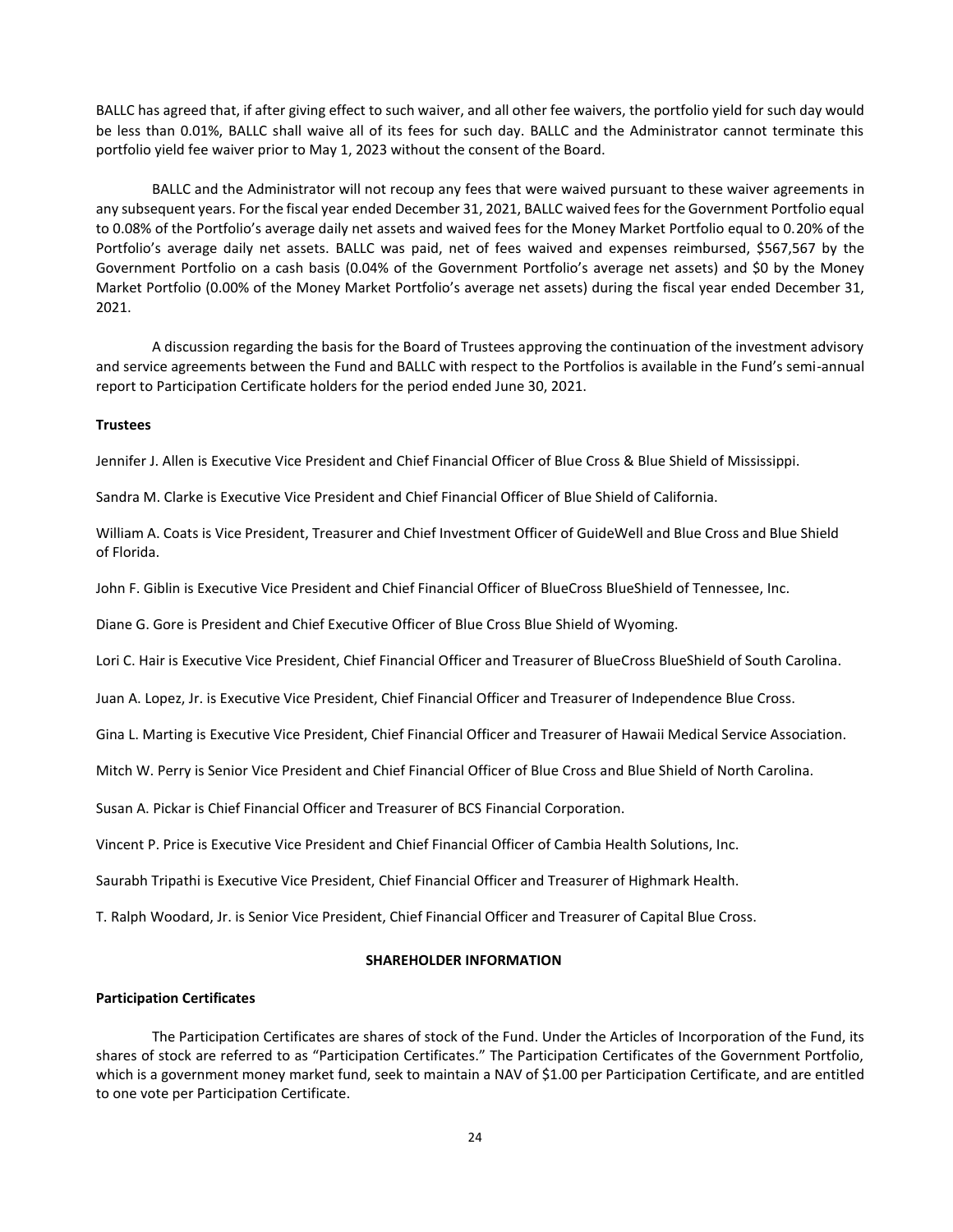#### <span id="page-23-0"></span>**Pricing of Participation Certificates**

#### *For the Government Portfolio*

The NAV per Participation Certificate is calculated by valuing the assets of the Portfolio, subtracting liabilities and dividing the balance by the number of Participation Certificates outstanding. The price you pay when you purchase, and the price you receive when you redeem, a Participation Certificate is the NAV next determined after confirmation of your order. The Government Portfolio's NAV per Participation Certificate is calculated as of the close of trading on the New York Stock Exchange ("NYSE") (normally 4:00 P.M. Eastern Time) on each day on which the NYSE is open for business (a "Business Day"). In computing NAV per Participation Certificate, the Government Portfolio uses the amortized cost method of valuation. See "Use of Amortized Cost" below. Although the Government Portfolio seeks to maintain a constant NAV of \$1.00 per Participation Certificate, it is possible to lose money by investing in the Portfolio. The Portfolio's current NAV may be found on the Fund's website at [www.pif.com.](http://www.pif.com/)

The Government Portfolio reserves the right to advance the deadline for accepting purchase or redemption orders for same Business Day credit on any day when the NYSE, bond markets (as recommended by the Securities Industry and Financial Markets Association ("SIFMA")) or the Federal Reserve Bank of Philadelphia closes early, trading on the NYSE is restricted, an emergency arises or as otherwise permitted by the SEC.

#### *For the Money Market Portfolio*

The NAV per Participation Certificate is calculated by valuing the assets of the Portfolio, subtracting liabilities and dividing the balance by the number of Participation Certificates outstanding. The price you pay when you purchase, and the price you receive when you redeem, a Participation Certificate is the NAV next determined after confirmation of your order. The Money Market Portfolio's NAV per Participation Certificate is calculated on each Business Day at 8:00 A.M., 12:00 P.M. and 3:00 P.M. Eastern time. The 8:00 A.M., 12:00 P.M. and 3:00 P.M. calculation points are intended to facilitate same day settlement. The times at which the NAV is determined, and when orders must be placed, may be changed as permitted by the SEC. The Portfolio's current NAV may be found on the Fund's website at [www.pif.com.](http://www.pif.com/)

The Money Market Portfolio reserves the right to advance the deadline for accepting purchase or redemption orders for same Business Day credit on any day when the NYSE, bond markets (as recommended by SIFMA) or the Federal Reserve Bank of Philadelphia closes early, trading on the NYSE is restricted, an emergency arises or as otherwise permitted by the SEC.

In calculating its NAV, the Money Market Portfolio will value its holdings in accordance with the Fund's valuation policies and procedures, generally utilizing last available bid prices, market quotations, or price evaluations provided by a Board-approved independent pricing service. The pricing services may use matrix pricing or valuation models that utilize certain inputs and assumptions to derive values, including transaction data (e.g., recent representative bids and offers), credit quality information, perceived market movements, news, and other relevant information and by other methods, which may include consideration of: yields or prices of securities of comparable quality, coupon, maturity and type; indications as to values from dealers; general market conditions; and/or other factors and assumptions. Pricing services generally value fixed-income securities assuming orderly transactions of an institutional round lot size, but the Money Market Portfolio may hold or transact in such securities in smaller, odd lot sizes. Odd lots may trade at lower prices than institutional round lots. The Money Market Portfolio may value short-term debt securities with remaining maturities of 60 days or less on the basis of amortized cost. Generally, trading in U.S. Government securities, short-term debt securities, and money market instruments is substantially completed each day at various times prior to the close of business on the NYSE. The values of such securities used in computing the NAV of the Money Market Portfolio's Participation Certificates are determined as of suchtimes.

When market quotations are not readily available or are deemed by the Investment Advisor to be unreliable, a security will be priced at its fair value as determined pursuant to procedures approved and overseen by the Board. Fair value represents a good faith approximation of the value of an asset or liability. The fair value of an asset or liability held by the Money Market Portfolio is the amount the Portfolio might reasonably expect to receive from the current sale of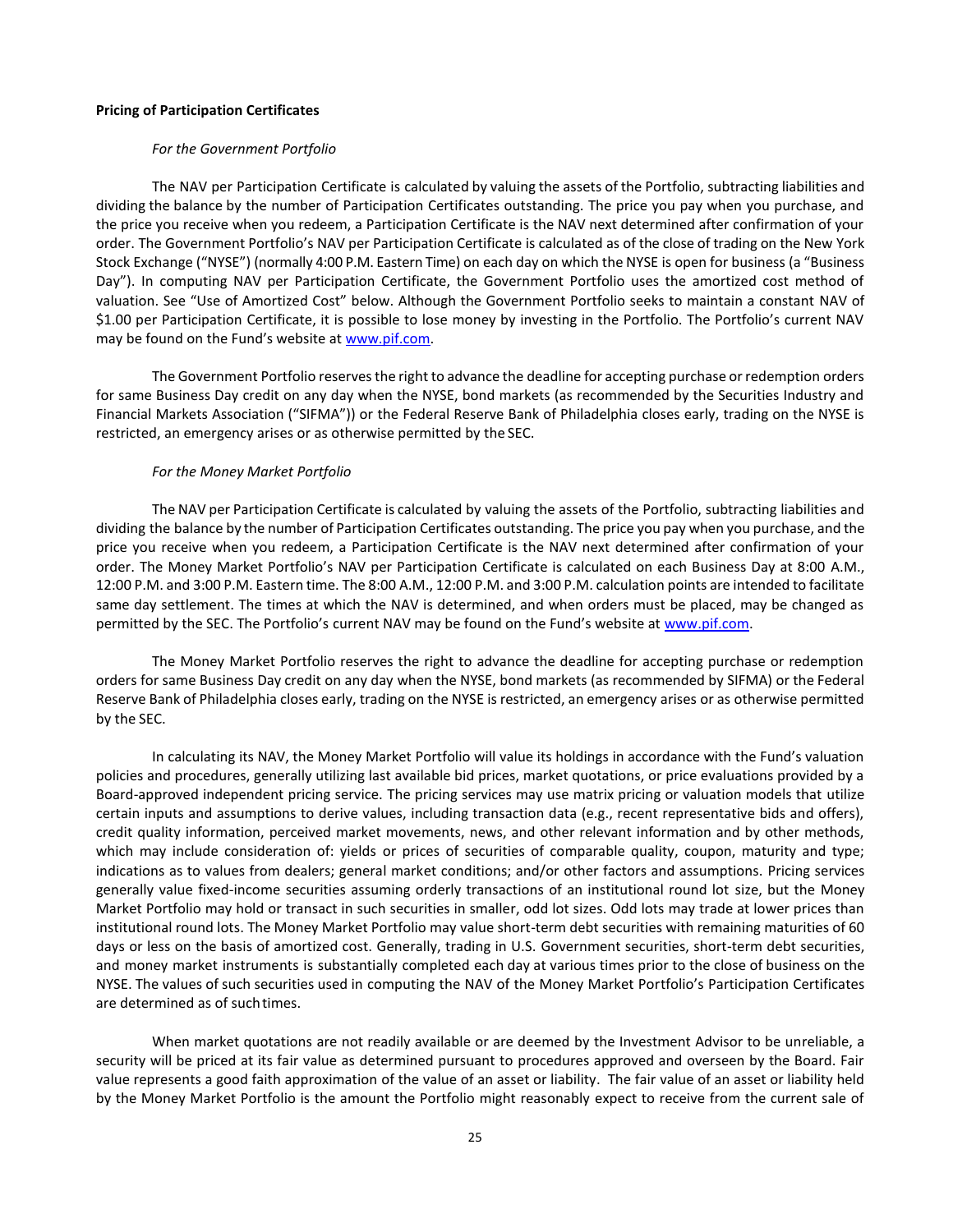that assets or the cost to extinguish that liability in an arm's-length transaction. When determining the fair value of an investment, one or more fair value methodologies may be used (depending on certain factors, including the asset type). For example, the investment may be initially priced based on the original cost of the investment. Valuing the Money Market Portfolio's investments using fair value pricing will result in prices that may differ from current market valuations and that may not be the prices at which those investments could have been sold during the period in which the particular fair values were used.

The Money Market Portfolio has been designated an institutional prime money market fund, which means that the NAV of the Money Market Portfolio's Participation Certificates will "float," fluctuating with changes in the values of the Portfolio's securities. The Money Market Portfolio is also subject to liquidity fees and the temporary suspension of redemptions, as explained below under "Special Limitations Affecting Redemptions".

The SEC recently adopted new Rule 2a-5 under the Investment Company Act, which will establish an updated regulatory framework for registered investment company valuation practices and may impact the Portfolios' valuation policies. The Portfolios will not be required to comply with the new rule until September 8, 2022.

## Use of Amortized Cost

Under the amortized cost valuation method, an investment is valued initially at its cost, which is then adjusted each day by the amount of interest income accrued over the term of the investment to account for any difference between the initial cost of the investment and the amount payable at its maturity. If the amount payable at maturity exceeds the initial cost (a "discount"), then the accrued interest is added to the investment's cost; if the initial cost exceeds the amount payable at maturity (a "premium"), then the accrued interest is subtracted from the investment's cost.

In response to SEC guidance that funds may only use the amortized cost method to value a Portfolio security with a remaining maturity of 60 days or less when the fund can reasonably conclude, at each time it makes a valuation determination, that the amortized cost price of the portfolio security is approximately the same as the fair value of the security as determined without the use of amortized cost valuation, the Board has adopted certain procedures to perform a comparison between the amortized cost price and the shadow price of a Portfolio security that utilizes amortized cost to value the security to ensure that amortized cost is used to value the security only where it is "approximately the same" as the security's market based value. If the shadow price of such security is not approximately the same as the amortized cost price, generally the shadow price of the security will be used, unless otherwise permitted under the procedures. This determination is made only on an individual security basis. Shadow prices for individual securities are generally provided by an independent pricing service unless otherwise authorized by the procedures approved by the Board.

## <span id="page-24-0"></span>**Purchase of Participation Certificates**

The Fund's Participation Certificates may be purchased only by (i) Blue Cross Plans, Blue Shield Plans, and Blue Cross and Blue Shield Plans (individually, a "Plan" and, collectively, the "Plans"), the Blue Cross and Blue Shield Association ("BCBSA"), and BCS Financial Corporation ("BCS"); and (ii) subsidiaries and affiliates of any Plan, BCBSA, or BCS. These investors are referred to individually as a "BCBS Investor" and collectively as "BCBS Investors"; the Fund's Participation Certificate holders may also include any person or entity that has a written agreement with the Fund, a principal underwriter of the Fund's Participation Certificates, or BCS or its subsidiaries and affiliates to hold Participation Certificates exclusively for the benefit of any BCBS Investor. The Fund sells Participation Certificates of each Portfolio without a sales charge at the NAV per Participation Certificate next calculated after receipt of a purchase order is confirmed. Investors may open an account with the Fund by completing and submitting to the Fund's administrator, BCS Financial Services Corporation (previously defined as the "Administrator"), an application which may be obtained by calling (800) 621-9215. The application requests information from the investor that is required in order to open an account for such investor. After the application has been received and approved, an investor may place purchase orders for Participation Certificates on any Business Day through Cachematrix<sup>TM</sup> by BlackRock, which can be found at www.pif.com, or by calling (800) 821-9771 and indicating the amount and the Portfolio of the Participation Certificates desired.

You may also purchase or redeem Participation Certificates by establishing an account through a financial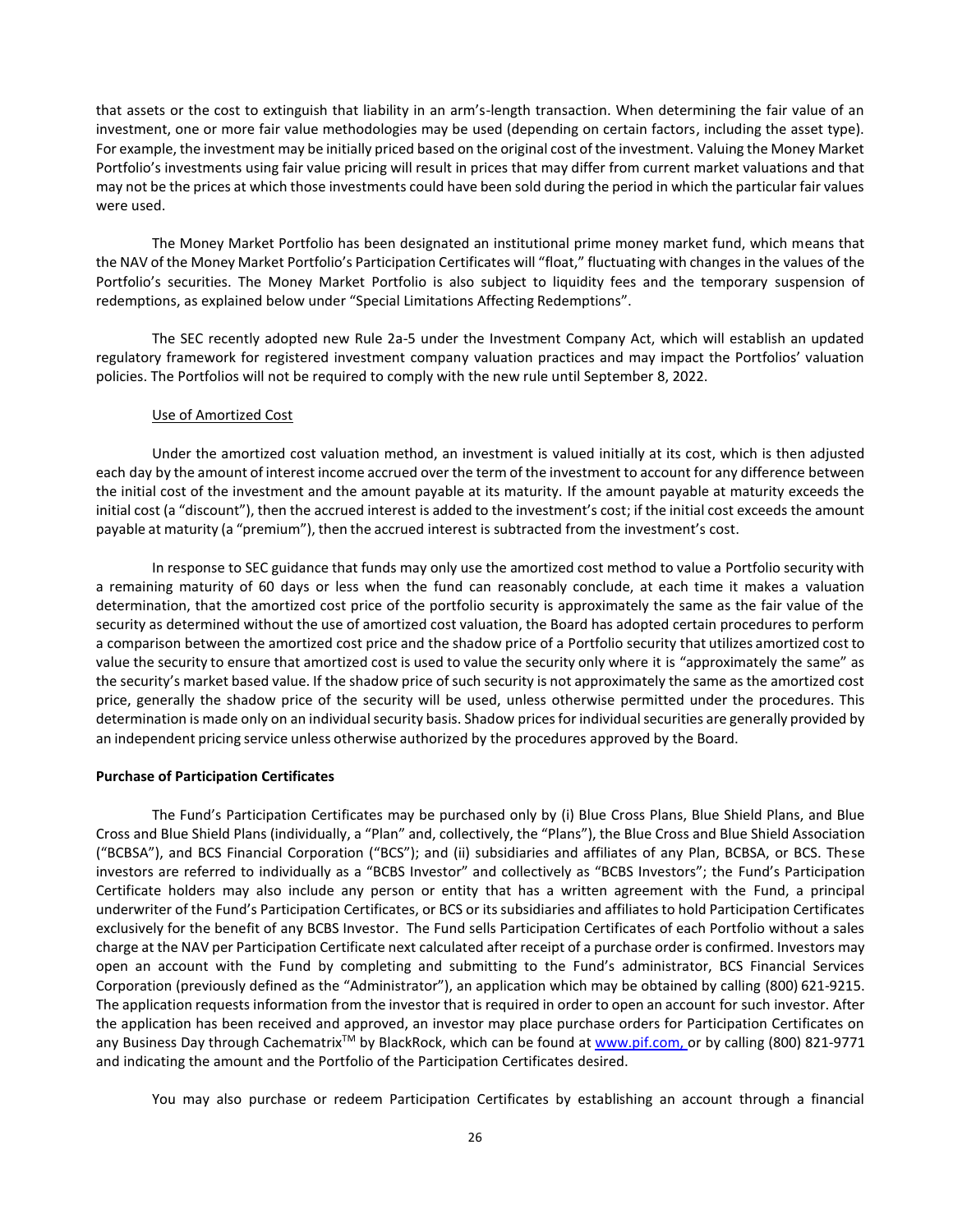intermediary that has been authorized by the Fund to accept and effect transactions in Participation Certificates. A financial intermediary may impose a minimum initial and/or additional investment amount. See "Financial Intermediaries" below for additional information.

Purchase orders for a Portfolio will be processed at the NAV next calculated after receipt of your purchase order is received in proper form and confirmed by BNY Mellon. For purchases made through a financial intermediary, your financial intermediary is responsible for the timely submission of your order. Each Portfolio may in its discretion reject any orders for purchase of Participation Certificates.

# *Government Portfolio*

A purchase order for the Government Portfolio must be received by 2:55 P.M., Eastern Time (if placed online through Cachematrix™ by BlackRock or through a financial intermediary), or by 3:00 P.M., Eastern Time (if placed by calling (800) 821-9771) in order to receive same-day settlement. If your purchase order is confirmed after these order placement cutoff times, your order will be processed at the NAV calculated on the next Business Day. In addition, in order for a purchase order to be processed the Fund must receive "federal funds" or other immediately available funds by the close of the Federal Reserve wire transfer system (normally, 6:00 P.M. (Eastern time)) on the same Business Day. In the event that payment is not received by the close of the Federal Reserve wire transfer system that same day, the Fund reserves the right to cancel your purchase order and you will be liable for any costs incurred.

## *Money Market Portfolio*

The Money Market Portfolio's NAV is calculated at 8:00 A.M., 12:00 P.M. and 3:00 P.M. (Eastern Time) on each Business Day. The 8:00 A.M., 12:00 P.M. and 3:00 P.M. calculation points are intended to facilitate same day settlement. The cutoff times by which your purchase order for the Money Market Portfolio must be received in order to receive settlement at these NAV calculation points are as follows (all times are Eastern Time):

| For your Purchase order to be eligible to be processed at the following NAV |
|-----------------------------------------------------------------------------|
| calculation points:                                                         |

|                        |                                        |           | Calculation politics. |             |
|------------------------|----------------------------------------|-----------|-----------------------|-------------|
|                        |                                        | 8:00 A.M. | 12:00 P.M             | $3:00$ P.M. |
| Your order must be     | <b>Online: Cachematrix<sup>™</sup></b> | 7:55 A.M. | 11:55 A.M.            | $2:55$ P.M. |
| received by the        | by BlackRock                           |           |                       |             |
| following times (based | Phone: (800) 821-9771                  | 8:00 A.M. | 12:00 P.M.            | $3:00$ P.M. |
| on your order          | <b>Financial Intermediary</b>          | 7:30 A.M. | 11:30 A.M.            | $2:30$ P.M. |
| submission method)     |                                        |           |                       |             |

If your purchase order is confirmed after these order placement cutoff times, your order will be processed at the NAV next calculated. In addition, in order for a purchase order to be processed the Fund must receive "federal funds" or other immediately available funds by the close of the Federal Reserve wire transfer system (normally, 6:00 P.M. (Eastern time)) on the same Business Day. In the event that payment is not received by the close of the Federal Reserve wire transfer system that same day, the Fund reserves the right to cancel your purchase order and you will be liable for any costs incurred, including any costs incurred to recompute the Portfolio's NAV.

Payment for your Purchase Order: Investors must pay for purchase orders for Participation Certificates through Federal wire to BNY Mellon. Wire instructions will be provided to each investor upon account opening and can be provided by request to the Fund's Administrator by calling (800) 621-9215.

## <span id="page-25-0"></span>**Redemption of Participation Certificates**

Investors may transmit redemption orders through Cachematrix<sup>™</sup> by BlackRock, which can be found at www.pif.com, or by calling (800) 821-9771, or through their financial intermediary. The Fund will redeem Participation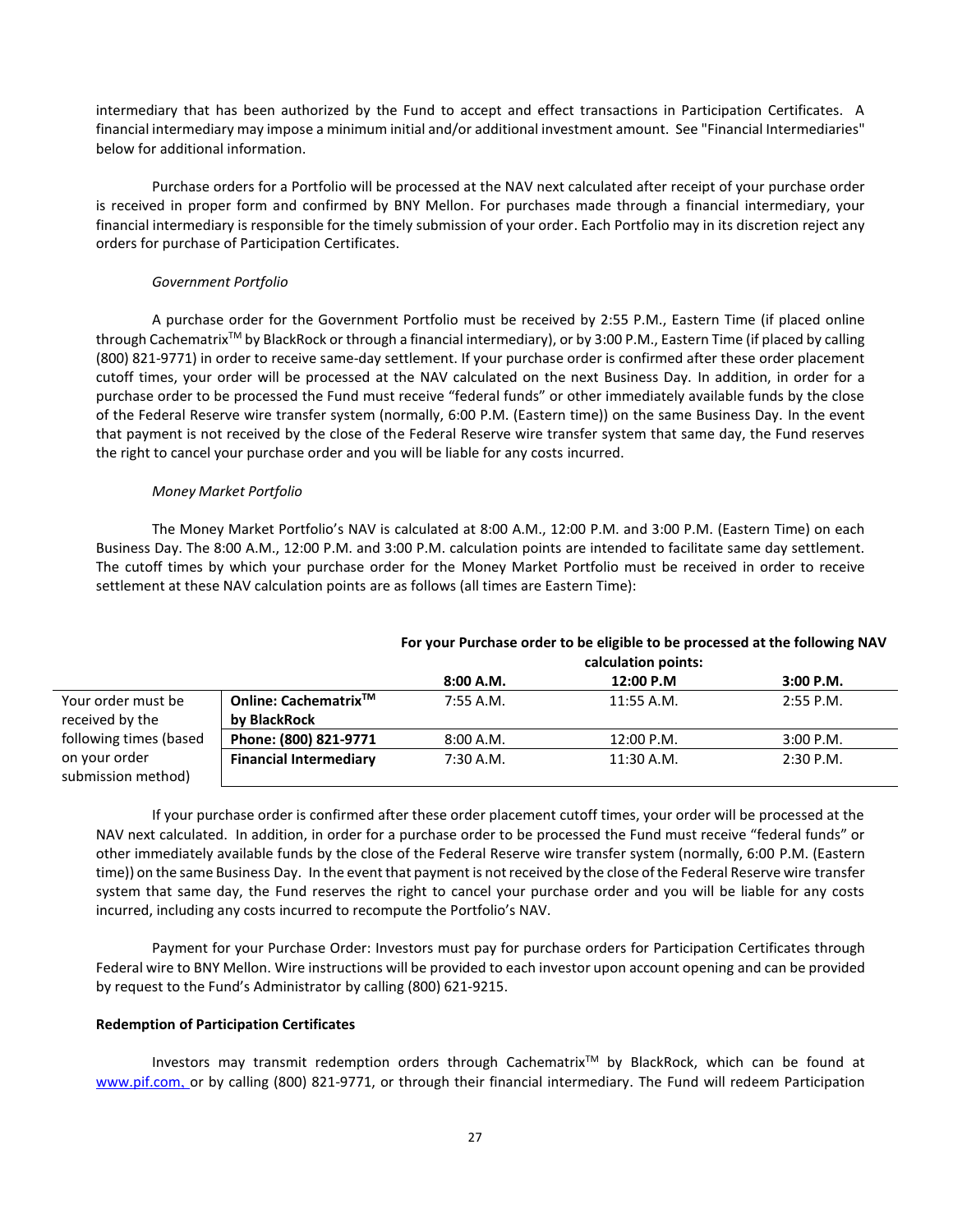Certificates at the NAV per Participation Certificate next calculated after your redemption order is received in proper form and confirmed by BNY Mellon.

## *Government Portfolio*

A redemption order for the Government Portfolio must be received by 2:55 P.M., Eastern Time (if placed online through Cachematrix<sup>TM</sup> by BlackRock or through a financial intermediary), or by 3:00 P.M., Eastern Time (if placed by calling (800) 821-9771) in order to receive same-day settlement.

## *Money Market Portfolio*

The cutoff times by which your redemption order for the Money Market Portfolio must be received in order to receive same day settlement are as follows (all times are Eastern Time):

|                                     |                                        |             | For your Redemption order to be eligible to be processed at the following<br><b>NAV calculation points:</b> |             |
|-------------------------------------|----------------------------------------|-------------|-------------------------------------------------------------------------------------------------------------|-------------|
|                                     |                                        | 8:00 A.M.   | 12:00 P.M                                                                                                   | $3:00$ P.M. |
| Your order must be                  | <b>Online: Cachematrix<sup>™</sup></b> | 7:55A.M.    | 11:55 A.M.                                                                                                  | $2:55$ P.M. |
| received by the                     | by BlackRock                           |             |                                                                                                             |             |
| following times (based              | Phone: (800) 821-9771                  | 8:00 A.M.   | 12:00 P.M.                                                                                                  | $3:00$ P.M. |
| on your order<br>submission method) | <b>Financial Intermediary</b>          | $7:30$ A.M. | 11:30 A.M.                                                                                                  | $2:30$ P.M. |

## *Additional Information on Redemptions of Participation Certificates*

If your redemption order with respect to a Portfolio is confirmed after these cutoff times, your order will be processed at the NAV next calculated.

Under normal conditions, each Portfolio typically expects to meet redemption requests through the use of the Portfolio's holdings of cash or cash equivalents or by selling other Fund assets. A redemption in-kind may be used under unusual circumstances and is discussed in more detail below and in the SAI. The Fund will pay for redeemed Participation Certificates of a Portfolio for which a redemption order is received on a Business Day before 3:00 P.M., Eastern Time by BNY Mellon in Federal funds wired to the redeeming investor's account on the same Business Day if a redemption gate is not in place. The Fund will pay for redemption orders which are received on a Business Day after the applicable times specified above (or on a day when BNY Mellon is closed) in Federal funds wired on the next Business Day that BNY Mellon is open for business if a redemption gate is not in place. An investor receives no dividend for the day on which Participation Certificates are redeemed, therefore, investors that do not place redemption orders by the times indicated may wish to wait until the morning of the following Business Day to do so.

The Fund may suspend the right to redemption or postpone the date of payment upon redemption (as well as suspend or postpone the recordation of the transfer of its Participation Certificates) for the periods permitted under the 1940 Act and as determined by the SEC by rules and regulations.

If any investor ceases to be a member or licensee of the Blue Cross and Blue Shield Association or a related organization (previously defined as a "BCBS Investor"), the Fund may redeem the Participation Certificates held by such investor, without the investor's consent. If an investor ceases to be a BCBS Investor, the investor must promptly notify the Fund in writing. If the Fund redeems the Participation Certificates held by such investor, the Fund will notify such investor.

## <span id="page-26-0"></span>**Redemption In-Kind**

Investors may request that redemption order proceeds consist of securities held by the redeemed Portfolio in lieu of cash. Prior to requesting that a redemption order be paid with Portfolio securities in-kind, an investor must provide the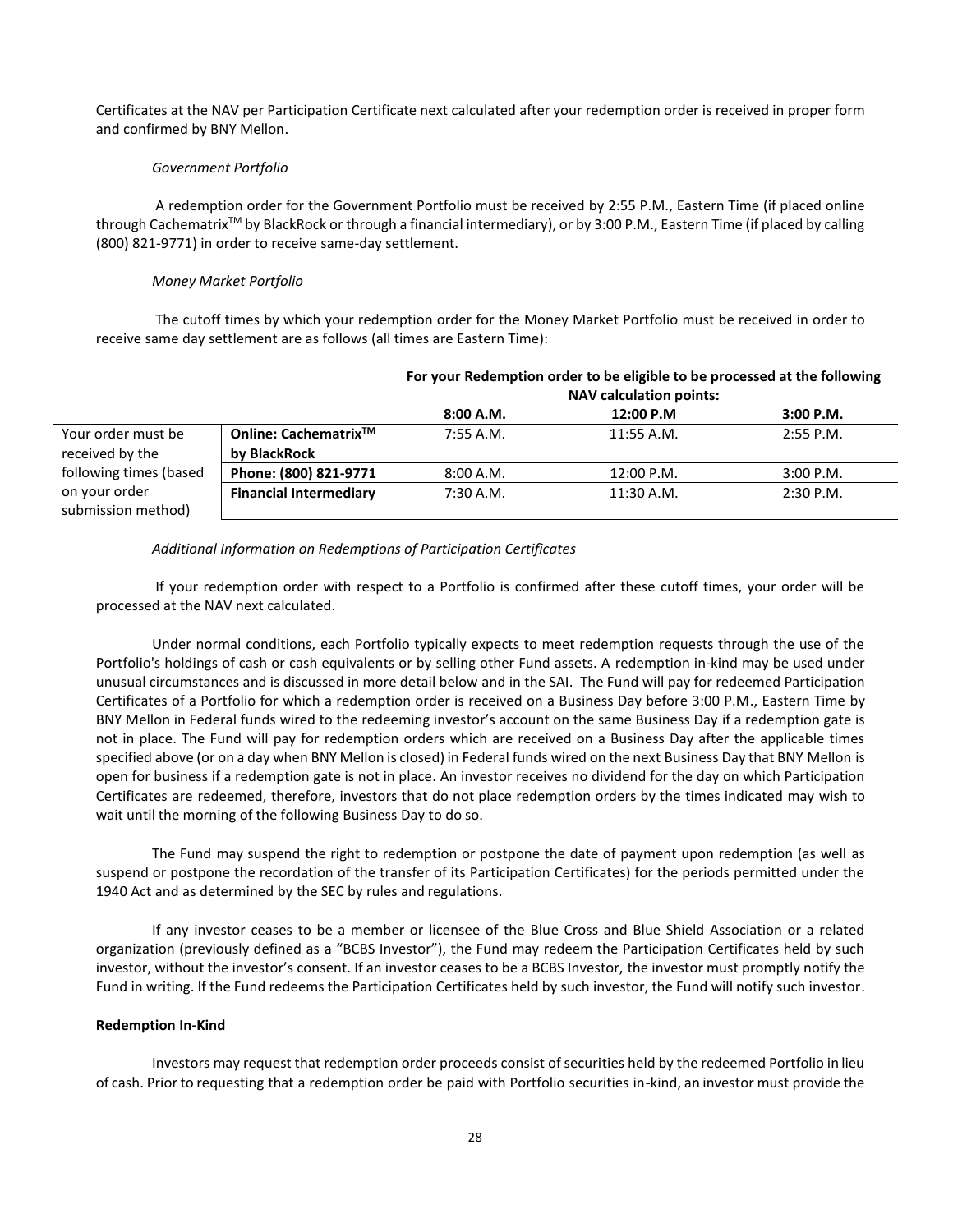Investment Advisor with written instructions identifying the custodial account to receive the securities to be distributed. The Fund may decline such a request in full or in part and pay redemption proceeds in cash if the Fund determines it is in its best interest to do so. The securities to be distributed in an in-kind payment of redemption proceeds shall represent a pro rata share of each security held in the Portfolio, in accordance with Rule 17a-5 under the 1940 Act. Redemptionsin kind are taxable for federal income tax purposes in the same manner as redemptions for cash.

If the Board determines that conditions exist which make payment of redemption proceeds wholly in cash unwise or undesirable, the Fund may make redemption payments in securities or other property; investors will incur expenses in disposing of redemption proceeds which are paid in this manner. The Fund has elected to commit itself to pay all redemption proceeds in cash up to the lesser of \$250,000 or 1% of the respective Portfolio's NAV for any Participation Certificate holder within a 90-day period pursuant to a notification of election filed with the SEC under, and in accordance with the guidelines set forth in, Rule 18f-1 under the 1940 Act.

#### <span id="page-27-0"></span>**Special Limitations Affecting Redemptions**

The SEC has implemented a number of requirements, including liquidity fees and temporary redemption gates, for money market funds based on the amount of Portfolio assets that are "weekly liquid assets," which generally includes cash, direct obligations of the U.S. Government, certain other U.S. Government or agency securities and securitiesthat will mature or are subject to a demand feature that is exercisable and payable within five Business Days.

 The Fund has adopted policies and procedures such that the Money Market Portfolio may impose liquidity fees on redemptions and/or temporarily suspend redemptionsfor up to 10 Business Daysin any 90-day period in the event that the Portfolio's weekly liquid assets were to fall below designated thresholds, subject to a determination by the Board that such a liquidity fee or redemption gate is in the Portfolio's best interest. If the Portfolio's weekly liquid assets fall below 30% of its total assets, the Portfolio may impose liquidity fees of up to 2% of the value of the Participation Certificates redeemed and/or temporarily suspend redemptions, if the Board, including a majority of the Independent Trustees, determines that imposing a liquidity fee or temporarily suspending redemptions is in the Portfolio's best interest. If the Portfolio's weekly liquid assets fall below 10% of its total assets at the end of any Business Day, the Money Market Portfolio will impose a liquidity fee of at least 1% on all redemptions beginning on the next Business Day, unless the Board, including a majority of the Independent Trustees, determines that imposing such a fee would not be in the best interests of the Portfolio or determines that a lower or higher fee (not to exceed 2%) would be in the best interests of the Portfolio, which liquidity fee would remain in effect until weekly liquid assets return to 30% or the Board determines that the fee is no longer in the best interests of the Portfolio. In the event that a liquidity fee is imposed and/or redemptions are temporarily suspended, the Board may take certain other actions based on the particular facts and circumstances, including but not limited to modifying the timing and frequency of the Money Market Portfolio's NAV determinations. All liquidity fees payable by Participation Certificate holders of the Portfolio would be payable to the Portfolio and could offset any losses realized by the Portfolio when seeking to honor redemption requests during times of market stress.

If liquidity fees are imposed or redemptions are temporarily suspended, the Money Market Portfolio will notify Participation Certificate holders on the Portfolio's website or by press release. In addition to identifying the Portfolio, such notifications will include the Portfolio's percentage of total assets invested in weekly liquid assets, the time of implementation of the liquidity fee and/or redemption gate and details regarding the amount of the liquidity fee. The imposition and termination of a liquidity fee or redemption gate will also be reported by the Portfolio to the SEC on Form N-CR. If redemptions are temporarily suspended, the Portfolio will not accept redemption orders until the Portfolio has notified Participation Certificate holders that the redemption gate has been lifted. Participation Certificate holders wishing to redeem shares once the redemption gate has been lifted will need to submit a new redemption request to the Portfolio.

In addition, the right of any investor to receive payment with respect to any redemption may be suspended or the payment of the redemption proceeds postponed during any period in which the NYSE is closed (other than weekends or holidays) or trading on the NYSE is restricted or, to the extent otherwise permitted by the 1940 Act , if an emergency exists as a result of which disposal by the Portfolio of securities owned by it is not reasonably practicable or it is not reasonably practicable for the Portfolio fairly to determine the value of its net assets. In addition, the SEC may by order permit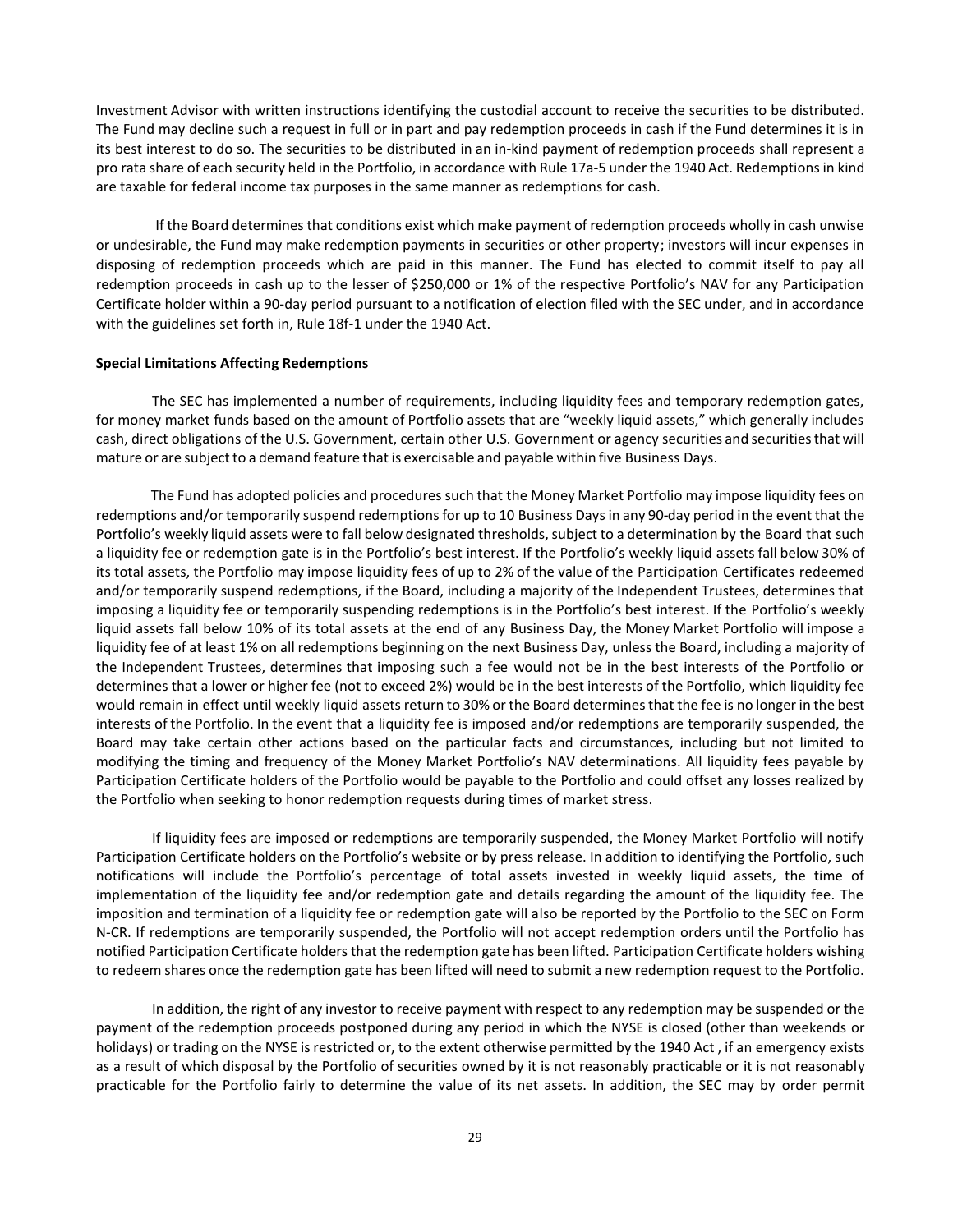suspension of redemptions for the protection of Participation Certificate holders of the Money Market Portfolio.

If the Money Market Portfolio's weekly liquid assets fall below 10% of its assets on a Business Day, the Portfolio may cease honoring redemptions and liquidate at the discretion of the Board, including a majority of the Independent Trustees. Prior to suspending redemptions, the Portfolio would be required to notify the SEC of its decision to liquidate and suspend redemptions. If the Portfolio ceases honoring redemptions and determines to liquidate, the Portfolio expects that it would notify Participation Certificate holders on the Portfolio's website or by press release. Distributions to Participation Certificate holders of liquidation proceeds may occur in one or more disbursements.

Unprocessed purchase orders that the Money Market Portfolio receives prior to notification of the imposition of liquidity fees or a redemption gate will be cancelled unless re-confirmed. Under certain circumstances, the Portfolio may honor redemption orders (or pay redemptions without adding a liquidity fee to the redemption amount) if the Portfolio can verify that the redemption order was received in good order by the Portfolio before the Portfolio imposed liquidity fees or temporarily suspended redemptions.

#### <span id="page-28-0"></span>**Additional Purchase and Redemption Information**

The Fund's Board has not adopted policies and procedures with respect to frequent purchases and redemptions of the Portfolios' Participation Certificates (market timing policy) because the Government Portfolio seeks to maintain a stable NAV of \$1.00 per Participation Certificate and because both Portfolios are generally used for short-term investment or cash management purposes. There can be no assurances, however, that the Portfolios may not, on occasion, serve as a temporary or short-term investment vehicle for those who seek to market time funds offered by other investment companies.

The Money Market Portfolio has been designated an institutional prime money market fund, which means that the NAV of the Money Market Portfolio's Participation Certificates will "float," fluctuating with changes in the values of the Portfolio's portfolio securities.

#### **Financial Intermediaries**

You may also purchase or redeem Participation Certificates by establishing an account through a financial intermediary that has been authorized by the Fund to accept and effect transactions in Participation Certificates. Financial intermediaries may include banks and others that have entered into agreements with the Fund or the Distributor. Such financial intermediaries may be authorized to designate other intermediaries to accept purchase and redemption orders on the Portfolio's behalf. If you place your order and hold your Participation Certificates through an intermediary, you are not transacting directly with the Portfolios, and you must follow the intermediary's transaction procedures. The price you pay when you purchase, and the price you receive when you redeem, a Participation Certificate is the NAV next determined after the Fund accepts and confirms the order submitted by the intermediary on your behalf. Your intermediary may impose different or additional conditions than the Portfolios on your transactions, including a cut-off time for submitting your order to the intermediary that is prior to the time at which the Portfolio's NAV is next calculated.

Your intermediary also may impose a minimum initial and/or additional investment amount and access charges directly to you for the intermediary's services in addition to the fees paid by the Administrator. You should consult with your intermediary directly for information regarding its conditions and any fees for purchasing and redeeming Participation Certificates. Neither the Fund nor its Portfolios are responsible for the failure of your intermediary to carry out its responsibilities, and under no circumstances will the Fund or a Portfolio pay your intermediary for transaction or other account services rendered on your behalf.

## <span id="page-28-1"></span>**Dividends and Distributions**

Investors in the Portfolios are entitled to dividends and distributions arising only from the net income and capital gains, if any, earned on investments held by that Portfolio. Each Portfolio declares net income daily as a dividend to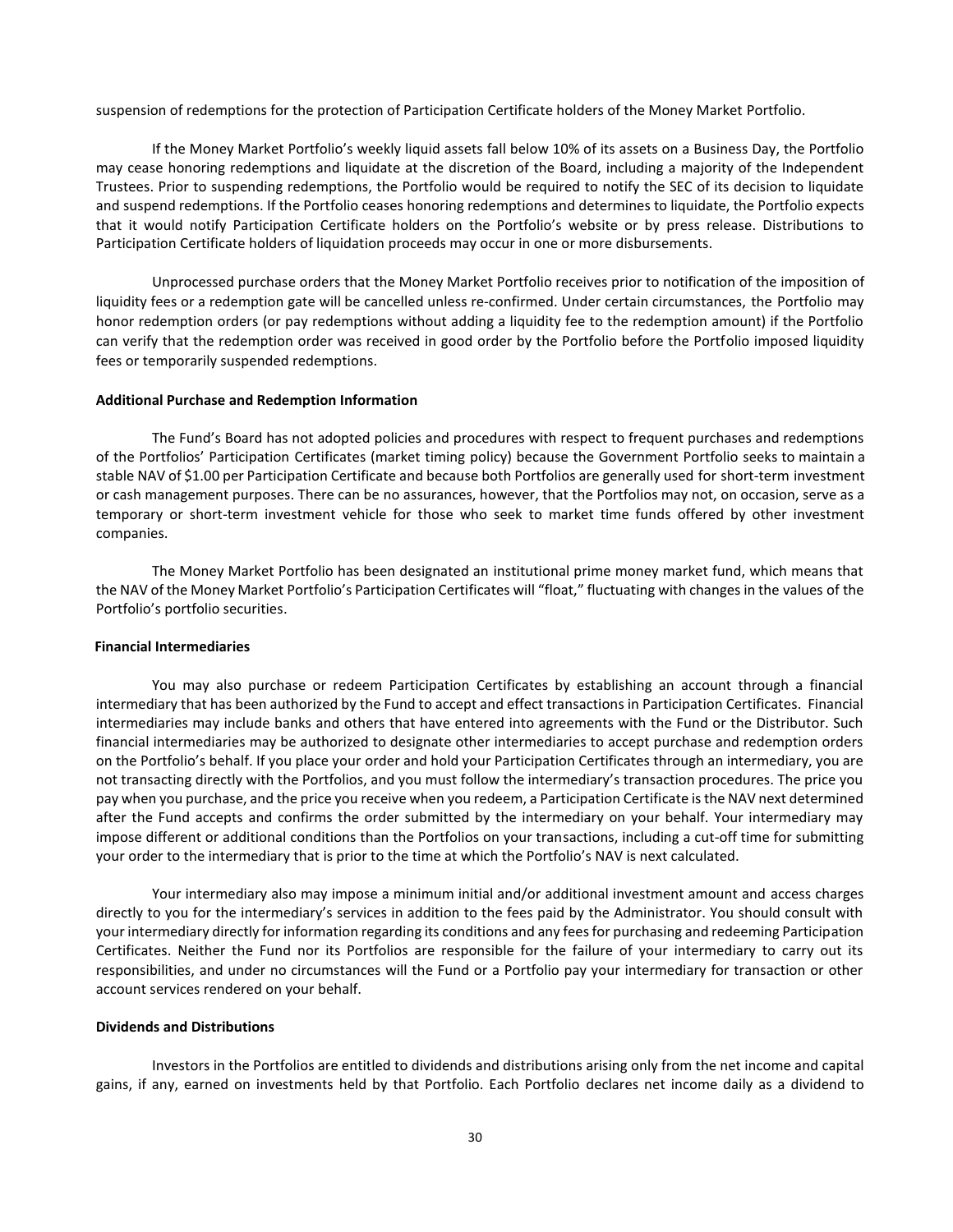Participation Certificate holders of record at the close of business on the date of declaration. Each Portfolio pays dividends monthly. Dividends will be reinvested in additional Participation Certificates or, if the investor so elects by checking the appropriate box on the application, will be transmitted to such investor by wire within five Business Days after the end of the month (or within five Business Days after a redemption of all of the investor's Participation Certificates). The Government Portfolio and the Money Market Portfolio do not expect to realize net long-term capital gains.

#### <span id="page-29-0"></span>**Anti-Money Laundering Requirements**

The Fund is subject to the USA PATRIOT ACT (the "Patriot Act"). The Patriot Act is intended to prevent the use of the U.S. financial system in furtherance of money laundering, terrorism or other illicit activities. Pursuant to requirements under the Patriot Act, the Fund may request information from its Participation Certificate holders to enable it to form a reasonable belief that the Fund knows the true identity of its Participation Certificateholders.

## <span id="page-29-1"></span>**Distributor**

The Fund has entered into a Distribution Agreement dated as of September 30, 2021 with Foreside Fund Services, LLC (the "Distributor"), pursuant to which the Distributor is the Fund's principal underwriter and acts as the Fund's distributor in connection with the offering of the Participation Certificates of the Fund.

#### **FEDERAL INCOME TAXES**

<span id="page-29-2"></span>As long as a Portfolio meets the requirements for being a regulated investment company, the Portfolio pays no federal income tax on the earnings it distributes to holders of Participation Certificates. The Portfolios met these requirements in the last taxable year and intend to continue to meet these requirements in future years.

Dividends you receive from the Portfolios, whether reinvested or taken as cash, are generally taxable. Dividends from net capital gains (i.e., the excess of net long-term capital gains over net short-term capital losses) are taxable as longterm capital gains; dividends from other sources are generally taxable as ordinary income. The Portfolios expect that substantially all of the dividends from the Portfolios will be taxable as ordinary income.

Dividends declared in October, November or December of any year and payable to holders ofrecord on a specified date in such a month and paid by the Portfolio during January of the following year will be deemed for federal income tax purposes to have been received by the Participation Certificate holders and paid by the Portfolio on December 31 of the year in which the dividend was declared.

When a holder of Participation Certificates sells, redeems or exchanges their Participation Certificates, it is generally considered a taxable event for the holder. Unless the Participation Certificate holder elects the simplified NAV method of accounting (discussed below), the holder will generally recognize gain or loss equal to the difference between the amount realized on the sale, redemption, or exchange and the holder's basis in the Participation Certificates that were sold, redeemed, or exchanged. The gain or loss will generally be treated as a long-term capital gain or loss if the holder held their Participation Certificates for more than one year. If the holder held their Participation Certificates for one year or less, the gain or loss will generally be treated as a short-term capital gain or loss. Because the Government Portfolio currently seeks to maintain a stable NAV of \$1.00 per Participation Certificate, it is unlikely that a holder will have a capital gain or loss when the holder sells, redeems or exchanges their Participation Certificates. However, holders of Participation Certificates of the Money Market Portfolio may recognize a taxable gain or loss upon the sale, exchange or redemption of their Participation Certificates as a result of the Money Market Portfolio's floating NAV. Each holder of Participation Certificates is responsible for any tax liabilities generated by their transactions. Holders of Participation Certificates may be limited in their ability to utilize capital losses.

If a holder of Participation Certificates elects to adopt the simplified NAV method of accounting, rather than computing gain or loss on every taxable disposition of Participation Certificates as described above, the holder would recognize gain or loss based on the aggregate value of their Participation Certificates of a Portfolio during the computation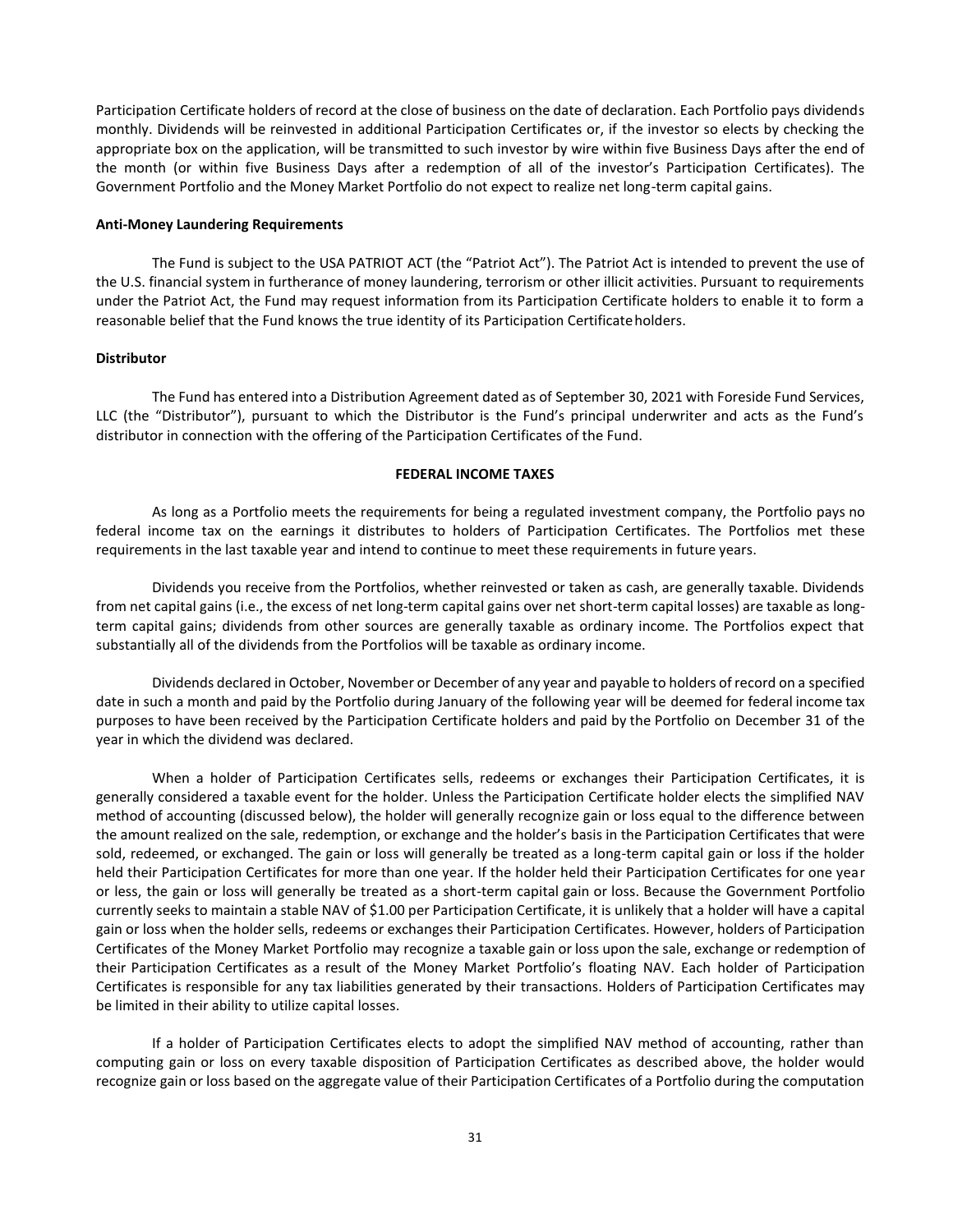period. The holder's gain or loss would generally equal (i) the aggregate fair market value of the holder's Participation Certificates at the end of the computation period, (ii) minus the aggregate fair market value of the holder's Participation Certificates at the end of the prior computation period, (iii) minus the holder's "net investment" in the Portfolio for the computation period. A holder's net investment is the aggregate cost of Participation Certificates purchased during the computation period (including reinvested dividends) minus the aggregate amount received in taxable redemptions of Participation Certificates during the same period. The computation period may be the holder's taxable year or a shorter period, as long as all computation periods contain days from only one taxable year and every day during the taxable year falls within one and only one computation period. Any capital gain or loss realized under the NAV method will be a shortterm capital gain or loss. Investors in the Portfolios should consult their own tax advisor to determine if the NAV method is appropriate for their individual circumstances.

A liquidity fee imposed by the Money Market Portfolio will reduce the amount a Participation Certificate holder receives upon the redemption of their Participation Certificates and will decrease the amount of any capital gain or increase the amount of any capital loss a holder recognizes from such redemption. There is some degree of uncertainty with respect to the federal income tax treatment of liquidity fees received by a money market fund, and such tax treatment may be the subject of future guidance issued by the Internal Revenue Service. If the Money Market Portfolio receives liquidity fees, it will consider the appropriate tax treatment of such fees to the Portfolio at such time.

Each Portfolio is required in certain circumstances to apply backup withholding on all distributions and redemption proceeds paid to any holder of the Portfolio's Participation Certificates who does not provide the Portfolio with their correct taxpayer identification number or who fails to make required certifications or who is otherwise subject to backup withholding. Backup withholding is not an additional tax. Any amounts withheld may be credited against the holder's federal income tax liability provided the appropriate information is furnished to the Internal Revenue Service.

The foregoing discussion is only a brief summary of some of the federal income tax considerations generally affecting the Portfolios and holders of Participation Certificates. No attempt is made to present a detailed explanation of the federal, state or local income tax treatment of the Portfolios or holders of Participation Certificates, and this discussion is not intended as a substitute for careful tax planning. Investors in the Portfolios should consult their tax advisors concerning their own tax situation.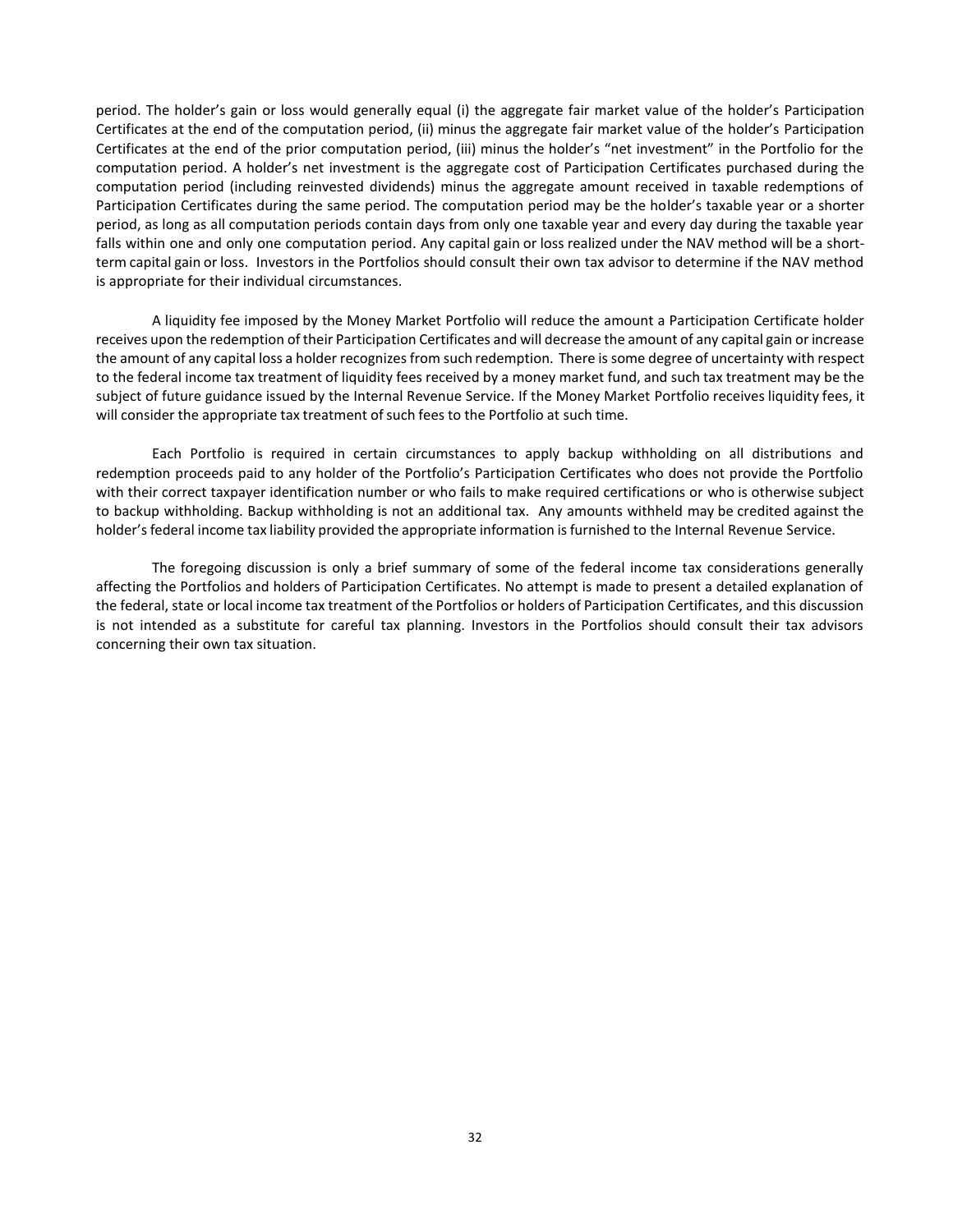# **FINANCIAL HIGHLIGHTS**

<span id="page-31-0"></span>The financial highlights tables are intended to help you understand the financial performance of the Government Portfolio and the Money Market Portfolio for the periods indicated. Certain information reflects financial resultsfor a single Participation Certificate. The total returns in the table represent the rate that an investor would have earned (or lost) on an investment in the respective Portfolio (assuming reinvestment of all dividends and distributions). This information for the years ended December 31, 2021, 2020, 2019, 2018 and 2017 has been derived from the financial statements audited by Cohen & Company, Ltd., the Fund's independent registered public accounting firm. Cohen & Company, Ltd.'s report, along with audited financial statements of the Portfolios, is included in the Fund's Annual Report dated December 31, 2021, which is available upon request. The last page describes how to request this information.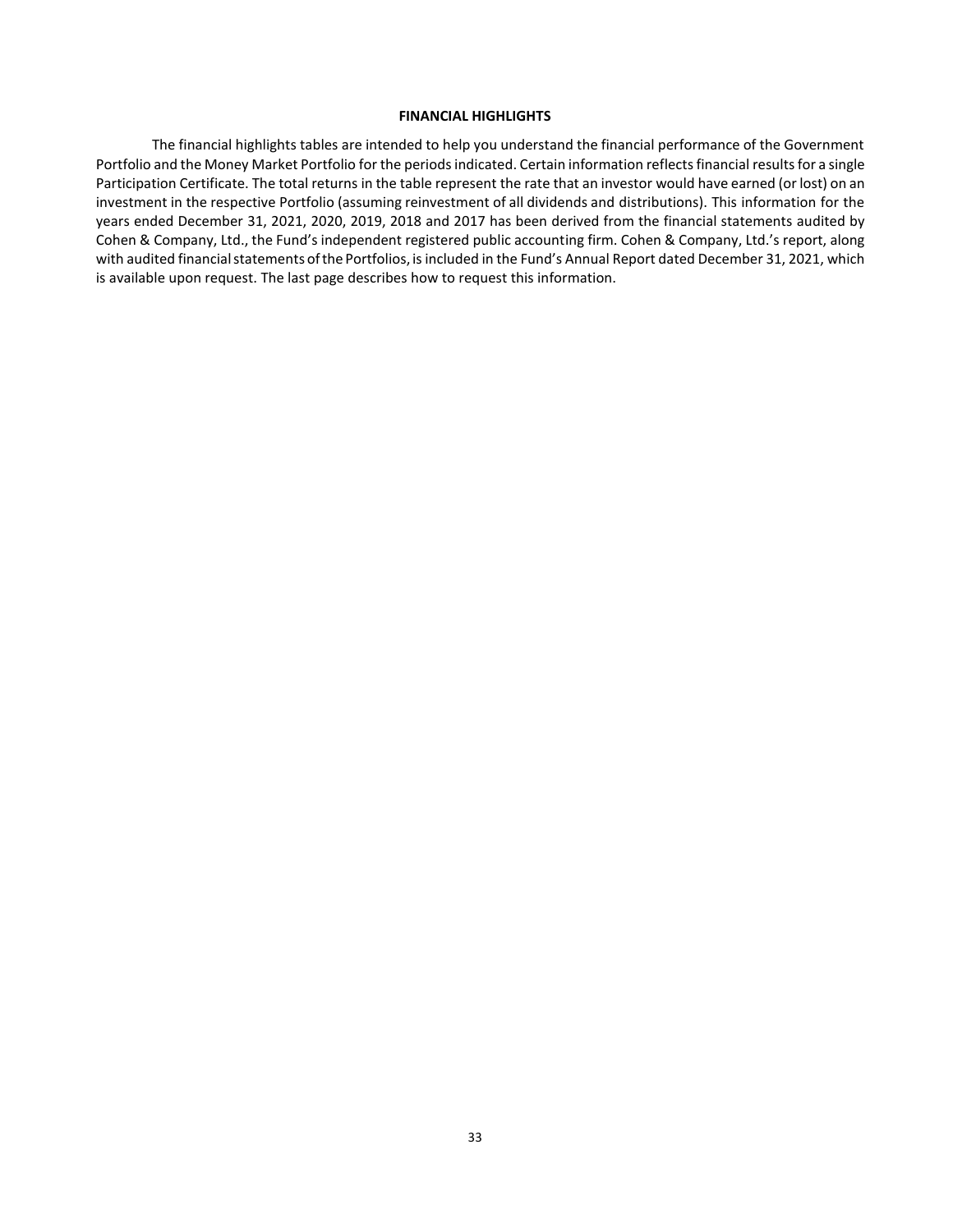## **Government Portfolio**

The table below sets forth selected financial data for a Government Portfolio Participation Certificate outstanding throughout each year presented.

|                                                        | Year<br>Ended<br>12/31/21 |    | Year<br><b>Ended</b><br>12/31/20 |   | Year<br><b>Ended</b><br>12/31/19 |    | Year<br><b>Ended</b><br>12/31/18 | Year<br><b>Ended</b><br>12/31/17 |
|--------------------------------------------------------|---------------------------|----|----------------------------------|---|----------------------------------|----|----------------------------------|----------------------------------|
| Net Asset Value, Beginning of Year                     | $1.00 \pm$                |    | $1.00 \pm$                       |   | $1.00 \pm$                       |    | $1.00 \pm$                       | 1.00                             |
| <b>Investment Operations:</b>                          |                           |    |                                  |   |                                  |    |                                  |                                  |
| Net Investment Income                                  | 0.0001                    |    | 0.0041                           |   | 0.0213                           |    | 0.0177                           | 0.0079                           |
| Net Realized Gain (Loss) on Investments                | (1)                       |    | 0.0002                           |   | 0.0001                           |    | (1)                              | (1)                              |
| <b>Total From Investment Operations</b>                | 0.0001                    |    | 0.0043                           |   | 0.0214                           |    | 0.0177                           | 0.0079                           |
| Less Dividends and Distributions:                      |                           |    |                                  |   |                                  |    |                                  |                                  |
| Dividends to PC holders from:<br>Net Investment Income | (0.0001)                  |    | (0.0043)                         |   | (0.0214)                         |    | (0.0177)                         | (0.0079)                         |
|                                                        |                           |    |                                  |   |                                  |    |                                  |                                  |
| Net Realized Capital Gains                             |                           |    | $-^{(1)}$                        |   |                                  |    |                                  |                                  |
| <b>Total Dividends and Distributions</b>               | (0.0001)                  |    | (0.0043)                         |   | (0.0214)                         |    | (0.0177)                         | (0.0079)                         |
| Net Asset Value, End of Year                           | 1.00                      |    | 1.00                             | Ś | 1.00                             | Ś. | 1.00                             | 1.00                             |
| <b>Total Return</b>                                    | 0.02%                     |    | 0.43%                            |   | 2.16%                            |    | 1.78%                            | 0.79%                            |
| Ratios/Supplemental Data:                              |                           |    |                                  |   |                                  |    |                                  |                                  |
| Net Assets, End of Year (000)                          | \$<br>1,117,653           | Ŝ. | 1,751,033 \$                     |   | 1,455,572 \$                     |    | 751,652 \$                       | 707,980                          |
| Ratio of Net Expenses to                               |                           |    |                                  |   |                                  |    |                                  |                                  |
| Average Net Assets <sup>(2)</sup>                      | 0.08%                     |    | 0.10%                            |   | 0.10%                            |    | 0.10%                            | 0.10%                            |
| Ratio of Net Investment Income to                      |                           |    |                                  |   |                                  |    |                                  |                                  |
| Average Net Assets <sup>(3)</sup>                      | 0.01%                     |    | 0.36%                            |   | 2.11%                            |    | 1.78%                            | 0.81%                            |

(1) Less than \$0.0001 per share.

 (2) Without the waiver and/or reimbursement of a portion of advisory and administration fees, the ratio of total expenses to average net assets would have been 0.21%, 0.20%, 0.22%, 0.23% and 0.28% for the years ended December 31, 2021, 2020, 2019, 2018 and 2017, respectively.

 (3) Without the waiver and/or reimbursement of a portion of advisory and administration fees, the ratio of net investment income/(loss) to average net assets would have been (0.12)%, 0.26%, 1.99%, 1.65% and 0.63% for the years ended December 31, 2021, 2020, 2019, 2018 and 2017, respectively.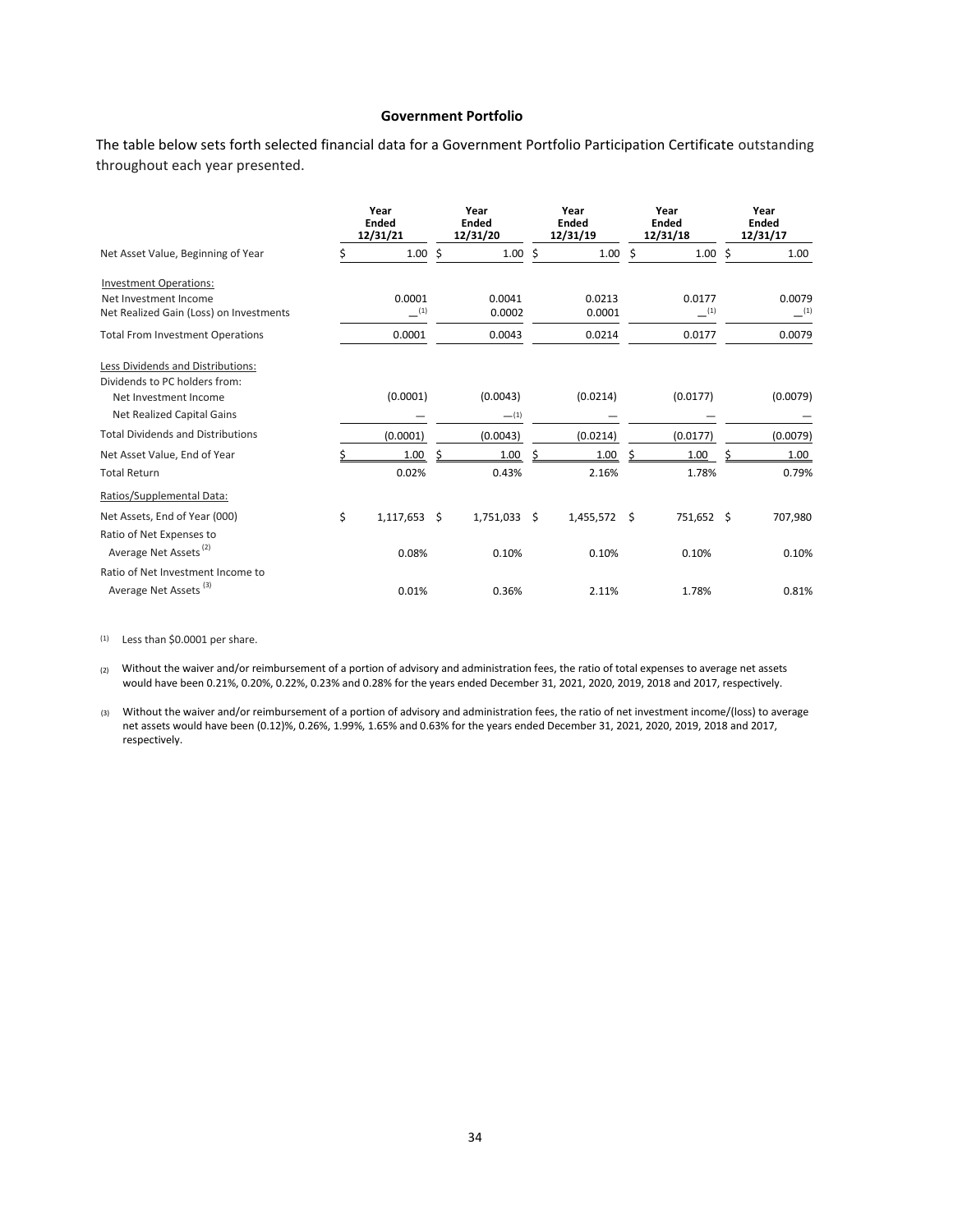# **Money Market Portfolio**

The table below sets forth selected financial data for a Money Market Portfolio Participation Certificate outstanding throughout each year presented.

|                                                                                                      | Year<br><b>Ended</b><br>12/31/21 |                      | Year<br><b>Ended</b><br>12/31/20 |           |    | Year<br><b>Ended</b><br>12/31/19 | Year<br><b>Ended</b><br>12/31/18 |            | Year<br><b>Ended</b><br>12/31/17 |          |
|------------------------------------------------------------------------------------------------------|----------------------------------|----------------------|----------------------------------|-----------|----|----------------------------------|----------------------------------|------------|----------------------------------|----------|
| Net Asset Value, Beginning of Year                                                                   | Ś.                               | 1.0001               | \$                               | 0.9999    | Ŝ. | 0.9998                           | Ś.                               | 0.9998     | \$                               | 0.9999   |
| <b>Investment Operations:</b><br>Net Investment Income<br>Net Realized and Unrealized Gain (Loss) on |                                  | 0.0001               |                                  | 0.0052    |    | 0.0223                           |                                  | 0.0191     |                                  | 0.0080   |
| Investments                                                                                          |                                  | (0.0001)             |                                  | 0.0002    |    | 0.0002                           |                                  | (1)        |                                  | (0.0001) |
| <b>Total From Investment Operations</b>                                                              |                                  | $-$ <sup>(1)</sup>   |                                  | 0.0054    |    | 0.0225                           |                                  | 0.0191     |                                  | 0.0079   |
| Less Dividends and Distributions:<br>Dividends to PC holders from:<br>Net Investment Income          |                                  |                      |                                  |           |    |                                  |                                  |            |                                  |          |
|                                                                                                      |                                  | (0.0001)             |                                  | (0.0052)  |    | (0.0224)                         |                                  | (0.0191)   |                                  | (0.0080) |
| <b>Total Dividends and Distributions</b>                                                             |                                  | (0.0001)             |                                  | (0.0052)  |    | (0.0224)                         |                                  | (0.0191)   |                                  | (0.0080) |
| Net Asset Value, End of Year                                                                         |                                  | 1.0000               | ς                                | 1.0001    | ¢  | 0.9999                           |                                  | 0.9998     | ς.                               | 0.9998   |
| <b>Total Return</b>                                                                                  |                                  | $-$ % <sup>(1)</sup> |                                  | 0.54%     |    | 2.28%                            |                                  | 1.93%      |                                  | 0.78%    |
| Ratios/Supplemental Data:                                                                            |                                  |                      |                                  |           |    |                                  |                                  |            |                                  |          |
| Net Assets, End of Year (000)                                                                        | \$                               | 58,081               | \$                               | 60,784 \$ |    | 204,857 \$                       |                                  | 267,625 \$ |                                  | 65,062   |
| Ratio of Net Expenses to<br>Average Net Assets <sup>(2)</sup>                                        |                                  | 0.16%                |                                  | 0.18%     |    | 0.18%                            |                                  | 0.18%      |                                  | 0.18%    |
| Ratio of Net Investment Income to<br>Average Net Assets <sup>(3)</sup>                               |                                  | 0.01%                |                                  | 0.70%     |    | 2.26%                            |                                  | 1.93%      |                                  | 0.88%    |

(1) Less than \$0.0001 per share or 0.01%

<sup>(2)</sup> Without the waiver and/or reimbursement of a portion of advisory and administration fees, the ratio of total expenses to average net assets would have been 0.44%, 0.35%, 0.32%, 0.36% and 0.57% for the years ended December 31, 2021, 2020, 2019, 2018 and 2017, respectively.

<sup>(3)</sup> Without the waiver and/or reimbursement of a portion of advisory and administration fees, the ratio of net investment income/(loss) to average net assets would have been (0.27)%, 0.53%, 2.11%, 1.75% and 0.49% for the years ended December 31, 2021, 2020, 2019, 2018 and 2017, respectively.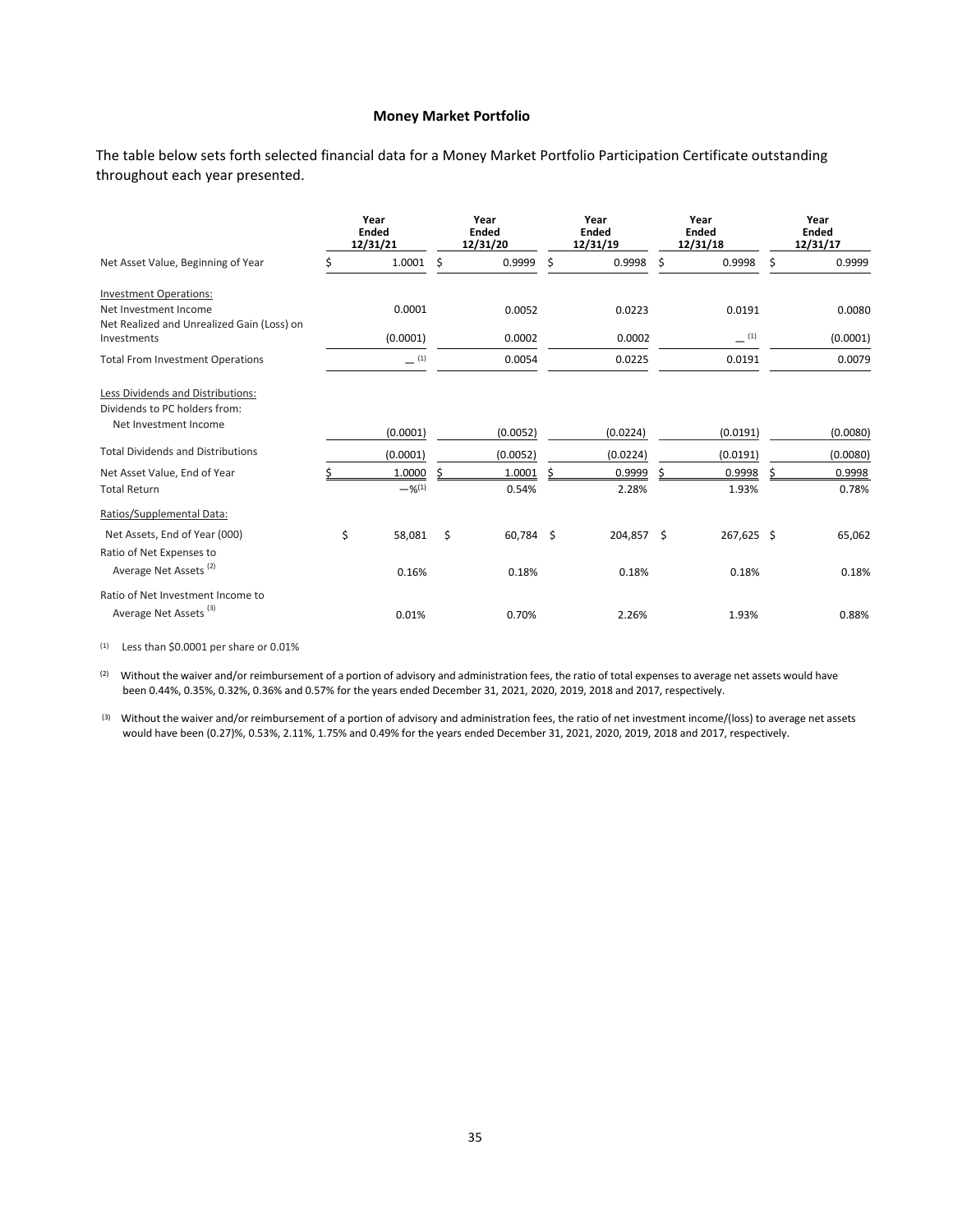(This page is intentionally left blank)